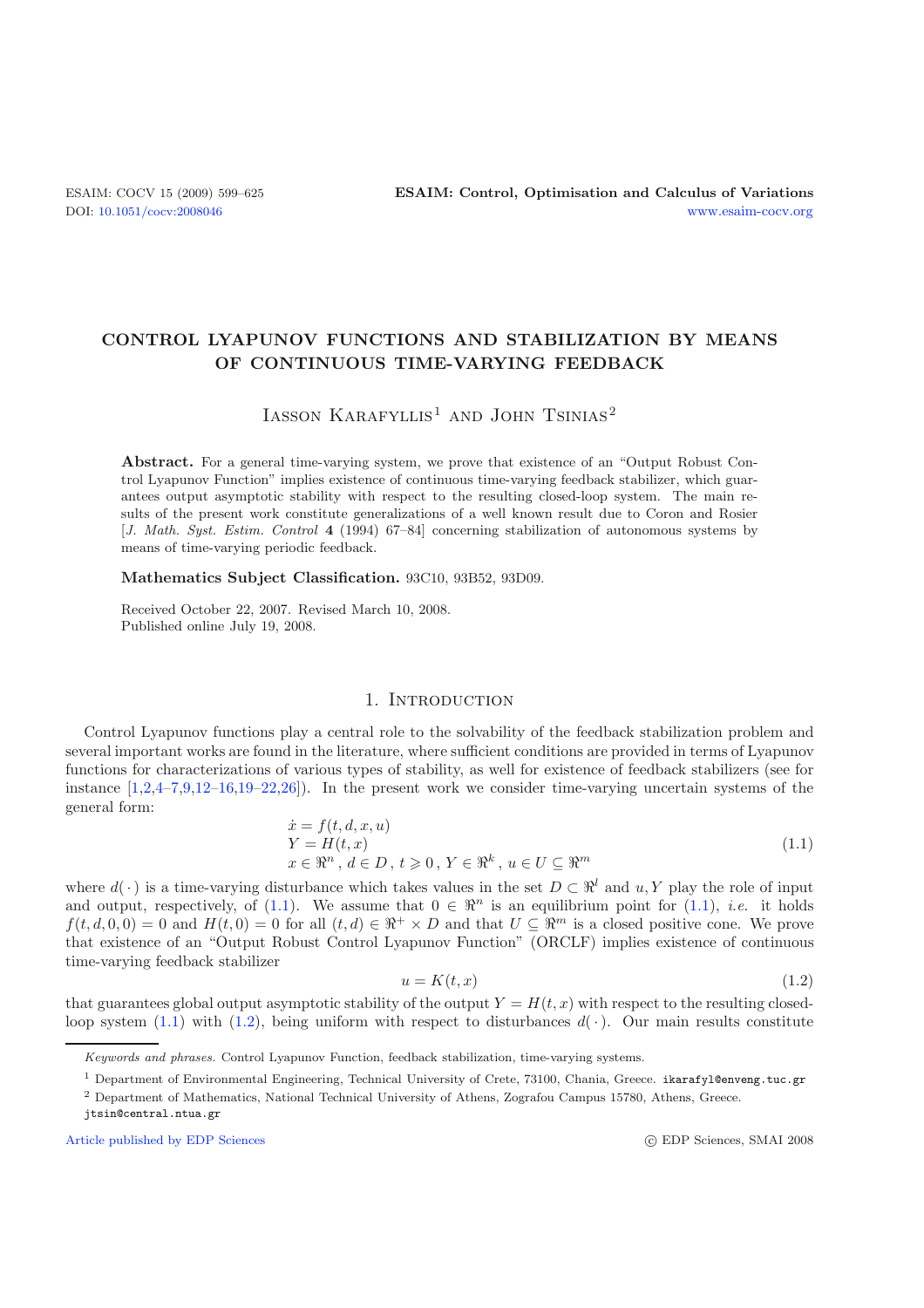generalizations of an important result towards feedback stabilization obtained in [\[7\]](#page-26-3) by Coron and Rosier concerning autonomous systems:

$$
\dot{x} = f(x, u), \quad (x, u) \in \mathbb{R}^n \times \mathbb{R}^m \text{ with } f(0, 0) = 0 \in \mathbb{R}^n. \tag{1.3}
$$

Particularly, among other things in [\[7](#page-26-3)], it is established that existence of a time-independent control Lyapunov function, which satisfies the "small-control property" guarantees existence of a continuous *time-varying periodic* feedback [\(1.2\)](#page-0-1) in such a way that  $0 \in \mathbb{R}^n$  is globally asymptotically stable for the resulting time-varying closedloop system [\(1.1\)](#page-0-0) with [\(1.2\)](#page-0-1). In the present work we present generalizations of the result above for general time-varying systems [\(1.1\)](#page-0-0). Particularly, in Theorem 2.8 of present paper we establish that existence of an ORCLF, which satisfies a time-varying version of the small control property, implies existence of a continuous feedback stabilizer  $K : \mathbb{R}^+ \times \mathbb{R}^n \to U$ , which is continuously differentiable with respect to  $x \in \mathbb{R}^n$  on the set  $\mathbb{R}^+ \times (\mathbb{R}^n \setminus \{0\})$  exhibiting Robust Global Asymptotic Output Stability (RGAOS) of the resulting closed-loop system, being *uniform with respect to initial values of time*. In Theorem 2.9 of present work it is shown that, under lack of the small control property, existence of an ORCLF, implies existence of a continuous feedback stabilizer  $K : \mathbb{R}^+ \times \mathbb{R}^n \to U$ , being continuously differentiable with respect to  $x \in \mathbb{R}^n$  on the set  $\mathbb{R}^+ \times \mathbb{R}^n$ exhibiting RGAOS of the resulting closed-loop system, being in general *non-uniform with respect to initial values of time*. We note here, that various concepts of asymptotic stability being in general non-uniform with respect to initial values of time, their Lyapunov characterizations, as well applications to feedback stabilization and related problems are found in several recent works (see for instance [\[11](#page-26-10)[–14\]](#page-26-11) and references therein). As a consequence of Theorem 2.9 and the main result in [\[12\]](#page-26-5), it is shown in Corollary 2.10 of the present work that that the converse claim of Theorem 2.9 is true; to be more precise, the following three statements are equivalent:

- *existence of an ORCLF (under lack of the small control property)*;
- existence of a continuous mapping  $K : \mathbb{R}^+ \times \mathbb{R}^n \to U$ , being continuously differentiable with respect  $to x \in \mathbb{R}^n$  on  $\mathbb{R}^+ \times \mathbb{R}^n$ , such that the closed-loop system [\(1.1\)](#page-0-0) with [\(1.2\)](#page-0-1) is (non-uniformly in time) *RGAOS*;
- *existence of an ORCLF satisfying the small control property.*

It should be emphasized here that, when the result of Theorem 2.9 is restricted to autonomous systems  $(1.3)$ , we get the following result which generalizes both Artstein's theorem on stabilization in [\[2](#page-26-1)[,21\]](#page-26-12) and Coron-Rosier's main result in [\[7\]](#page-26-3): assume that (1.3) possesses a (time-independent) Control Lyapunov Function, namely, suppose that there exists a map  $V \in C^1(\mathbb{R}^n; \mathbb{R}^+)$ , functions  $a_1, a_2 \in K_\infty$ , and  $\rho \in C^0(\mathbb{R}^+; \mathbb{R}^+)$ , being positive definite, in such a way that

$$
a_1(|x|) \leq V(x) \leq a_2(|x|), \quad \min_{u \in U} \frac{\partial V}{\partial x}(x) f(x, u) \leq -\rho(V(x)), \quad x \in \Re^n.
$$

Then there exists a time-varying continuous mapping  $K : \mathbb{R}^+ \times \mathbb{R}^n \to U$ , being continuously differentiable with respect to  $x \in \mathbb{R}^n$  on  $\mathbb{R}^+ \times \mathbb{R}^n$ , such that the closed-loop time-varying system (1.3) with [\(1.2\)](#page-0-1) is RGAOS in general non-uniformly with respect to initial values of time.

Comparing with the main result obtained in [\[7\]](#page-26-3), the result above presents the important advantage that feedback stabilization is exhibited under lack of the small control property and the corresponding feedback is an ordinary map, being in general time-varying and non-periodic. On the other hand, our approach leads in general to non-uniform in time asymptotic stability for the resulting closed-loop system. Finally, it should be pointed out that the main results in the present work (Thms. 2.8 and 2.9) generalize the main result in [\[7\]](#page-26-3) in the following additional directions:

- the dynamics of systems we consider are in general time-varying, including disturbances, and the control set U is in general a positive cone of  $\mathbb{R}^m$ ;
- the general problem of robust output stabilization is considered and feedback stabilization is exhibited under the presence of time-varying Control Lyapunov Functions.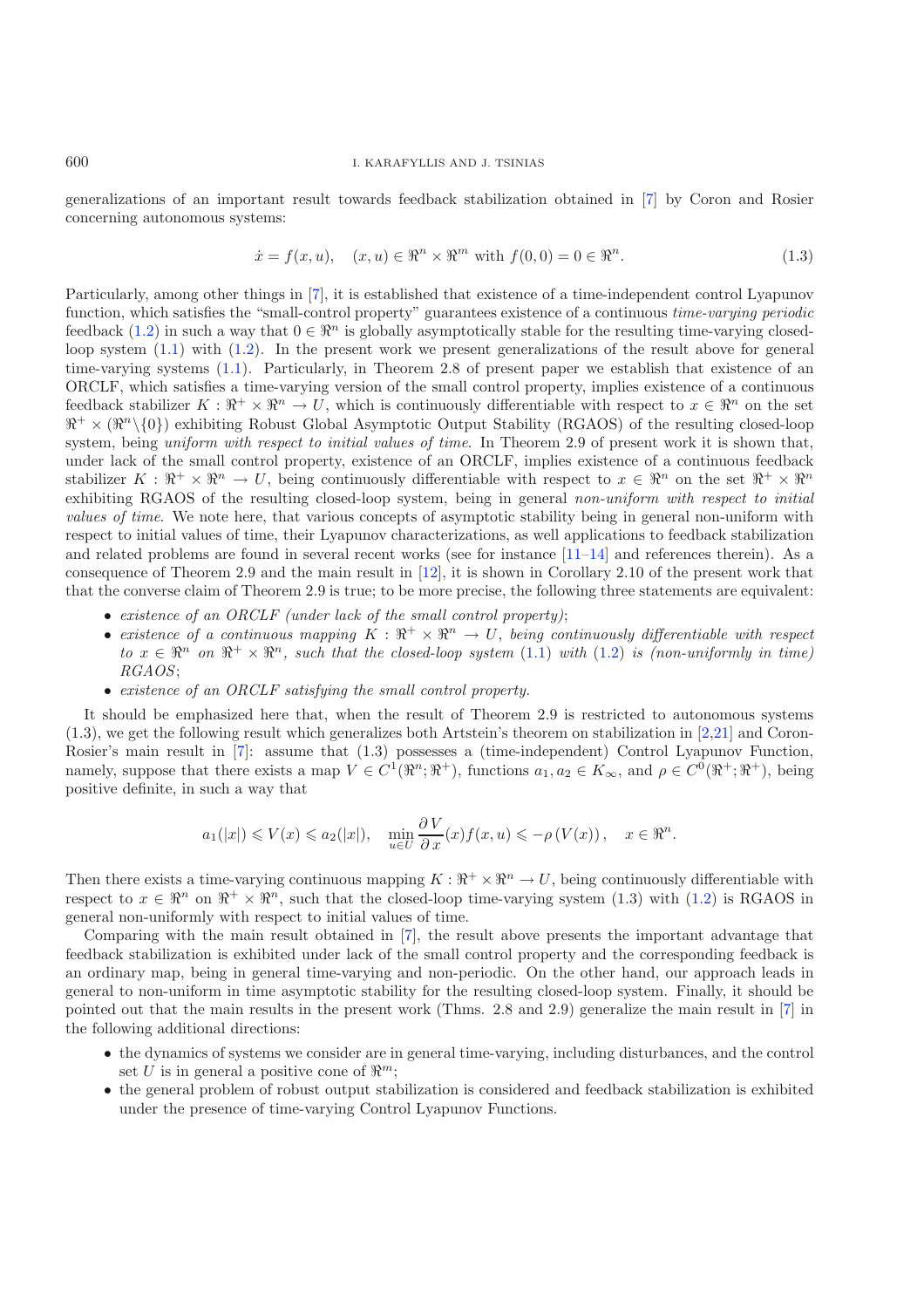The proofs of the main results in the present work are inspired by the proof of the main result in [\[7\]](#page-26-3), but are essentially different in many points.

The paper is organized as follows. In Section 2, several stability notions and the concept of the Output Robust Control Lyapunov Function are presented, as well precise statements of our main results are given. Section 3 contains the proofs of the main results.

**Notations.** Throughout this paper we adopt the following notations:

- $∗$  Let *A* be a nonempty subset of  $\mathbb{R}^n$ . By  $C^0(A; \Omega)$  we denote the class of all continuous functions on *A*, which take values in  $\Omega$ . Likewise,  $C^1(A; \Omega)$  denotes the class of all functions on A with continuous derivatives, which take values in  $\Omega$ .
- ∗ For a vector  $x \in \mathbb{R}^n$  we denote by |x| its usual Euclidean norm and by x' its transpose.
- $*$  Z denotes the set of all integers,  $Z^+$  denotes the set of all non-negative integers and  $\mathbb{R}^+$  denotes the set of all non-negative real numbers.
- ∗ We denote by [r] the integer part of the real number r, *i.e.*, the greatest integer, which is less than or equal to r.
- ∗ Let  $A, U$  be a pair nonempty subsets of  $\mathbb{R}^+ \times \mathbb{R}^n$  and  $\mathbb{R}^k$ , respectively. A continuous mapping  $A \ni (t, x) \rightarrow$  $k(t, x) \in U$ , is said *continuously differentiable with respect to* x *on* A, if A  $\in (t, x) \rightarrow \frac{\partial k}{\partial x}(t, x) \in \mathbb{R}^n$ exists and is continuous and is called *locally Lipschitz with respect to* x *on* A, if for every compact set  $S \subseteq A$  it holds that

$$
\sup \left\{ \frac{|k(t,x) - k(t,y)|}{|x - y|} : (t,x) \in S, (t,y) \in S, x \neq y \right\} < +\infty.
$$

- ∗ We denote by  $K^+$  the class of all (strictly) positive  $C^0$  functions defined on  $\mathbb{R}^+$ . We say that a function  $\rho : \mathbb{R}^+ \to \mathbb{R}^+$  is positive definite if  $\rho(0) = 0$  and  $\rho(s) > 0$  for all  $s > 0$ . By K we denote the set of all positive definite, increasing and continuous functions. We say that a function  $\rho \in K$  is of class  $K_{\infty}$ , if  $\lim_{s\to\infty} \rho(s)=+\infty.$
- ∗ Let  $D \subseteq \mathbb{R}^l$  be a non-empty set. By  $M_D$  we denote the class of all Lebesgue measurable and locally essentially bounded mappings  $d : \mathbb{R}^+ \to D$ .

# 2. Basic notions and main results

In this work, we consider systems of the form  $(1.1)$  under the following hypotheses: **(H1)** The mappings  $f : \mathbb{R}^+ \times D \times \mathbb{R}^n \times U \to \mathbb{R}^n$ ,  $H : \mathbb{R}^+ \times \mathbb{R}^n \to \mathbb{R}^k$  are continuous and for every bounded interval  $I \subset \mathbb{R}^+$  and every compact set  $S \subset \mathbb{R}^n \times U$  there exists a constant  $L \geq 0$  such that

<span id="page-2-0"></span>
$$
|f(t, d, x, u) - f(t, d, y, v)| \le L |x - y| + L |u - v| \text{ for all } (t, d) \in I \times D, (x, u) \in S, (y, v) \in S.
$$

**(H2)** The set  $D \subset \mathbb{R}^l$  is compact and U is a closed positive cone, *i.e.*,  $U \subset \mathbb{R}^m$  is a closed set and, if  $u \in U$ , then  $(\lambda u) \in U$  for all  $\lambda \in [0, 1]$ .

**(H3**) Zero  $0 \in \mathbb{R}^n$  is an equilibrium; particularly, assume that  $f(t, d, 0, 0) = 0$ ,  $H(t, 0) = 0$  for all  $(t, d) \in \mathbb{R}^+ \times D$ .

**Definition 2.1.** We say that a function  $V \in C^1(\mathbb{R}^+ \times \mathbb{R}^n; \mathbb{R}^+)$  is an **Output Robust Control Lyapunov Function (ORCLF) for [\(1.1\)](#page-0-0),** if there exist functions  $a_1, a_2 \in K_\infty, \mu, \beta \in K^+, \rho \in C^0(\mathbb{R}^+; \mathbb{R}^+)$ , being locally Lipschitz and positive definite and  $b \in C^{0}(\mathbb{R}^{+} \times (\mathbb{R}^{n} \setminus \{0\}) ; \mathbb{R}^{+})$ , such that

(i) for every  $(t, x) \in \mathbb{R}^+ \times \mathbb{R}^n$  it holds:

$$
a_1(|H(t,x)| + \mu(t)|x|) \le V(t,x) \le a_2(\beta(t)|x|); \tag{2.1}
$$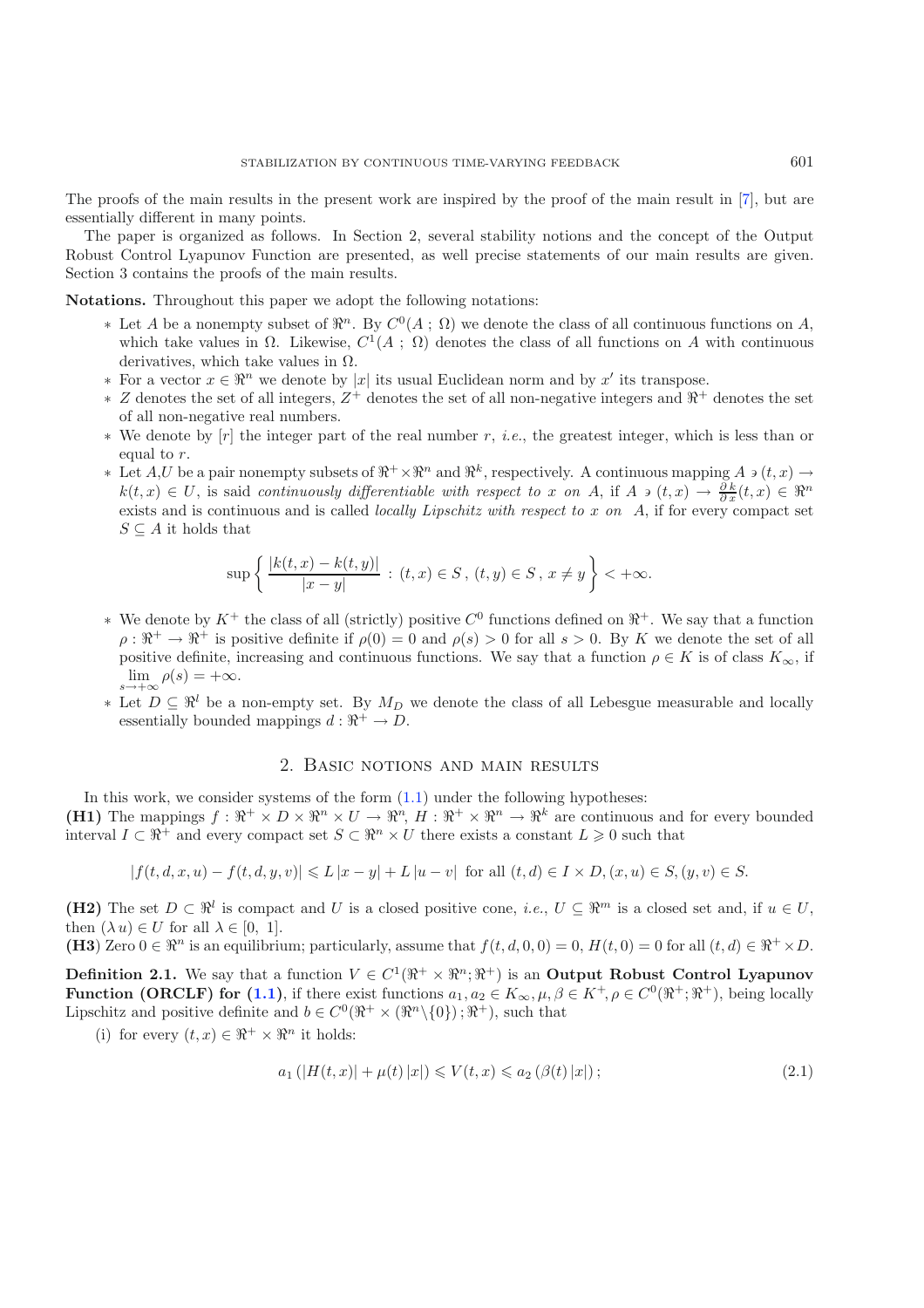(ii) for every  $(t, x) \in \mathbb{R}^+ \times (\mathbb{R}^n \setminus \{0\})$  it holds:

<span id="page-3-3"></span><span id="page-3-1"></span>
$$
\min_{\begin{array}{l} |u| \leqslant b(t,x) \\ u \in U \end{array}} \max_{d \in D} \left( \frac{\partial V}{\partial t}(t,x) + \frac{\partial V}{\partial x}(t,x)f(t,d,x,u) \right) \leqslant -\rho \left( V(t,x) \right). \tag{2.2}
$$

For the case, where  $(2.2)$  holds and, instead of  $(2.1)$ , it holds:

$$
a_1(|x|) \le V(t, x) \le a_2(\beta(t) |x|), \quad \forall (t, x) \in \mathbb{R}^+ \times \mathbb{R}^n
$$
\n
$$
(2.1')
$$

the corresponding  $V \in C^1(\mathbb{R}^+ \times \mathbb{R}^n; \mathbb{R}^+)$  is called **State Robust Control Lyapunov Function (SRCLF)**.

We say that the ORCLF (SRCLF) satisfies the **small-control property** with respect to  $(1.1)$ , if in addition to [\(2.1\)](#page-2-0), [\(2.2\)](#page-3-0), ([\(2.1'\)](#page-3-1), (2.2)), there exist functions  $a_3 \in K_{\infty}$ ,  $\gamma \in K^+$  such that the following inequality holds for all  $(t, x) \in \mathbb{R}^+ \times (\mathbb{R}^n \setminus \{0\})$ :

<span id="page-3-2"></span>
$$
b(t, x) \leq a_3 \left( \gamma(t) \left| x \right| \right) \tag{2.3}
$$

where  $b \in C^{0}(\mathbb{R}^{+} \times (\mathbb{R}^{n} \setminus \{0\})$ ;  $\mathbb{R}^{+}$ ) is the function involved in [\(2.2\)](#page-3-0).

**Remark 2.2.** If the ORCLF  $V \in C^1(\mathbb{R}^+ \times \mathbb{R}^n; \mathbb{R}^+)$  is T-periodic (namely,  $V(t + T, x) = V(t, x)$  for certain  $T > 0$  and for all  $(t, x) \in \mathbb{R}^+ \times \mathbb{R}^n$ , then  $(2.1)$  implies  $a_1(M|x|) \leq V(t, x)$  for all  $(t, x) \in \mathbb{R}^+ \times \mathbb{R}^n$ , where  $M := \min_{t \in [0,T]} \mu(t) > 0.$  Consequently, existence of a T-periodic ORCLF implies existence of a T-periodic SRCLF. Moreover, existence of a time-invariant ORCLF implies existence of a time-invariant SRCLF.

**Remark 2.3.** The small-control property in Definition 2.1 constitutes a time-varying version of the smallcontrol property for the autonomous case [\[2](#page-26-1)[,9](#page-26-4)[,21](#page-26-12)].

**Remark 2.4.** Time-Varying ORCLFs are also involved for the case of stabilization of *autonomous* systems; to be precise, it is possible an *autonomous* system to possess a *time-varying* ORCLF satisfying the small-control property, although a *time-independent* ORCLF does not exist. Indeed, consider the elementary linear system  $\dot{x}_1 = x_1, \, \dot{x}_2 = u$ , with  $u \in U = \Re$  and output  $Y = x_2$ . Obviously, this system is not feedback stabilizable to zero  $0 \in \mathbb{R}^2$  and therefore, according to [\[7\]](#page-26-3), a time-invariant SRCLF does not exist. Neither a time-independent ORCLF exists, according to Remark 2.2 above. On the other hand, it can be easily verified that the function  $V(t, x) := \frac{1}{2} \exp(-4t)x_1^2 + \frac{1}{2}x_2^2$  is an ORCLF, which in addition satisfies the small-control property.

We next present certain stability concepts used in the present work. Consider the system

$$
\dot{x} = f(t, d, x) \tag{2.4}
$$

$$
Y = H(t, x) \tag{2.5}
$$

$$
x \in \mathbb{R}^n, \, d \in D, \, Y \in \mathbb{R}^k
$$

where the mappings  $f: \mathbb{R}^+ \times D \times \mathbb{R}^n \to \mathbb{R}^n$ ,  $H: \mathbb{R}^+ \times \mathbb{R}^n \to \mathbb{R}^k$  are continuous with  $f(t, d, 0, 0) = 0$ ,  $H(t, 0) = 0$ for all  $(t, d) \in \mathbb{R}^+ \times D$  and  $D \subset \mathbb{R}^l$  is compact. We assume that for every  $(t_0, x_0, d) \in \mathbb{R}^+ \times \mathbb{R}^n \times M_D$  there exists  $h \in (0, +\infty]$  and a unique solution  $x(\cdot) = x(\cdot, t_0, x_0; d)$ :  $[t_0, t_0 + h] \to \Re^n$  of [\(2.4\)](#page-3-2) with  $x(t_0) = x_0$ .

**Definition 2.5.** We say that  $(2.4)$  is **Robustly Forward Complete (RFC),** if for every  $T \geqslant 0, r \geqslant 0$  it holds that:

$$
\sup\{|x(t_0+h,t_0,x_0;d)|\,;\ |x_0|\leq r,\ t_0\in[0,T],\ h\in[0,T],\ d(\cdot)\in M_D\}<+\infty. \tag{2.6}
$$

Clearly, the notion of robust forward completeness implies the standard property of forward completeness, which requires that for every initial condition the solution of the system exists for all times greater than the initial time, or equivalently, the solutions of the system do not present finite escape time. Conversely, an extension of Proposition 5.1 in [\[17\]](#page-26-13) to the time-varying case shows that every forward complete system (2.4), whose dynamics are locally Lipschitz with respect to  $(t, x)$ , uniformly in  $d \in D$ , is RFC. RFC will be assumed by all output stability notions used in the present work.

<span id="page-3-0"></span>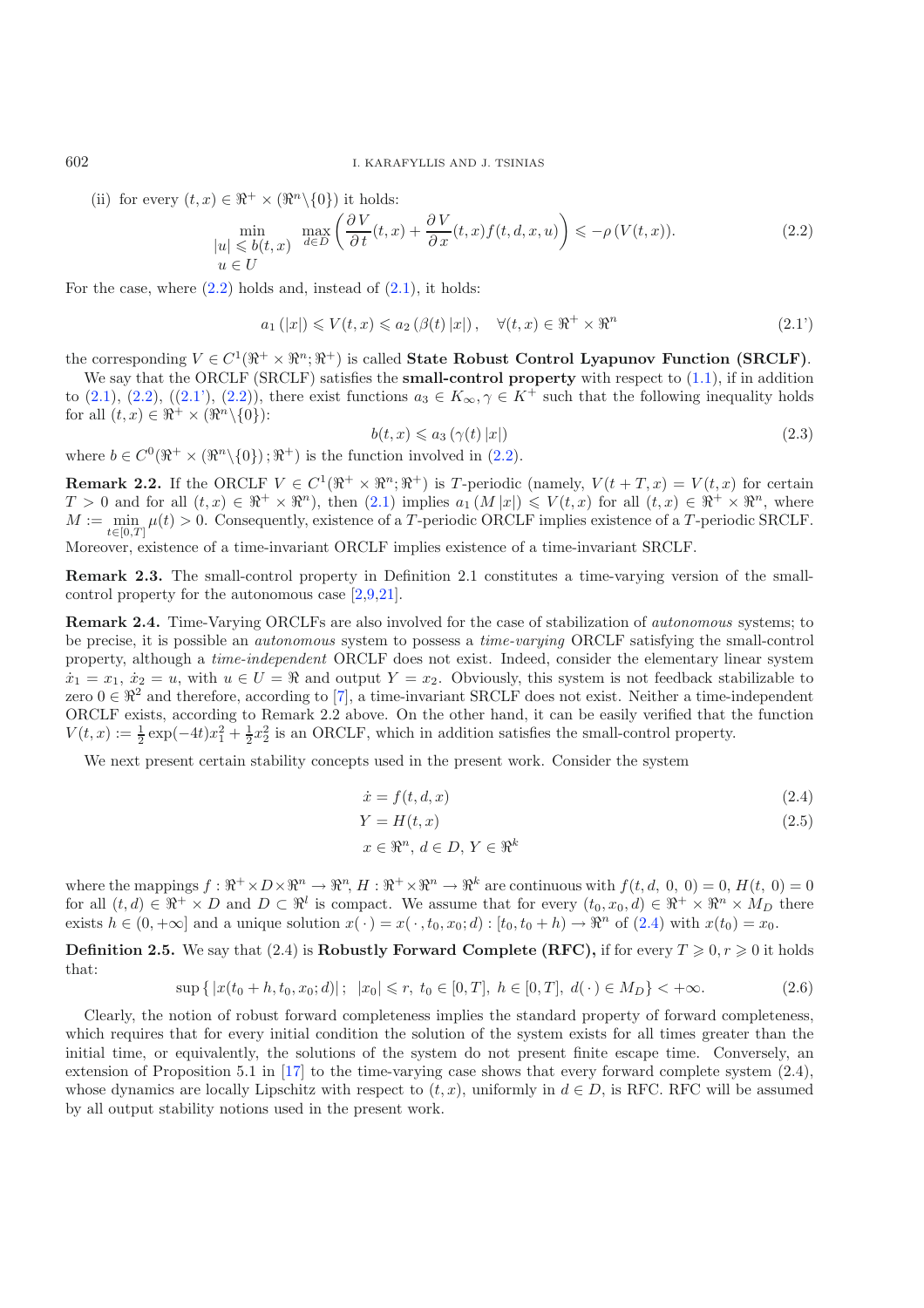We next provide the notion of (non-uniform in time) Robust Global Asymptotic Output Stability (RGAOS) (see [\[12](#page-26-5)[,13\]](#page-26-14)), which is a generalization of the notion of Robust Output Stability (see [\[23](#page-26-15)[,24](#page-26-16)[,27\]](#page-26-17)). Let us denote by  $Y(\cdot) = H(\cdot, x(\cdot, t_0, x_0; d))$  the output of (2.4) corresponding to  $d \in M_D$  and initial condition  $x(t_0) = x_0$ .

**Definition 2.6.** Consider system (2.4) and suppose that is RFC. We say that (2.4) is **(non-uniformly in time) Robustly Globally Asymptotically Output Stable (RGAOS)** if it satisfies the following properties:

**P1 (Output Stability).** For every  $\varepsilon > 0$ ,  $T \ge 0$ , it holds:

 $\sup\{|Y(t)|\,;\ t\geqslant t_0,\ |x_0|\leqslant \varepsilon,\ t_0\in [0,T],\ d(\,\cdot\,)\in M_D\}<+\infty$ 

# **(Robust Lagrange Output Stability)**

and there exists a  $\delta := \delta(\varepsilon, T) > 0$  such that

 $|x_0| \leq \delta, t_0 \in [0, T] \Rightarrow |Y(t)| \leq \varepsilon, \forall t \geq t_0, \quad \forall d(\cdot) \in M_D.$ 

# **(Robust Lyapunov Output Stability)**

**P2** (Uniform Output Attractivity on compact sets of initial data). For every  $\varepsilon > 0$ ,  $T \ge 0$  and  $R \geqslant 0$ , there exists a  $\tau := \tau (\varepsilon, T, R) \geqslant 0$  such that

$$
|x_0| \le R, t_0 \in [0, T] \Rightarrow |Y(t)| \le \varepsilon, \ \forall t \ge t_0 + \tau, \quad \forall d(\cdot) \in M_D.
$$

The notion of Uniform Robust Global Asymptotic Output Stability was originally given in [\[23](#page-26-15)[,24\]](#page-26-16) and is a special case of non-uniform in time RGAOS.

**Definition 2.7.** Consider system (2.4) and suppose that is RFC. We say that (2.4) is **Uniformly Robustly Globally Asymptotically Output Stable (URGAOS),** if it satisfies the following properties:

**P1 (Uniform Output Stability).** For every  $\varepsilon > 0$ , it holds that

 $\sup\{|Y(t)|\,;\;t\geq t_0,\;|x_0|\leqslant \varepsilon,\;t_0\geqslant 0,\;d(\,\cdot\,)\in M_D\}<+\infty$ 

**(Uniform Robust Lagrange Output Stability).**

and there exists a  $\delta := \delta(\varepsilon) > 0$  such that

$$
|x_0| \leq \delta, t_0 \geq 0 \Rightarrow |Y(t)| \leq \varepsilon, \forall t \geq t_0, \quad \forall d(\cdot) \in M_D.
$$

### **(Uniform Robust Lyapunov Output Stability)**

**P2** (Uniform Output Attractivity on compact sets of initial states). For every  $\varepsilon > 0$  and  $R \ge 0$ , *there exists a*  $\tau := \tau (\varepsilon, R) \geqslant 0$  *such that* 

$$
|x_0| \le R, t_0 \ge 0 \Rightarrow |Y(t)| \le \varepsilon, \forall t \ge t_0 + \tau, \quad \forall d(\cdot) \in M_D.
$$

Obviously, for the case  $H(t, x) = x$  the notions of RGAOS, URGAOS coincide with the notions of **non***uniform in time Robust Global Asymptotic Stability (RGAS)* as given in [\[14\]](#page-26-11) and *Uniform Robust Global Asymptotic Stability (URGAS)* as given in [\[17\]](#page-26-13), respectively. Also note that, if there exists  $a \in K_{\infty}$ with  $|x| \leq a(|H(t,x)|)$  for all  $(t,x) \in \mathbb{R}^+ \times \mathbb{R}^n$ , then (U)RGAOS implies (U)RGAS.

We are now in a position to state our main results.

**Theorem 2.8.** *Consider system* [\(1.1\)](#page-0-0) *under hypotheses* (H1–H3) *and assume that* [\(1.1\)](#page-0-0) *admits an ORCLF which satisfies* [\(2.1\)](#page-2-0), [\(2.2\)](#page-3-0) *and the small-control property* [\(2.3\)](#page-3-3)*. Moreover, suppose that*  $\beta(t) \equiv 1$ *, where*  $\beta \in K^+$ *is the function involved in* [\(2.1\)](#page-2-0). Then there exists a continuous mapping  $K : \mathbb{R}^+ \times \mathbb{R}^n \to U$  with  $K(t, 0) = 0$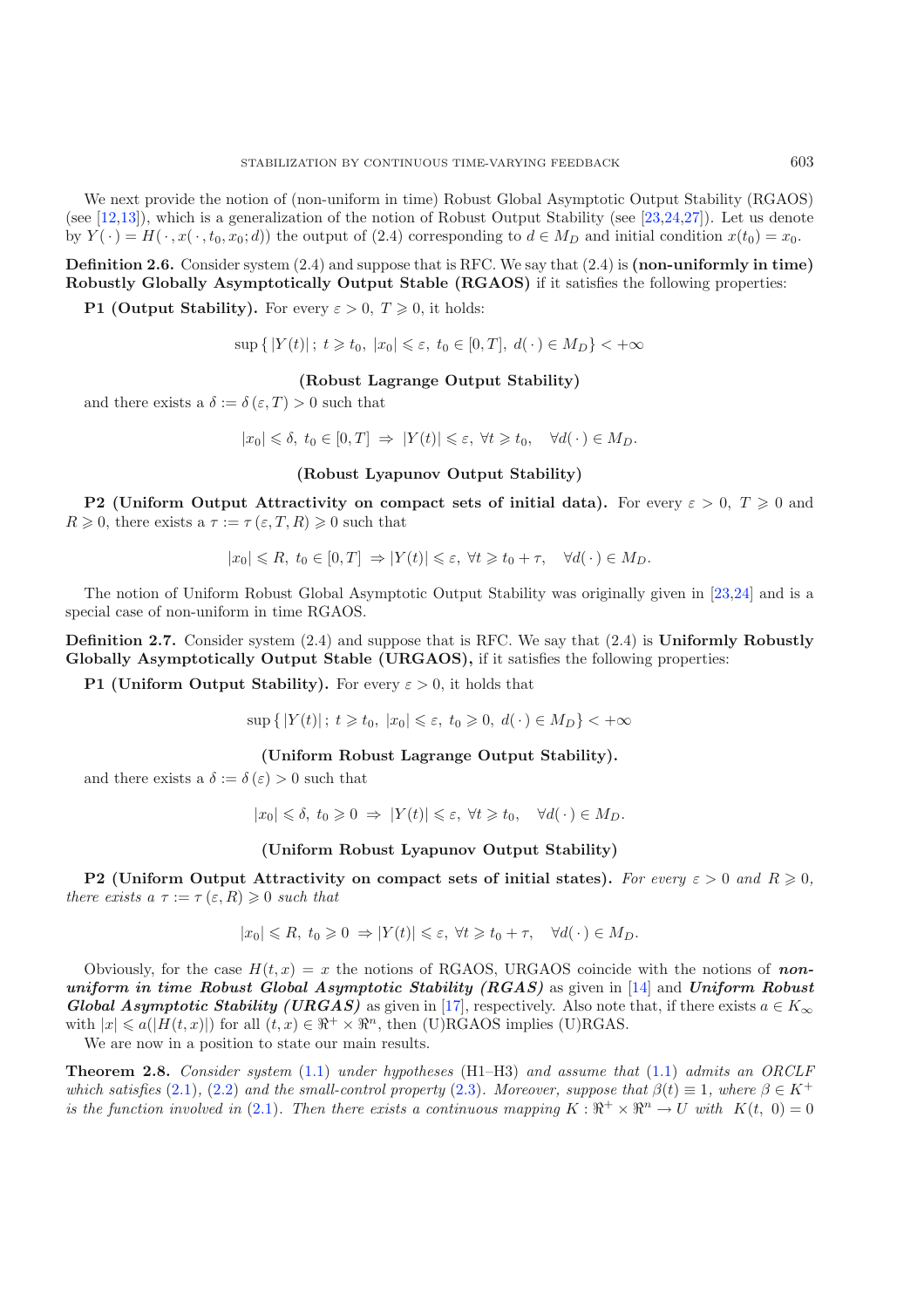$for \ all \ t \geqslant 0, \ being \ continuously \ differentiable \ with \ respect \ to \ x \in \mathbb{R}^n on \ the \ set \ \mathbb{R}^+ \times (\mathbb{R}^n \setminus \{0\}), \ such \ that \ for \ all \ t \geqslant 0.$  $(t_0, x_0, d) \in \mathbb{R}^+ \times \mathbb{R}^n \times M_D$  *the solution*  $x(\cdot)$  *of the closed-loop system*  $(1.1)$  *with*  $u = K(t, x)$ *:* 

$$
\dot{x} = f(t, d, x, K(t, x))\tag{2.7}
$$

*with initial condition*  $x(t_0) = x_0 \in \mathbb{R}^n$  corresponding to  $d \in M_D$ , is unique and system [\(2.7\)](#page-5-0) is URGAOS.

**Theorem 2.9.** *Consider system* [\(1.1\)](#page-0-0) *under hypotheses* (H1–H3) *and assume that* [\(1.1\)](#page-0-0) *admits an ORCLF which satisfies* [\(2.1\)](#page-2-0), [\(2.2\)](#page-3-0). Then there exists a continuous mapping  $K : \mathbb{R}^+ \times \mathbb{R}^n \to U$ , with  $K(t, 0) = 0$  for all  $t \geq 0$ , which is continuously differentiable with respect to  $x \in \mathbb{R}^n$  on  $\mathbb{R}^+ \times \mathbb{R}^n$ , such that the closed-loop system [\(2.7\)](#page-5-0) *is RGAOS.*

It should be emphasized that the small-control property is not required for the validity of the result of Theorem 2.9. On the other hand, Theorem 2.9 cannot in general guarantee uniformity of solutions of the resulting closed-loop system [\(2.7\)](#page-5-0) with respect to the initial time. Another advantage of Theorem 2.9 above is that the proposed feedback  $K(t, x)$  is locally Lipschitz with respect to  $x \in \mathbb{R}^n$ . The latter in conjunction with the converse Lyapunov theorem in [\[12](#page-26-5)] leads to the following result:

**Corollary 2.10.** *Consider system* [\(1.1\)](#page-0-0) *under hypotheses* (H1–H3)*. The following statements are equivalent:*

- (i) *System*  $(1.1)$  *admits an ORCLF which satisfies*  $(2.1)$  and  $(2.2)$ *.*
- (ii) There exists a continuous mapping  $K : \mathbb{R}^+ \times \mathbb{R}^n \to U$ , with  $K(t,0) = 0$  for all  $t \geq 0$ , which is *continuously differentiable with respect to*  $x \in \mathbb{R}^n$  *on*  $\mathbb{R}^+ \times \mathbb{R}^n$ *, such that the closed-loop system* [\(1.1\)](#page-0-0) *with*  $u = K(t, x)$  *is RGAOS.*
- (iii) *System* [\(1.1\)](#page-0-0) *admits an ORCLF which satisfies* [\(2.1\)](#page-2-0), [\(2.2\)](#page-3-0) *and the small-control property* [\(2.3\)](#page-3-3)*.*

#### **Remark 2.11.**

- (i) According to Corollary 2.10, existence of an ORCLF implies existence of another ORCLF satisfying the small control property [\(2.3\)](#page-3-3). It should be emphasized however that existence of an ORCLF *does not in general* imply existence of another ORCLF satisfying the small-control property [\(2.3\)](#page-3-3) and inequal-ity [\(2.1\)](#page-2-0) for certain *bounded*  $\beta \in K^+$ . Indeed, otherwise, by virtue of Theorem 2.8 and Corollary 2.10, non-uniform in time stabilizability of system [\(1.1\)](#page-0-0) would imply uniform in time stabilizability, but as is known this not in general true (see for instance, Ex. 5.2 in [\[11\]](#page-26-10)).
- (ii) In the case where the control set  $U \subseteq \mathbb{R}^m$  is compact, then according to statement of Theorem 2.9, the stabilizing feedback law  $K : \mathbb{R}^+ \times \mathbb{R}^n \to U$ , takes values in the compact set  $U \subseteq \mathbb{R}^m$ . This particularly means that for any solution  $x(\cdot)$  of the resulting closed-loop [\(2.7\)](#page-5-0) the "control action"  $[t_0, +\infty)$  a  $t \to u(t) = K(t, x(t)) \in U$  is bounded.
- <span id="page-5-2"></span><span id="page-5-1"></span>(iii) Finally, we remark that, under the hypotheses imposed in Theorem 2.8 and if in addition we assume that the small-control property [\(2.3\)](#page-3-3) is fulfilled with  $\gamma(t) \equiv 1$ , then the corresponding stabilizing feedback  $K(\cdot, \cdot)$  satisfies  $|K(t, x)| \leq a_3 (2|x|)$  for all  $(t, x) \in \mathbb{R}^+ \times \mathbb{R}^n$ , where  $a_3 \in K_\infty$  is involved in [\(2.3\)](#page-3-3). Consequently, if the output of system  $(1.1)$  coincides with the state of the system  $(i.e., H(t, x) \equiv x)$ , then the map  $[t_0, +\infty)$   $\Rightarrow$   $t \to u(t) = K(t, x(t)) \in U$  *is bounded and converges to zero as*  $t \to +\infty$ . The latter is a consequence of the following proposition, which provides a weaker general hypothesis guaranteeing boundedness plus convergence to zero of the control action.

**Proposition 2.12.** *In addition to hypotheses of Theorems* 2.9 *and* 2.8*, respectively, assume that there exist a function*  $a \in K_{\infty}$  *and a function*  $q \in C^{0}(\mathbb{R}^{+} \times \mathbb{R}^{n}; \mathbb{R}^{+})$  *satisfying* 

$$
0 < q(t, x) \leqslant \min\left\{1, \frac{|x|}{2}\right\}, \quad \forall (t, x) \in \Re^+ \times (\Re^n \setminus \{0\}) \tag{2.8}
$$

*such that*

$$
\max\left\{b(\tau,y)\,:\,(\tau,y)\in\Re^+\times\Re^n\,,\,|\tau-t|+|y-x|\leqslant q(\tau,y)\right\}\leqslant a\left(V(t,x)\right),\quad\forall (t,x)\in\Re^+\times(\Re^n\setminus\{0\})\quad(2.9)
$$

<span id="page-5-0"></span>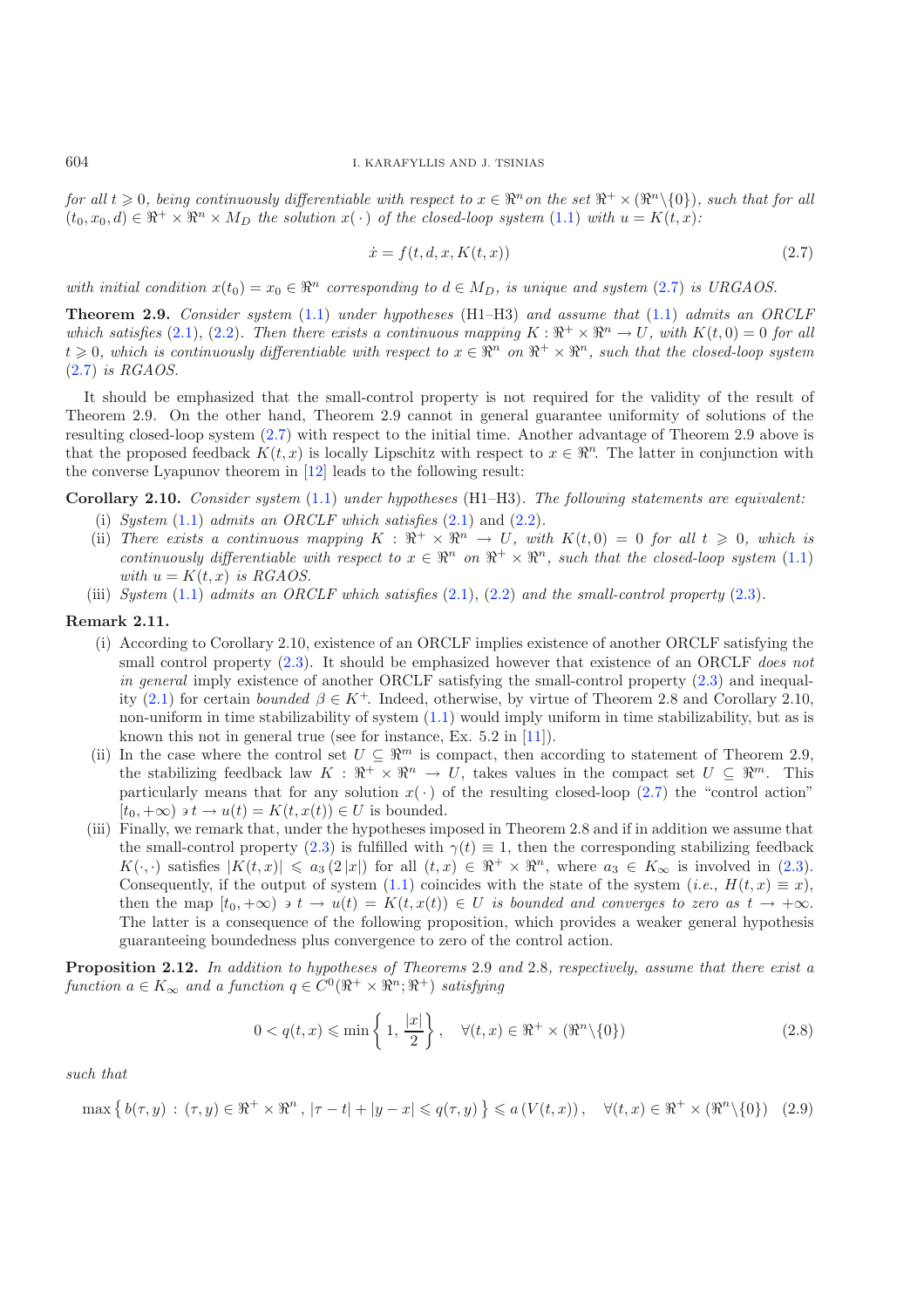<span id="page-6-0"></span>*where*  $V \in C^1(\mathbb{R}^+ \times \mathbb{R}^n; \mathbb{R}^+)$  *is the ORCLF for* [\(1.1\)](#page-0-0) and  $b \in C^0(\mathbb{R}^+ \times (\mathbb{R}^n \setminus \{0\}); \mathbb{R}^+)$  *is the function involved in* [\(2.2\)](#page-3-0)*.* Consider system [\(2.7\)](#page-5-0) with new output  $\tilde{Y} = K(t, x)$ , where  $K : \mathbb{R}^+ \times \mathbb{R}^n \to U$  is the continuous *feedback law whose existence is guaranteed by Theorems* 2.9 *and* 2.8*, respectively. Then system* [\(2.7\)](#page-5-0) *with output*  $\tilde{Y} = K(t, x)$  *is RGAOS, URGAOS, respectively. Particularly, this implies that for all*  $(t_0, x_0, d) \in \mathbb{R}^+ \times \mathbb{R}^n \times M_D$  $the \ control \ action \ [t_0, +\infty) \rightarrow t \rightarrow u(t) = K(t, x(t)) \in U \ \ is \ bounded \ and \ converges \ to \ zero \ as \ t \rightarrow +\infty, \ where$  $x(\cdot)$  denotes the solution of [\(2.7\)](#page-5-0) with initial condition  $x(t_0) = x_0 \in \mathbb{R}^n$ , corresponding to  $d \in M_D$ .

The following example illustrates the nature of Theorem 2.9.

<span id="page-6-3"></span>**Example 2.13.** Consider the following system

$$
\begin{aligned}\n\dot{x} &= f(t, d, x) + \sum_{j=1}^{N} g_j(t, x) u^{k_j} \\
Y &= H(t, x) \\
x &\in \mathbb{R}^n, d \in D, u \in \mathbb{R}, Y \in \mathbb{R}^k\n\end{aligned} \tag{2.10}
$$

<span id="page-6-1"></span>where  $D \subset \mathbb{R}^l$  is a compact set,  $f : \mathbb{R}^+ \times D \times \mathbb{R}^n \to \mathbb{R}^n$ ,  $g_j : \mathbb{R}^+ \times \mathbb{R}^n \to \mathbb{R}^n$  $(j = 0, ..., N)$  are locally Lipschitz mappings with  $f(t, d, 0) = 0$  for all  $(t, d) \in \mathbb{R}^+ \times D$  and  $H : \mathbb{R}^+ \times \mathbb{R}^n \to \mathbb{R}^k$  is a continuous mapping with  $H(t, 0) = 0$  for all  $t \geq 0$ . Assume that

$$
k_j, \ j = 1, \dots, N \text{ are odd positive integers} \tag{2.11}
$$

<span id="page-6-2"></span>and there exist functions  $V \in C^1(\mathbb{R}^+ \times \mathbb{R}^n; \mathbb{R}^+), a_1, a_2 \in K_\infty, \mu, \beta \in K^+, \rho \in C^0(\mathbb{R}^+; \mathbb{R}^+),$  being locally Lipschitz and positive definite, such that

$$
a_1\left(\left|H(t,x)\right|+\mu(t)\left|x\right|\right)\leqslant V(t,x)\leqslant a_2\left(\beta(t)\left|x\right|\right),\quad\forall (t,x)\in\Re^+\times\Re^n\tag{2.12}
$$

and in such a way that the following implication holds:

$$
\sum_{j=1}^{N} \left( \frac{\partial V}{\partial x}(t, x) g_j(t, x) \right)^2 = 0 \implies \max_{d \in D} \left( \frac{\partial V}{\partial t}(t, x) + \frac{\partial V}{\partial x}(t, x) f(t, d, x) \right) \leq -2\rho \left( V(t, x) \right). \tag{2.13}
$$

<span id="page-6-4"></span>We claim that  $V \in C^1(\mathbb{R}^+ \times \mathbb{R}^n; \mathbb{R}^+)$  is an ORCLF for system [\(2.10\)](#page-6-0). Indeed, by exploiting (2.10) and implication [\(2.13\)](#page-6-1) it follows that for every  $(t, x) \in \mathbb{R}^+ \times \mathbb{R}^n$  there exists  $u \in \mathbb{R}$  such that

$$
\max_{d \in D} \left( \frac{\partial V}{\partial t}(t, x) + \frac{\partial V}{\partial x}(t, x) f(t, d, x) + \sum_{j=1}^{N} \frac{\partial V}{\partial x}(t, x) g_j(t, x) u^{k_j} \right) \leq -2\rho(V(t, x)).
$$
\n(2.14)

From [\(2.14\)](#page-6-2), compactness of  $D \subset \mathbb{R}^l$  and continuity of f,  $g_j(j = 0, ..., N)$ , it follows by applying standard partition of unity arguments, that there exists a function  $b \in C^{0}(\mathbb{R}^{+} \times (\mathbb{R}^{n} \setminus \{0\}) ; \mathbb{R}^{+})$  such that

$$
\min_{\begin{subarray}{l} |u| \leqslant b(t,x) \\ u \in \Re \end{subarray}} \max_{d \in D} \left( \frac{\partial V}{\partial t}(t,x) + \frac{\partial V}{\partial x}(t,x)f(t,d,x) + \sum_{j=1}^{N} \frac{\partial V}{\partial x}(t,x)g_j(t,x)u^{k_j} \right) \leqslant -\rho(V(t,x)).
$$
\n(2.15)

Hence, by  $(2.12)$  and  $(2.15)$  we may conclude that V is an ORCLF for system  $(2.10)$ . Consequently, according to statement of Theorem 2.9, there exists a continuous mapping  $K : \mathbb{R}^+ \times \mathbb{R}^n \to U$  with  $K(t, 0) = 0$  for all  $t \geq 0$ , which is continuously differentiable with respect to  $x \in \mathbb{R}^n$  on  $\mathbb{R}^+ \times \mathbb{R}^n$ , such that the closed-loop system  $(2.10)$  with  $u = K(t, x)$  is RGAOS.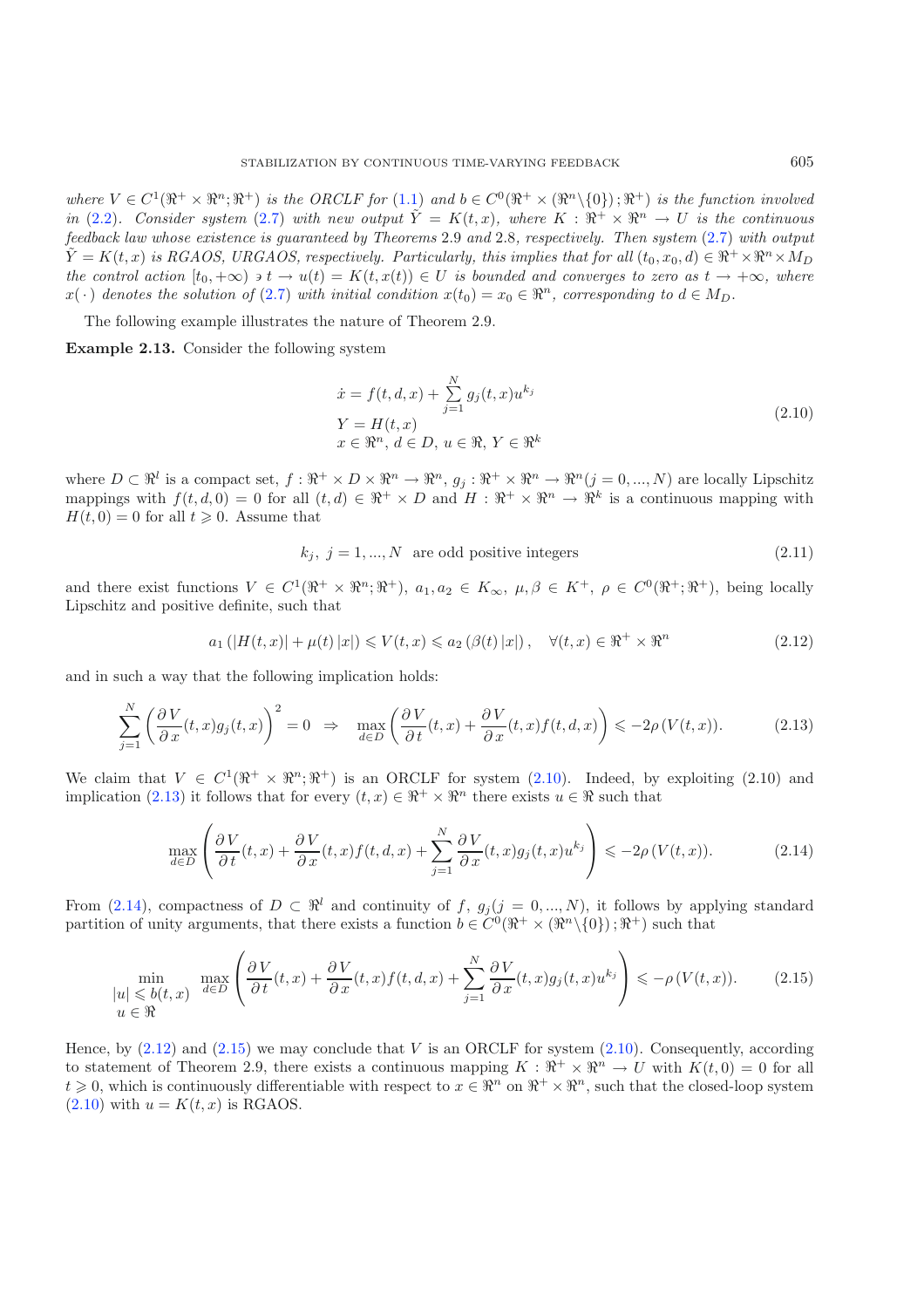## 606 I. KARAFYLLIS AND J. TSINIAS

### 3. Proofs of the main results

<span id="page-7-3"></span>The proof of the main results of the present work is based on three lemmas below. Particularly, Lemma 3.1 is a preparatory result for the construction of the desired feedback stabilizer. It constitutes a time-varying extension of Lemma 2.7 in [\[7](#page-26-3)], but its constructive proof differs from the corresponding proof of the previously mentioned result.

<span id="page-7-5"></span>**Lemma 3.1.** *Consider system* [\(1.1\)](#page-0-0) *under hypotheses* (H1–H3) *and assume that* [\(1.1\)](#page-0-0) *admits an ORCLF which satisfies* [\(2.1\)](#page-2-0) and [\(2.2\)](#page-3-0)*. Then, for every function*  $q \in C^0(\mathbb{R}^+ \times \mathbb{R}^n; \mathbb{R}^+)$  *satisfying* [\(2.8\)](#page-5-1)*, there exists a*  $C^1$  $function k : [0, 1] \times \mathbb{R}^+ \times (\mathbb{R}^n \setminus \{0\}) \to U$  with

$$
k(0, t, x) = k(1, t, x) = 0
$$
\n(3.1a)

<span id="page-7-4"></span>
$$
\frac{\partial k}{\partial s}(0, t, x) = \frac{\partial k}{\partial t}(0, t, x) = 0; \quad \frac{\partial k}{\partial x}(0, t, x) = 0
$$
\n(3.1b)

$$
\frac{\partial k}{\partial s}(1, t, x) = \frac{\partial k}{\partial t}(1, t, x) = 0; \quad \frac{\partial k}{\partial x}(1, t, x) = 0
$$
\n(3.1c)

<span id="page-7-0"></span>*for all*  $t \geq 0, x \in \mathbb{R}^n \setminus \{0\}$ *, and in such a way that:* 

$$
\frac{\partial V}{\partial t}(t,x) + \frac{\partial V}{\partial x}(t,x) \int_{0}^{1} f(t,d(s),x,k(s,t,x))ds \leq -\frac{1}{2}\rho(V(t,x))
$$
\n(3.2)

<span id="page-7-7"></span>*for all*  $(t, x) \in \mathbb{R}^+ \times (\mathbb{R}^n \setminus \{0\}), d \in M_D$ *. Moreover, the following inequality holds for all*  $(t, x) \in \mathbb{R}^+ \times (\mathbb{R}^n \setminus \{0\})$ *:* 

$$
\max_{s \in [0,1]} |k(s,t,x)| \le \tilde{b}(t,x) \tag{3.3}
$$

*where*

<span id="page-7-1"></span>
$$
\tilde{b}(t,x) := \max\left\{b(\tau,y) : (\tau,y) \in \Re^+ \times \Re^n, |\tau - t| + |y - x| \leqslant q(\tau,y)\right\}, \quad (t,x) \in \Re^+ \times (\Re^n \setminus \{0\})\tag{3.4}
$$

*and*  $b(\cdot, \cdot)$  *is the function involved in*  $(2.2)$ *.* 

<span id="page-7-6"></span>*Proof of Lemma* 3.1. Let  $q \in C^0(\mathbb{R}^+ \times \mathbb{R}^n; \mathbb{R}^+)$  satisfying  $(2.8)$ , let  $\tilde{b}: \mathbb{R}^+ \times (\mathbb{R}^n \setminus \{0\}) \to \mathbb{R}^+$  as defined by  $(3.4)$ , which is locally bounded on  $\mathbb{R}^+ \times (\mathbb{R}^n \setminus \{0\})$ , and let  $\varphi : \mathbb{R}^+ \times (\mathbb{R}^n \setminus \{0\}) \to [1, +\infty)$  be any smooth  $(C^{\infty})$  function satisfying

$$
\max_{\|u\| \leq \tilde{b}(t,x)} \max_{d \in D} \left( \frac{\partial V}{\partial t}(t,x) + \frac{\partial V}{\partial x}(t,x)f(t,d,x,u) \right) \leq \varphi(t,x), \quad \forall (t,x) \in \Re^{+} \times (\Re^{n} \setminus \{0\}).
$$
\n(3.5)\n
$$
u \in U
$$

Moreover, let  $\varepsilon : \mathbb{R}^+ \times (\mathbb{R}^n \setminus \{0\}) \to (0, 1)$  be a smooth function such that

$$
0 < \varepsilon(t, x) \leq \frac{\rho(V(t, x))}{4\left(\rho(V(t, x)) + \varphi(t, x)\right)}, \quad \forall (t, x) \in \Re^+ \times (\Re^n \setminus \{0\}) \tag{3.6}
$$

and define

$$
\Psi(t,x,u) := \max_{d \in D} \left( \frac{\partial V}{\partial t}(t,x) + \frac{\partial V}{\partial x}(t,x)f(t,d,x,u) + \frac{3}{4}\rho \left( V(t,x) \right) \right), \quad (t,x,u) \in \mathbb{R}^+ \times \mathbb{R}^n \times U \tag{3.7a}
$$

$$
\Psi(t, x, u) := \Psi(0, x, u), \quad (t, x, u) \in (-1, 0) \times \mathbb{R}^n \times U.
$$
\n(3.7b)

<span id="page-7-2"></span>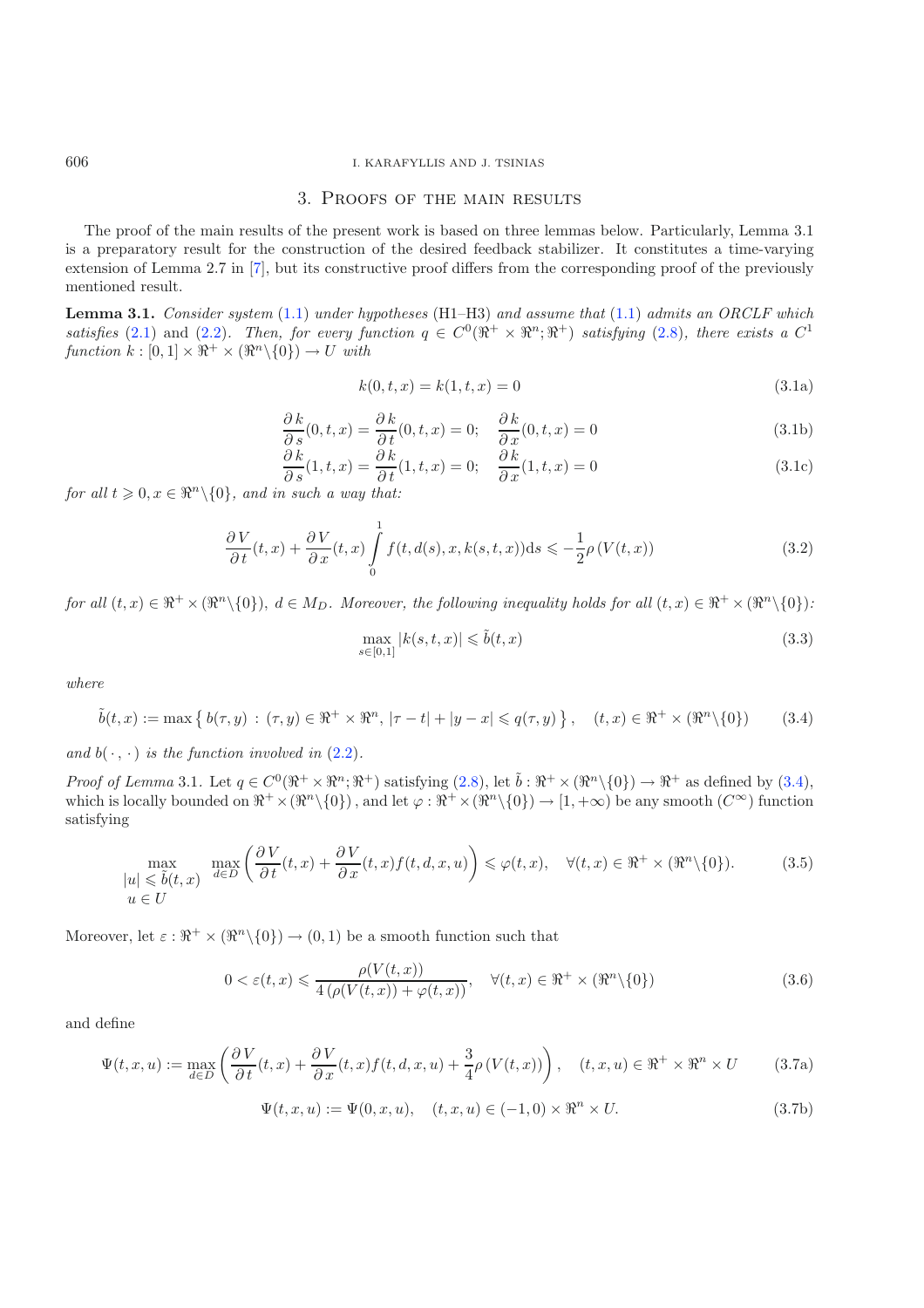<span id="page-8-7"></span><span id="page-8-0"></span>By virtue of [\(2.2\)](#page-3-0), continuity of  $\Psi$  and compactness of  $D \subset \mathbb{R}^l$ , it follows that for each  $(t, x) \in (-1, +\infty) \times$  $(\mathbb{R}^n \setminus \{0\})$  there exist  $u = u(t, x) \in U$  with  $|u| \leqslant b(t, x)$  and  $\delta = \delta(t, x) \in (0, 1]$  with  $\delta(t, x) \leqslant q(t, x)$  such that

<span id="page-8-8"></span><span id="page-8-6"></span>
$$
\Psi(\tau, y, u(t, x)) \leq 0, \ \forall (\tau, y) \in \{ (\tau, y) \in (-1, +\infty) \times \Re^n : |\tau - t| + |y - x| < \delta \}. \tag{3.8}
$$

Using [\(3.8\)](#page-8-0) and standard partition of unity arguments, we can determine sequences  $\{(t_i, x_i) \in (-1, +\infty) \times$  $(\Re^n \setminus \{0\})\}_{i=1}^{\infty}$ ,  $\{u_i \in U\}_{i=1}^{\infty}$ ,  $\{\delta_i \in (0,1]\}_{i=1}^{\infty}$  with  $|u_i| \leqslant b(\max(0,t_i),x_i)$  and  $\delta_i = \delta(t_i,x_i) \leqslant q(t_i,x_i)$  associated with a sequence of open sets  $\{\Omega_i\}_{i=1}^{\infty}$  with

<span id="page-8-2"></span>
$$
\Omega_i \subseteq \{ (\tau, y) \in (-1, +\infty) \times \Re^n : |\tau - t_i| + |y - x_i| < \delta_i \} \tag{3.9a}
$$

<span id="page-8-1"></span>forming a locally finite open covering of  $(-1, +\infty) \times (\mathbb{R}^n \setminus \{0\})$  and in such a way that:

$$
\Psi(\tau, y, u_i) \leq 0, \quad \forall (\tau, y) \in \Omega_i.
$$
\n(3.9b)

Also, a family of smooth functions  $\{\theta_i\}_{i=1}^{\infty}$  with  $\theta_i(t,x) \geq 0$  for all  $(t,x) \in (-1, +\infty) \times (\Re^n \setminus \{0\})$  can be determined with

$$
\text{supp } \theta_i \subseteq \Omega_i \tag{3.9c}
$$

$$
\sum_{i=1}^{\infty} \theta_i(t, x) = 1, \quad \forall (t, x) \in (-1, +\infty) \times (\mathbb{R}^n \setminus \{0\}).
$$
\n(3.9c)\n  
\n(3.9d)

<span id="page-8-4"></span>Next define recursively the following mappings for each  $(t, x) \in \mathbb{R}^+ \times (\mathbb{R}^n \setminus \{0\})$ :

<span id="page-8-3"></span>
$$
T_i(t, x) = T_{i-1}(t, x) + \theta_i(t, x), \quad i \geq 1; \quad T_0(t, x) = 0; \quad (t, x) \in \mathbb{R}^+ \times (\mathbb{R}^n \setminus \{0\}).
$$
 (3.10)

Notice that definition [\(3.10\)](#page-8-1) implies  $T_n(x) = \sum_{n=1}^{\infty}$  $\sum_{i=1} \theta_i(t, x)$  for all  $n \geq 1$ . Since the open sets  $\{\Omega_i\}_{i=1}^{\infty}$  form a locally finite open covering of  $\mathbb{R}^+ \times (\mathbb{R}^n \setminus \{0\})$ , it follows from  $(3.9c)$  and  $(3.10)$  that for every  $(t, x) \in \mathbb{R}^+ \times (\mathbb{R}^n \setminus \{0\})$ there exists  $m = m(t, x) \in \{1, 2, 3, ...\}$  such that

$$
T_i(t, x) = 1 \text{ for } i \geqslant m. \tag{3.11}
$$

We define the index set

$$
J(t,x) := \{ j \in \{1,2,3,...\} \; : \; \theta_j(t,x) > 0 \}
$$
\n
$$
(3.12)
$$

<span id="page-8-5"></span>which by virtue of  $(3.11)$  is a non-empty finite set. It follows from definitions  $(3.10)$  and  $(3.12)$  that

$$
\bigcup_{j \in J(t,x)} [T_{j-1}(t,x), T_j(t,x)) = [0,1), \quad \forall (t,x) \in [0,1] \times \Re^+ \times (\Re^n \setminus \{0\}).
$$
\n(3.13)

Let  $h : \mathbb{R} \to [0, 1]$  be any smooth non-decreasing function with

$$
h(s) = 0 \text{ for } s \leq 0 \text{ and } h(s) = 1 \text{ for } s \geq 1
$$
\n
$$
(3.14a)
$$

and let

$$
g_j(t,x) := \frac{1}{2}\theta_j(t,x) + \frac{1}{2}\left(\varepsilon(t,x)2^{-j-1} - \theta_j(t,x)\right) h\left(\frac{\theta_j(t,x) - \varepsilon(t,x)2^{-j-2}}{\varepsilon(t,x)2^{-j-2}}\right), \ j \in \{1,2,3,...\}
$$
(3.14b)

where  $\varepsilon(\cdot, \cdot)$  is the function defined by [\(3.6\)](#page-7-1). Notice that according to (3.14a,b) it holds:

$$
\min\left\{\varepsilon(t,x)2^{-j-2},\frac{1}{2}\theta_j(t,x)\right\} \le g_j(t,x) \le \min\left\{\varepsilon(t,x)2^{-j-2},\theta_j(t,x)\right\} \tag{3.15a}
$$

$$
g_j(t,x) = \varepsilon(t,x)2^{-j-2} \text{ for } \theta_j(t,x) \geqslant \varepsilon(t,x)2^{-j-1}.
$$
\n(3.15b)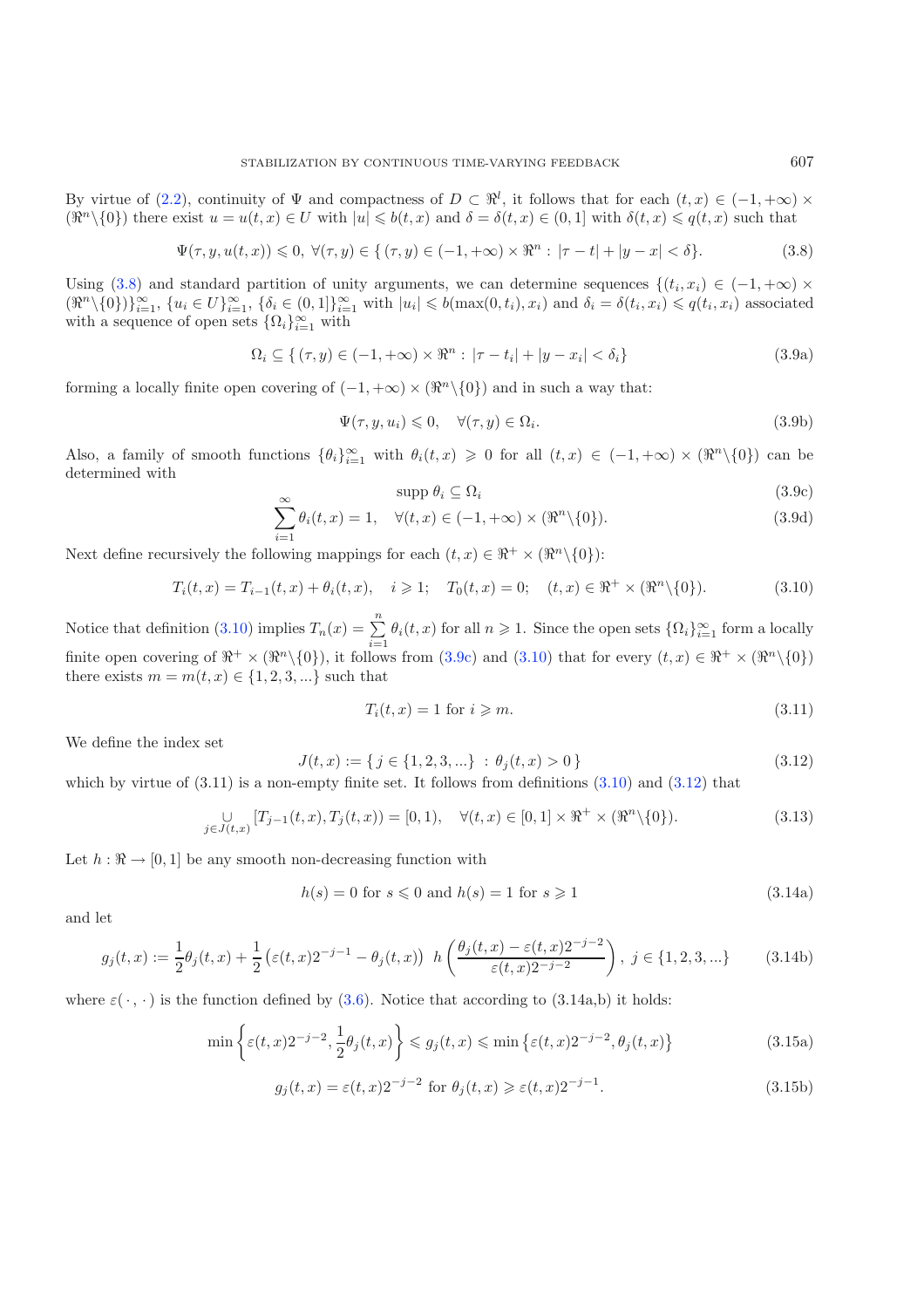We define the following map  $[0,1] \times \mathbb{R}^+ \times (\mathbb{R}^n \setminus \{0\}) \ni (s,t,x) \to k(s,t,x) \in \mathbb{R}^m$ :

$$
k(s,t,x) = u_j \left(\frac{g_j(t,x)}{\varepsilon(t,x)2^{-j-2}}\right)^2 h\left(\frac{s - T_{j-1}(t,x) - \frac{1}{5}g_j(t,x)}{\frac{1}{5}g_j(t,x)}\right),
$$
  
for  $s \in \left[T_{j-1}(t,x), T_{j-1}(t,x) + \frac{1}{2}\theta_j(t,x)\right), j \in J(t,x)$  (3.16a)

$$
k(s,t,x) = u_j \left(\frac{g_j(t,x)}{\varepsilon(t,x)2^{-j-2}}\right)^2 h\left(\frac{T_j(t,x) - \frac{1}{5}g_j(t,x) - s}{\frac{1}{5}g_j(t,x)}\right), \text{ for } s \in \left[T_j(t,x) - \frac{1}{2}\theta_j(t,x), T_j(t,x)\right), \ j \in J(t,x)
$$
\n
$$
(3.16b)
$$
\n
$$
k(1,t,x) = 0.
$$
\n
$$
(3.16c)
$$

Notice that, because of [\(3.13\)](#page-8-4),  $k(\cdot, \cdot, \cdot)$  is well defined for all  $(s, t, x) \in [0, 1] \times \mathbb{R}^+ \times (\mathbb{R}^n \setminus \{0\})$ . Furthermore, according to definition (3.16), hypothesis (H2) guarantees that  $k(\cdot, \cdot, \cdot)$  takes values in  $U \subseteq \mathbb{R}^m$  and is continuously differentiable on the region  $\left(\bigcup_{j\in J(t,x)} (T_{j-1}(t,x), T_j(t,x))\right) \times \Re^+ \times (\Re^n \setminus \{0\})$ . Furthermore, it holds that

<span id="page-9-1"></span><span id="page-9-0"></span>
$$
\frac{\partial k}{\partial s}(s,t,x) \to 0, \quad \frac{\partial k}{\partial t}(s,t,x) \to 0, \quad \frac{\partial k}{\partial x}(s,t,x) \to 0 \text{ as } s \to T_j(t,x) \text{ for all } j \in \{0,1,2,3,\ldots\}.
$$
 (3.17)

Next, we show that  $k(\cdot, \cdot, \cdot)$  is continuously differentiable on the whole region  $[0, 1] \times \mathbb{R}^+ \times (\mathbb{R}^n \setminus \{0\})$  and simultaneously that  $(3.1b,c,d)$  are fulfilled. We distinguish the following cases:

**Case 1.** Let  $s \in (0, 1)$ ,  $(t, x) \in \mathbb{R}^+ \times (\mathbb{R}^n \setminus \{0\})$  and suppose that there exists a positive integer p with  $s = T_p(t, x)$ . Then, there exist positive integers  $m, l$  with  $l \leqslant p \leqslant m$  in such a way that

<span id="page-9-2"></span>
$$
\theta_{m+1}(t,x) > 0, \quad \theta_l(t,x) > 0 \tag{3.18a}
$$

$$
s = T_m(t, x) = \dots = T_l(t, x) > 0. \tag{3.18b}
$$

Equality  $(3.18b)$  in conjunction with definition  $(3.10)$  means

$$
\theta_m(t, x) = \dots = \theta_{l+1}(t, x) = 0, \text{ if } m \ge l+1. \tag{3.19}
$$

Notice that definition (3.16a) and [\(3.18a\)](#page-9-1) imply that in our case it holds

$$
k(s, t, x) = 0.
$$
\n(3.20)

By taking into account continuity of the mappings  $q_l, q_{m+1}, T_l, T_m$  and  $(3.15a)$ , it follows that there exists  $\delta > 0$ such that

$$
s' \in \left(T_l(\tau, y) - \frac{1}{5}g_l(\tau, y), T_m(\tau, y) + \frac{1}{5}g_{m+1}(\tau, y)\right)
$$
  

$$
\forall (s', \tau, y) \in [0, 1] \times \mathbb{R}^+ \times (\mathbb{R}^n \setminus \{0\}) \text{ with } |s' - s| + |\tau - t| + |y - x| < \delta.
$$
 (3.21)

By virtue of definition (3.16a,b), [\(3.20\)](#page-9-2) and (3.21), it follows that for every  $(s', \tau, y) \in [0, 1] \times \mathbb{R}^+ \times (\mathbb{R}^n \setminus \{0\})$ with  $|s'-s|+|\tau-t|+|y-x|<\delta$  it holds:

$$
|k(s', \tau, y) - k(s, t, x)| \leq \max_{v = l+1, ..., m} |u_v| \left(\frac{g_v(\tau, y)}{\varepsilon(\tau, y)2^{-v-2}}\right)^2, \text{ if } m \geq l+1
$$
 (3.22a)

$$
k(s', \tau, y) = k(s, t, x), \text{ if } m = l. \tag{3.22b}
$$

<span id="page-9-3"></span>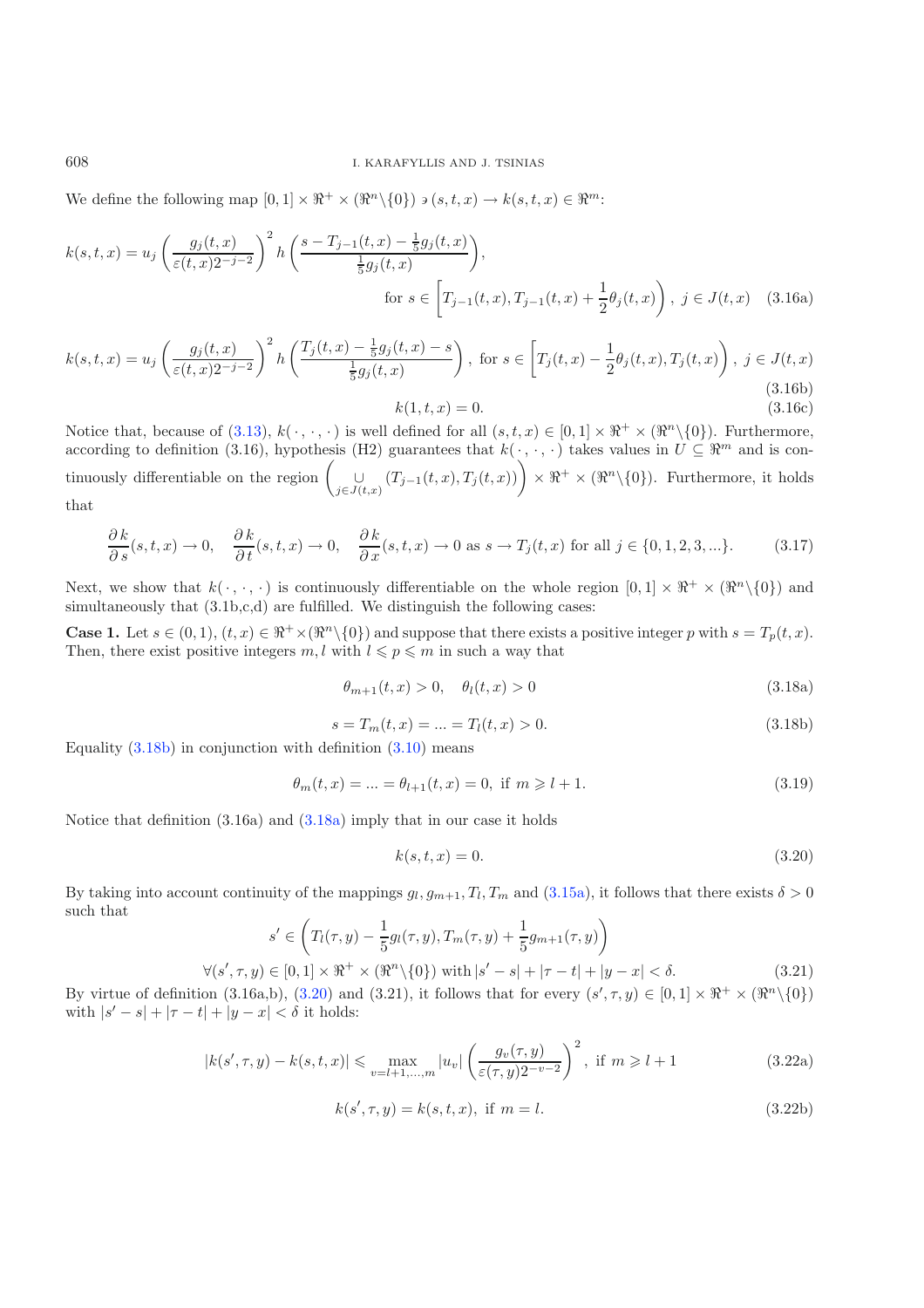<span id="page-10-0"></span>If  $m \geq l+1$ , then by [\(3.15a\)](#page-8-5) and (3.19) we also get  $g_v(t, x) = 0$  for  $v = l+1, ..., m$ , hence, since the mappings  $g_v$ are continuously differentiable, there exists a constant  $L > 0$  such that

$$
\frac{\max\limits_{v=l+1,...,m} g_v(\tau, y)}{\varepsilon(\tau, y)} \leqslant L|\tau - t| + L|y - x|, \quad \forall (\tau, y) \in \Re^+ \times \Re^n \setminus \{0\} \text{ with } |\tau - t| + |y - x| < \delta. \tag{3.23}
$$

It turns out from (3.22a,b) and (3.23) that

<span id="page-10-1"></span>
$$
|k(s', \tau, y) - k(s, t, x)| \le L' \left( |\tau - t|^2 + |y - x|^2 \right)
$$
\n(3.24)

for certain constant  $L' > 0$  and for  $|s' - s| + |r - t| + |y - x| < \delta$ . We conclude from  $(3.24)$  that the derivatives of  $k(\cdot,\cdot,\cdot)$  exist for  $s=T_p(t,x)$  and it holds that  $\frac{\partial k}{\partial s}(s,t,x)=\frac{\partial k}{\partial t}(s,t,x)=0$  and  $\frac{\partial k}{\partial x}(s,t,x)=0$  for  $s=T_p(t,x)$ . The latter in conjunction with (3.17) implies that  $k(\cdot, \cdot, \cdot)$  is continuously differentiable in a neighborhood of  $(s, t, x)$  with  $s = T_p(t, x) \in (0, 1)$ .

**Case 2.** Let  $s = 0$ ,  $(t, x) \in \mathbb{R}^+ \times (\mathbb{R}^n \setminus \{0\})$  and suppose that there exists an integer  $p \geq 0$  with  $s = T_p(t, x) = 0$ . Clearly, there exists an integer  $m \geqslant p$  such that

$$
\theta_{m+1}(t,x) > 0 \tag{3.25a}
$$

$$
s = T_m(t, x) = \dots = T_0(t, x) = 0 \tag{3.25b}
$$

(note again that equality [\(3.25b\)](#page-10-1) means that  $\theta_m(t,x) = ... = \theta_1(t,x) = 0$  for the case  $m > 0$ ). By virtue of definition (3.16a) it holds that  $k(s, t, x) = 0$ . Continuity of the mappings  $T_m$  and  $g_{m+1}$  implies that there exists  $\delta > 0$  such that  $s' \in [0, T_m(\tau, y) + \frac{1}{5}g_{m+1}(\tau, y))$  for all  $(s', \tau, y) \in [0, 1] \times \mathbb{R}^+ \times (\mathbb{R}^n \setminus \{0\})$  with  $|s' - s| + |\tau - t| +$  $|y - x| < \delta$ . Then, as in Case 1, it follows by (3.16) that

$$
|k(s', \tau, y) - k(s, t, x)| \le \max_{v=1,\dots,m} |u_v| \left(\frac{g_v(\tau, y)}{\varepsilon(\tau, y)2^{-v-2}}\right)^2, \text{ if } m > 0
$$
\n(3.26a)

$$
k(s', \tau, y) = k(s, t, x), \text{ if } m = 0 \tag{3.26b}
$$

for every  $|s'-s| + |\tau - t| + |y-x| < \delta$ , from which we get the desired conclusion, namely, that  $k(\cdot, \cdot, \cdot)$  is continuously differentiable in a neighborhood of  $(0, t, x)$  and further  $(3.1b)$  holds.

**Case 3.** Let  $s = 1$ ,  $(t, x) \in \mathbb{R}^+ \times (\mathbb{R}^n \setminus \{0\})$  and let p a positive integer with  $s = T_p(t, x)$ . Let  $\{\Omega_i\}_{i=1}^{\infty}$  be the locally finite open covering of  $(-1, +\infty) \times (\Re^n \setminus \{0\})$  and the associated sequence of functions  $\{\theta_i\}_{i=1}^{\infty}$  in such a way that  $(3.9a,b,c,d)$  hold. Let  $N \subset (-1,+\infty) \times (\Re^n \setminus \{0\})$  be a neighborhood containing  $(t, x)$  which intersects only a finite number of the open sets  $\{\Omega_i\}_{i=1}^{\infty}$  (see [\[10](#page-26-18)]). Consequently, by  $(3.9d)$  there exists an integer  $m > 1$ such that  $N \cap \Omega_i = \emptyset$  for all  $i>m$  and  $\theta_i(\tau, y) = 0$  for all  $i>m$ ,  $(\tau, y) \in N$ . Clearly, there exists  $l \in \{1, ..., m\}$ with

$$
\theta_l(t, x) > 0 \tag{3.27a}
$$

$$
s = T_l(t, x) = \dots = T_m(t, x) = 1.
$$
\n(3.27b)

Without loss of generality we may assume that  $m>l$ . By virtue of definition [\(3.16c\)](#page-9-3) we have  $k(1, t, x) = 0$  and continuity of the mappings  $T_l$ ,  $g_l$ , asserts existence of a constant  $\delta > 0$  such that

$$
s' \in \left(T_l(\tau, y) - \frac{1}{5}g_l(\tau, y), 1\right] \text{ and } (\tau, y) \in N;
$$
  

$$
\forall (s', \tau, y) \in [0, 1] \times \mathbb{R}^+ \times (\mathbb{R}^n \setminus \{0\}) \text{ with } |s' - 1| + |\tau - t| + |y - x| < \delta.
$$
 (3.28)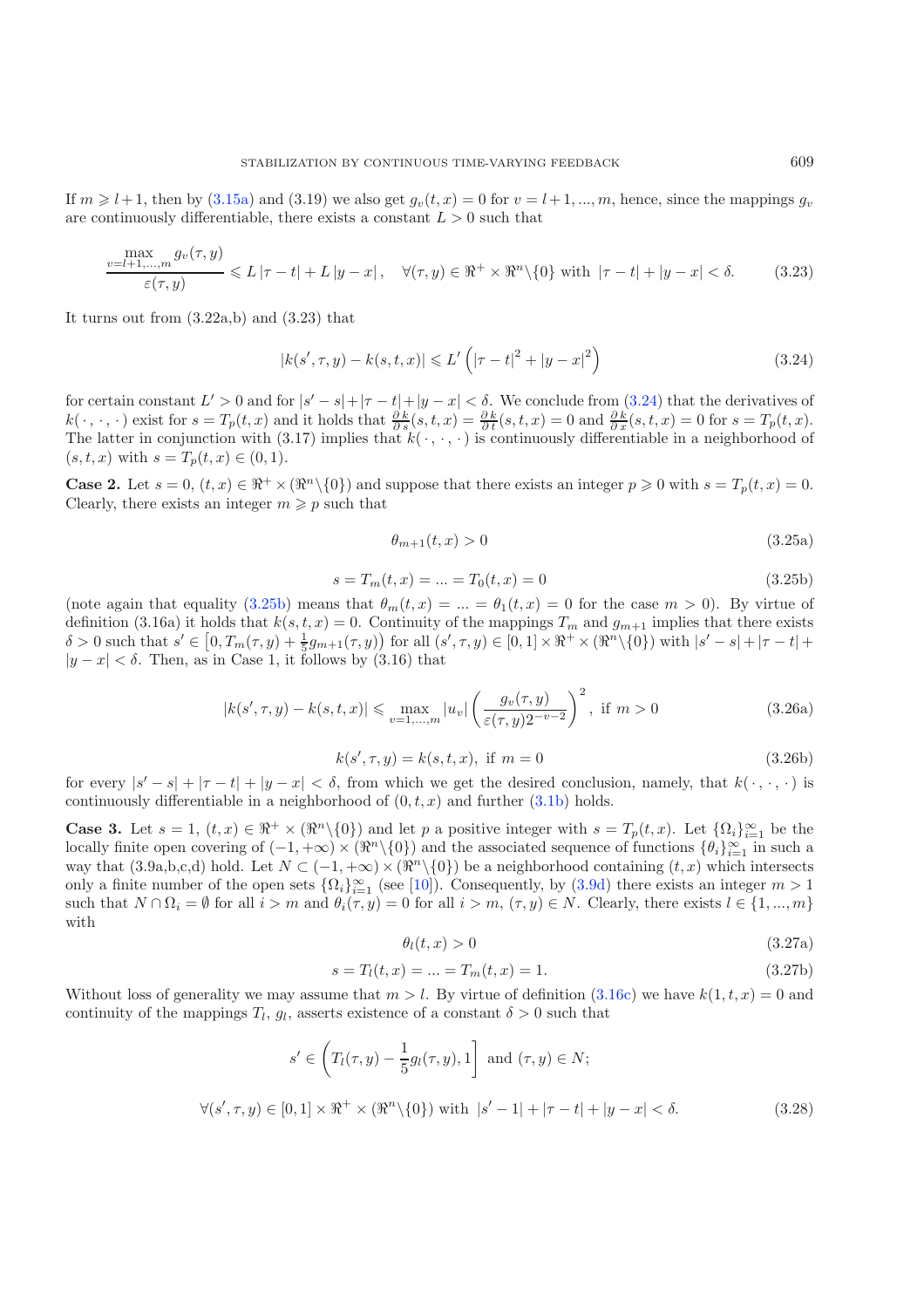## 610 I. KARAFYLLIS AND J. TSINIAS

Using  $(3.16)$  and  $(3.28)$  we get

<span id="page-11-0"></span>
$$
|k(s', \tau, y) - k(1, t, x)| \le \max_{v = l+1, ..., m} |u_v| \left(\frac{g_v(\tau, y)}{\varepsilon(\tau, y)2^{-v-2}}\right)^2
$$

from which it follows that  $(3.24)$  holds for all  $|s'-1|+|\tau-t|+|y-x|<\delta$  and for certain constant  $L'>0$ . This implies that the derivatives of  $k(\cdot, \cdot, \cdot)$  exist for  $s = 1$  and particularly,  $(3.1c)$  holds. The latter in conjunction with (3.17) implies that  $k(\cdot, \cdot, \cdot)$  is continuously differentiable in a neighborhood of  $(1, t, x)$ .

<span id="page-11-1"></span>We next establish [\(3.3\)](#page-7-4). By virtue of (3.14a), [\(3.15a\)](#page-8-5) and definition (3.16) we have  $\max_{s\in[0,1]}|k(s,t,x)| \leq$  $\max_{j\in J(t,x)} |u_j|, J(t,x)$  being the index set defined by [\(3.12\)](#page-8-3). For every  $j \in J(t,x)$  for which  $(t,x) \in \Omega_j$  there exist  $j \in J(t,x)$  $(t_i, x_j) \in (-1, +\infty) \times (\Re^n \setminus \{0\})$  with

$$
|u_j| \leqslant b(\max(0, t_j), x_j)
$$
\n<sup>(3.29)</sup>

and in such a way that [\(3.9a\)](#page-8-7) holds with  $i = j$ . The choice  $\delta_j = \delta(t_j, x_j) \leq q(t_j, x_j)$  in conjunction with [\(3.29\)](#page-11-0) and definition [\(3.4\)](#page-7-0) of  $\tilde{b}(\cdot, \cdot)$  implies [\(3.3\)](#page-7-4). Finally, we establish [\(3.2\)](#page-7-5). Notice that, by virtue of [\(3.12\)](#page-8-3), (3.14a), (3.15b), (3.16a,b), for any  $(t, x) \in \mathbb{R}^+ \times \mathbb{R}^n \setminus \{0\}$  and integer  $j \in J(t, x)$  it holds:

$$
k(s,t,x) = u_j, \quad \forall s \in \left[ T_{j-1}(t,x) + \frac{2}{5} g_j(t,x), T_j(t,x) - \frac{2}{5} g_j(t,x) \right] \text{ when } \theta_j(t,x) \ge \varepsilon(t,x) 2^{-j-1}
$$
(3.30)

hence, the set  $I_{(t,x)} := \{ s \in [0,1] : k(s,t,x) \neq u_j, j \in J(t,x) \}$  has Lebesgue measure, say  $|I_{(t,x)}|$ , satisfying:

$$
|I_{(t,x)}| \leqslant \sum_{j \in J(t,x)} \varepsilon(t,x) 2^{-j-1} \leqslant \varepsilon(t,x). \tag{3.31}
$$

Then for any  $d \in M_D$  it follows by virtue of  $(3.7a)$ ,  $(3.9b)$  and  $(3.31)$  that

$$
\frac{\partial V}{\partial t}(t,x) + \frac{\partial V}{\partial x}(t,x) \int_{0}^{1} f(t,d(s),x,k(s,t,x))ds \le \n-\frac{3}{4} \left(1 - \varepsilon(t,x)\right) \rho\left(V(t,x)\right) + \varepsilon(t,x) \quad \max_{\substack{|u| \le \tilde{b}(t,x) \\ u \in U}} \max_{d \in D} \frac{\partial V}{\partial t}(t,x) + \frac{\partial V}{\partial x}(t,x)f(t,d,x,u).
$$

Inequalities [\(3.5\)](#page-7-7), [\(3.6\)](#page-7-1) in conjunction with the above inequality imply [\(3.2\)](#page-7-5) and the proof is complete.  $\square$ 

<span id="page-11-2"></span>The next lemmas (Lems. 3.2 and 3.3) constitute key results of the rest analysis and generalize Lemmas 2.8 and 2.9 in [\[7\]](#page-26-3). Their proofs are based on certain appropriate generalizations of the technique employed in [\[7](#page-26-3)].

**Lemma 3.2.** *Consider system* [\(1.1\)](#page-0-0) *under the same hypotheses as those imposed in Lemma* 3.1*. For every function*  $q \in C^0(\mathbb{R}^+ \times \mathbb{R}^n; \mathbb{R}^+)$  *satisfying* [\(2.8\)](#page-5-1) and for every pair of sets  $r = \{r_i : i \in \mathbb{Z}\}\$ ,  $a = \{a_i : i \in \mathbb{Z}\}\$ *with*  $r_i > 0, a_i > 0$ ,

$$
r_i + 2a_i < r_{i+1} - 2a_{i+1} \text{ for all } i \in \mathbb{Z} \tag{3.32}
$$

$$
\lim_{i \to +\infty} r_i = +\infty, \quad \lim_{i \to -\infty} r_i = 0 \tag{3.33}
$$

*there exists a continuous mapping*  $k_{r,a} : \mathbb{R}^+ \times (\mathbb{R}^n \setminus \{0\}) \to U$ , being continuously differentiable with respect to  $x \in \mathbb{R}^n \backslash \{0\}$  *with* 

$$
k_{r,a}(j,x) = 0 \text{ and } \frac{\partial k_{r,a}}{\partial x}(j,x) = 0 \text{ for all } (x,j) \in (\Re^n \setminus \{0\}) \times Z^+ \tag{3.34}
$$

$$
|k_{r,a}(t,x)| \leq \tilde{b}(t,x), \quad \forall (t,x) \in \Re^+ \times (\Re^n \setminus \{0\})
$$
\n(3.35)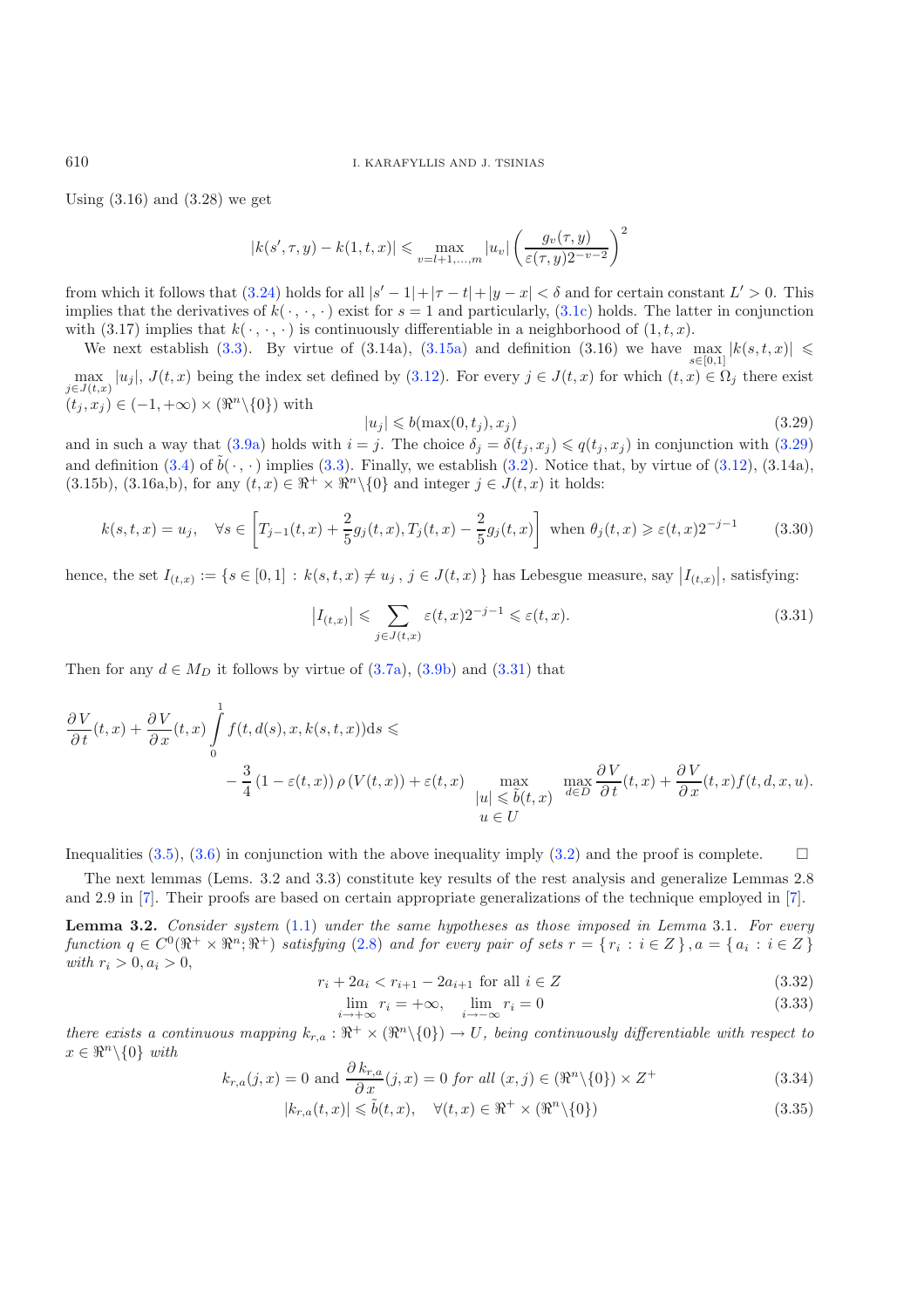<span id="page-12-2"></span>*where*  $\tilde{b}(\cdot, \cdot)$  *is defined by* [\(3.4\)](#page-7-0)*, and in such a way that the following property holds for all*  $(t_0, x_0, d, i) \in$  $\Re^+ \times (\Re^n \setminus \{0\}) \times M_D \times Z$ :

$$
V(t_0, x_0) \in [r_{i-1}, r_i] \quad \Rightarrow \quad V(t, x(t, t_0, x_0; d)) \leq r_i + \frac{5}{2} a_i, \text{ for all } t \in [t_0, \min([t_0] + 1, t_{\max})). \tag{3.36}
$$

where  $x(\cdot, t_0, x_0; d)$  *denotes the unique solution of* 

<span id="page-12-3"></span><span id="page-12-1"></span>
$$
\dot{x} = f(t, d, x, k_{r,a}(t, x)), (t, x) \in \mathbb{R}^+ \times (\mathbb{R}^n \setminus \{0\})
$$
\n(3.37)

*with initial condition*  $x(t_0) = x_0 \in \mathbb{R}^n \setminus \{0\}$ , corresponding to  $d \in M_D$ ,  $t_{\text{max}} := t_{\text{max}}(t_0, x_0, d) > t_0$  denotes its *maximal existence time. Moreover, for each*  $(x_0, j, i) \in (\Re^n \setminus \{0\}) \times Z^+ \times Z$ , there exists a positive integer  $N \geq 2$ *such that*

$$
V(j, x_0) \le r_i - 2a_i \quad \Rightarrow \quad V\left(j + \frac{s}{N}, x\left(j + \frac{s}{N}, j, x_0; d\right)\right) \le \max\left(r_{i-1} + 2a_{i-1}, V(j, x_0) - \frac{s}{N}\mu_i\right),
$$
  
for all  $d \in M_D$ ,  $s \in \{0, 1, ..., N\}$  with  $j + \frac{s}{N} < t_{\text{max}}$  (3.38)

*where*

$$
\mu_i := \frac{1}{4} \min \{ \rho(s) : s \in [r_{i-1}, r_i] \}.
$$
\n(3.39)

*Proof of Lemma* 3.2*.* Let  $q \in C^0(\mathbb{R}^+ \times \mathbb{R}^n; \mathbb{R}^+)$  be a function satisfying  $(2.8)$  and let  $k : [0, 1] \times \mathbb{R}^+ \times (\mathbb{R}^n \setminus \{0\}) \to U$ be a  $C^1$  function, which satisfies (3.1), [\(3.2\)](#page-7-5), [\(3.3\)](#page-7-4) and whose existence is guaranteed by Lemma 3.1. Let  $i \in Z$ ,  $j \in Z^+$ , define

$$
\Omega_{i,j} = \{(t,x) \in [j,j+1] \times \mathbb{R}^n : V(t,x) \in [r_{i-1},r_i]\}
$$
\n(3.40)

$$
\rho_i := \min(a_{i-2}, a_{i-1}, a_i, a_{i+1}) \tag{3.41}
$$

<span id="page-12-0"></span>and let  $\delta_{i,j} > 0$  satisfying:

$$
\left|\frac{\partial V}{\partial t}(t,x) - \frac{\partial V}{\partial t}(t_0,x_0)\right| + \left|\frac{\partial V}{\partial x}(t,x) - \frac{\partial V}{\partial x}(t_0,x_0)\right| \max\left\{|f(t,x,d,u)| : d \in D, u \in U, |u| \le \tilde{b}(t,x)\right\} + \left|\frac{\partial V}{\partial x}(t_0,x_0)\right| \max\left\{|f(t,d,x,k(s,t_0,x)) - f(t_0,d,x_0,k(s,t_0,x_0))| : s \in [0,1], d \in D\right\} \le \frac{1}{4}\rho(V(t_0,x_0))
$$

 $\forall (t_0, x_0) \in \Omega_{i,j}, \quad \forall (t, x) \in \mathbb{R}^+ \times (\mathbb{R}^n \setminus \{0\}) \text{ with } t \in [t_0, t_0 + \delta_{i,j}], |x - x_0| \leq \delta_{i,j}.$  (3.42) Also, let  $N_{i,j} \in \mathbb{Z}^+$  with  $N_{i,j} \geq 2$  be a family of integers which satisfies the following inequalities:

$$
4\max\left\{\left|\frac{\partial V}{\partial t}(t,x) + \frac{\partial V}{\partial x}(t,x)f(t,d,x,u)\right| \ : \ t \in [j,j+2],
$$

$$
V(t,x) \in [r_{i-3}, r_{i+2}], \ d \in D, \ u \in U, \ |u| \leq \tilde{b}(t,x)\right\} \leq \rho_i N_{i,j} \quad (3.43)
$$

 $2 + 2 \max \Big\{ |f(t, d, x, u)| : t \in [j, j + 2], V(t, x) \in [r_{i-3}, r_{i+2}], d \in D, u \in U, |u| \leq \tilde{b}(t, x) \Big\} \leq \delta_{i,j} N_{i,j}$ . (3.44) Consider next a smooth non-decreasing function  $h : \mathbb{R} \to [0,1]$  with  $h(s) = 0$  for  $s \leq 0$  and  $h(s) = 1$  for  $s \geq 1$ 

and define the desired  $k_{r,a} : \mathbb{R}^+ \times (\mathbb{R}^n \setminus \{0\}) \to U$  as follows:

$$
k_{r,a}(t,x) := \begin{cases} h\left(2\frac{V(t,x)-r_{i-1}}{\min(a_{i-1},a_i)}\right) k\left(N_{i,j}(t-j)-l,j+\frac{l}{N_{i,j}},x\right), & V(t,x) \in \left[r_{i-1},\frac{r_i+r_{i-1}}{2}\right) \\ h\left(2\frac{r_i-V(t,x)}{\min(a_{i-1},a_i)}\right) k\left(N_{i,j}(t-j)-l,j+\frac{l}{N_{i,j}},x\right), & V(t,x) \in \left[\frac{r_i+r_{i-1}}{2},r_i\right) \end{cases}
$$
  

$$
(t,x) \in \Omega_{i,j}, \quad t \in \left[j+\frac{l}{N_{i,j}}, j+\frac{l+1}{N_{i,j}}\right) \text{ for some } l \in \{0,1,...,N_{i,j}-1\}.
$$
 (3.45)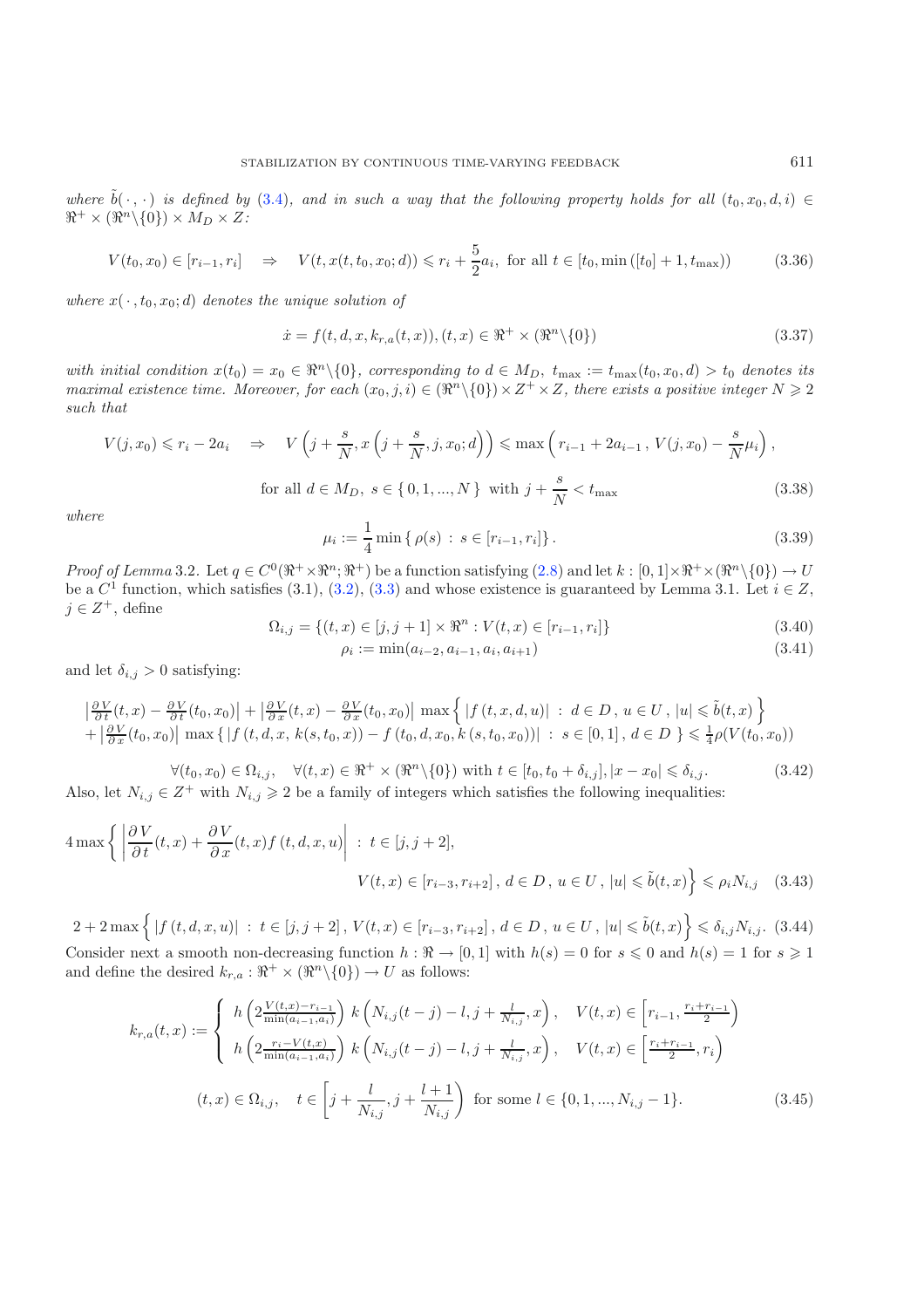<span id="page-13-2"></span>Obviously,  $(3.35)$  is a consequence of  $(3.3)$ ,  $(3.4)$  and  $(3.45)$ . Moreover, by taking into account  $(3.1)$ ,  $(3.32)$ , it follows that  $k_{r,a}(\cdot, \cdot)$  above is continuous, continuously differentiable with respect to  $x \in \mathbb{R}^n \setminus \{0\}$  and satisfies

<span id="page-13-1"></span><span id="page-13-0"></span>
$$
k_{r,a}(j,x) = 0, \quad \frac{\partial k_{r,a}}{\partial x}(j,x) = 0, \quad \forall (x,j) \in (\Re^n \setminus \{0\}) \times Z^+.
$$
 (3.46)

Let  $(x_0, d) \in (\Re^n \setminus \{0\}) \times M_D$  and  $t_0 \in \left[j + \frac{l}{N_{i,j}}, j + \frac{l+1}{N_{i,j}}\right)$  for some  $l \in \{0, 1, ..., N_{i,j} - 1\}$  with

$$
V(t_0, x_0) \in [r_{i-2}, r_{i+1}]. \tag{3.47}
$$

Then by (3.43), [\(3.44\)](#page-12-0) and [\(3.47\)](#page-13-0) it can be easily established that for all  $t \in \left[t_0, j + \frac{l+1}{N_{i,j}}\right]$  it holds:

$$
t - t_0 + |x(t, t_0, x_0; d) - x_0| \leq \delta_{i,j}
$$
\n(3.48a)

$$
V(t_0, x_0) - \frac{1}{2} \min(a_{i-1}, a_i) \le V(t, x(t, t_0, x_0; d)) \le V(t_0, x_0) + \frac{1}{2} \min(a_{i-1}, a_i).
$$
 (3.48b)

Indeed, suppose on the contrary that there exist  $(x_0, d) \in (\Re^n \setminus \{0\}) \times M_D$ ,  $t_0 \in \left[j + \frac{l}{N_{i,j}}, j + \frac{l+1}{N_{i,j}}\right)$  for some  $l \in \{0, 1, ..., N_{i,j} - 1\}$  satisfying  $(3.47)$  and  $\overline{t} \in \left[t_0, j + \frac{l+1}{N_{i,j}}\right]$  such that either  $(3.48a)$  or  $(3.48b)$  does not hold and consider the closed set

$$
A := \left\{ \tau \in \left[ t_0, j + \frac{l+1}{N_{i,j}} \right] : \max \left\{ \frac{2 \left| V(\tau, x(\tau, t_0, x_0; d)) - V(t_0, x_0) \right|}{\min(a_{i-2}, a_{i-1}, a_i, a_{i+1})}, \frac{\tau - t_0 + |x(\tau, t_0, x_0; d) - x_0|}{\delta_{i,j}} \right\} \geqslant 1 \right\}.
$$

Notice that, since  $\bar{t} \in A$ , the set A is non-empty. Let  $t_1 := \min A$ . Clearly, since  $t_0 \notin A$ , it holds that  $t_1 > t_0$ . Definition of the set A above, (3.32) and [\(3.47\)](#page-13-0) imply that  $V(\tau, x(\tau, t_0, x_0; d)) \in [r_{i-3}, r_{i+2}]$  for every  $\tau \in [t_0, t_1)$ . It follows from  $(3.35)$ ,  $(3.43)$  and  $(3.44)$  that

$$
\left| \frac{\mathrm{d}}{\mathrm{d}\tau} V(\tau, x(\tau, t_0, x_0; d)) \right| \leq \frac{1}{4} \rho_i N_{i,j} \text{ and } 2 + 2 |\dot{x}(\tau)| \leq \delta_{i,j} N_{i,j}, \text{ a.e. for } \tau \in [t_0, t_1)
$$

which in conjunction with definition [\(3.41\)](#page-12-1) and the fact that  $\tau - t_0 \leq \frac{1}{N_{i,j}}$  imply that for all  $\tau \in [t_0, t_1]$  we would have:

<span id="page-13-3"></span>
$$
|V(\tau, x(\tau, t_0, x_0; d)) - V(t_0, x_0)| \leq \int_{t_0}^{\tau} \left| \frac{d}{ds} V(s, x(s, t_0, x_0; d)) \right| ds \leq \frac{1}{4} \min(a_{i-2}, a_{i-1}, a_i, a_{i+1});
$$
  

$$
\tau - t_0 + |x(\tau, t_0, x_0; d) - x_0| \leq \tau - t_0 + \int_{t_0}^{\tau} |x(s)| ds \leq \frac{1}{2} \delta_{i,j}.
$$

The previous inequalities for  $\tau = t_1$  are in contradiction with the fact that  $t_1 \in A$ .

In order to establish properties  $(3.36)$  and  $(3.38)$ , we first need the following properties:

**Property P1.** *Let*  $d \in M_D$  *and let* 

$$
t_0 = j + \frac{l}{N_{i,j}}, \ l \in \{0, 1, ..., N_{i,j} - 1\}
$$
\n(3.49a)

$$
V(t_0, x_0) \in [r_{i-1} + a_{i-1}, r_i - 2a_i].
$$
\n(3.49b)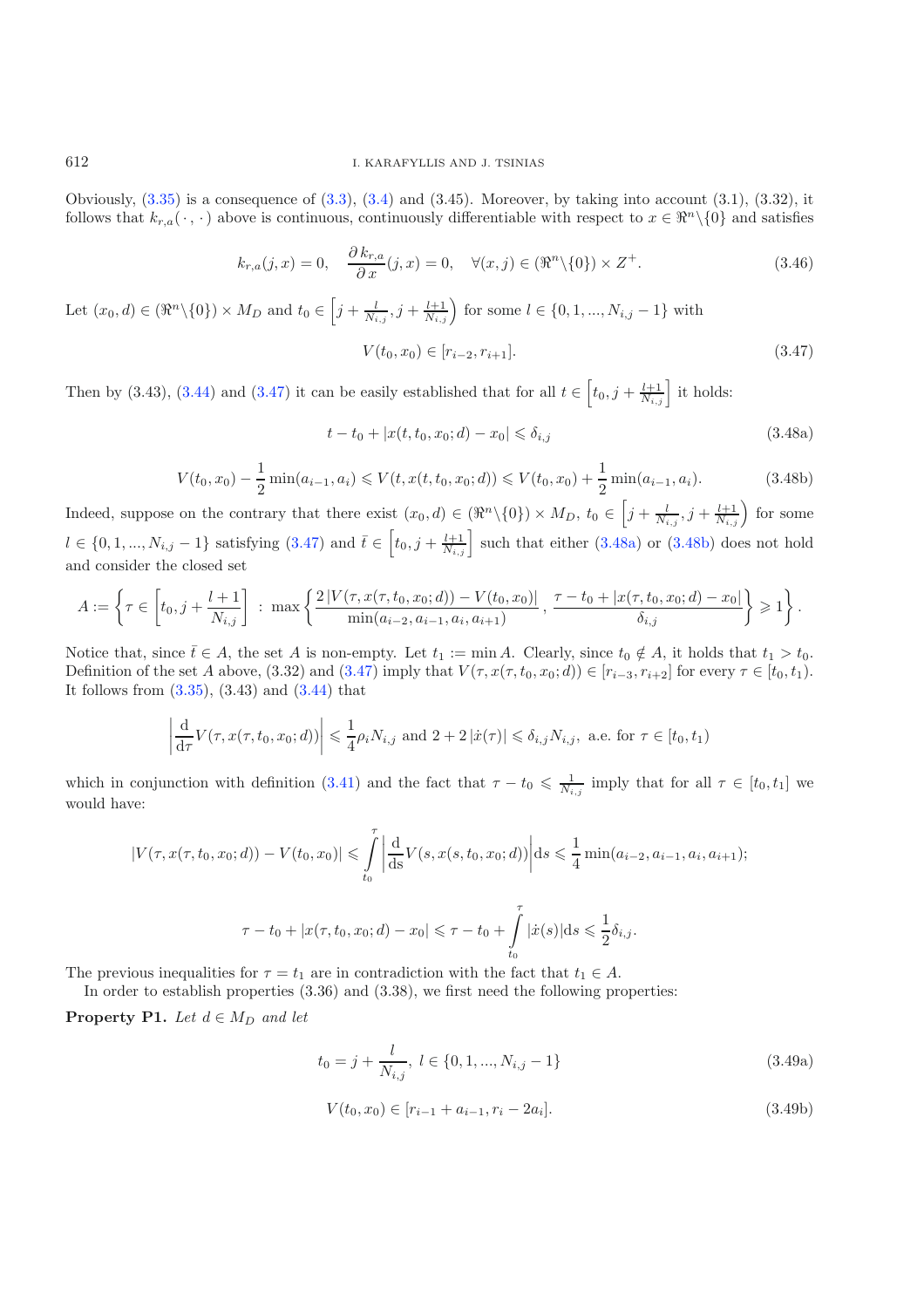<span id="page-14-1"></span><span id="page-14-0"></span>*Then the following inequality is fulfilled:*

$$
0 < V\left(j + \frac{l+1}{N_{i,j}}, x\left(j + \frac{l+1}{N_{i,j}}, j + \frac{l}{N_{i,j}}, x_0; d\right)\right) \leq V\left(j + \frac{l}{N_{i,j}}, x_0\right) - \frac{1}{4N_{i,j}}\rho\left(V\left(j + \frac{l}{N_{i,j}}, x_0\right)\right). \tag{3.50}
$$

*Proof of* P1. Using  $(3.48b)$  and definition  $(3.45)$  it follows:

$$
k_{r,a}(t, x(t, t_0, x_0; d)) = k\left(N_{i,j}(t-j) - l, j + \frac{l}{N_{i,j}}, x(t, t_0, x_0; d)\right), \quad \forall t \in \left[j + \frac{l}{N_{i,j}}, j + \frac{l+1}{N_{i,j}}\right].\tag{3.51}
$$

For convenience let us denote here  $h := \frac{1}{N_{i,j}}$ ,  $x(\cdot) = x(\cdot, t_0, x_0; d)$  and  $\tilde{d}(t) := d(t_0 + ht)$ . Notice that  $\tilde{d} \in M_D$ and, due to  $(3.44)$ ,  $h < \delta_{i,j}$ . From  $(3.51)$  we have:

$$
V(t_0 + h, x(t_0 + h)) - V(t_0, x_0) = \int_{t_0}^{t_0 + h} \left[ \frac{\partial V}{\partial t}(\tau, x(\tau)) + \frac{\partial V}{\partial x}(\tau, x(\tau)) f(\tau, d(\tau), x(\tau), k(\frac{\tau - t_0}{h}, t_0, x(\tau))) \right] d\tau
$$
  
\n
$$
= h \int_{0}^{1} \left[ \frac{\partial V}{\partial t}(t_0 + hs, x(t_0 + hs)) + \frac{\partial V}{\partial x}(t_0 + hs, x(t_0 + hs)) f(t_0 + hs, d(t_0 + hs), x(t_0 + hs), k(s, t_0, x(t_0 + hs))) \right] ds
$$
  
\n
$$
= h \int_{0}^{1} \left[ \frac{\partial V}{\partial t}(t_0, x_0) d + \frac{\partial V}{\partial x}(t_0, x_0) f(t_0, \tilde{d}(s), x_0, k(s, t_0, x_0)) \right] ds
$$
  
\n
$$
+ h \int_{0}^{1} \left[ \frac{\partial V}{\partial t}(t_0 + hs, x(t_0 + hs)) - \frac{\partial V}{\partial t}(t_0, x_0) \right] ds
$$
  
\n
$$
+ h \int_{0}^{1} \left[ \frac{\partial V}{\partial x}(t_0 + hs, x(t_0 + hs)) - \frac{\partial V}{\partial x}(t_0, x_0) \right] f(t_0 + hs, \tilde{d}(s), x(t_0 + hs), k(s, t_0, x(t_0 + hs)) \right) ds
$$
  
\n
$$
+ h \int_{0}^{1} \frac{\partial V}{\partial x}(t_0, x_0) \left[ f(t_0 + hs, \tilde{d}(s), x(t_0 + hs), k(s, t_0, x(t_0 + hs)) \right) - f(t_0, \tilde{d}(s), x_0, k(s, t_0, x_0)) \right] ds.
$$
  
\n(3.52)

<span id="page-14-2"></span>Using  $(3.2)$ ,  $(3.3)$ ,  $(3.42)$ ,  $(3.48)$ ,  $(3.49)$  and  $(3.52)$  we get the desired  $(3.50)$  and the proof of P1 is complete. The next property is a consequence of P1:

**Property P2.** *Suppose that*

<span id="page-14-3"></span>
$$
0 < V\left(j + \frac{l}{N_{i,j}}, x_0\right) \leqslant r_i - 2a_i \text{ for some } l \in \{0, 1, \dots, N_{i,j} - 1\} \tag{3.53}
$$

and assume that the solution of [\(3.37\)](#page-12-2) with initial condition  $x\left(j+\frac{l}{N_{i,j}}\right) = x_0 \in \Re^n \setminus \{0\}$ , corresponding to *some*  $d \in M_D$  *exists for*  $t \in \left[j + \frac{l}{N_{i,j}}, j + \frac{l+1}{N_{i,j}}\right]$ . Then

$$
0 < V\left(j + \frac{l+1}{N_{i,j}}, x\left(j + \frac{l+1}{N_{i,j}}, j + \frac{l}{N_{i,j}}, x_0; d\right)\right) \leq \max\left\{r_{i-1} + 2a_{i-1}, V\left(j + \frac{l}{N_{i,j}}, x_0\right) - \frac{1}{N_{i,j}}\mu_i\right\} \tag{3.54}
$$

*where*  $\mu_i > 0$  *is defined by* [\(3.39\)](#page-12-3).

*Proof of* P2. Obviously, the desired  $(3.54)$  is a consequence of  $(3.50)$ , provided that  $(3.49b)$  is fulfilled. Consider the remaining case

$$
0 < V\left(j + \frac{l}{N_{i,j}}, x_0\right) \leqslant r_{i-1} + a_{i-1}.\tag{3.55}
$$

We show by contradiction that, when  $(3.55)$  holds, then  $0 < V\left(j + \frac{l+1}{N_{i,j}}x\left(j + \frac{l+1}{N_{i,j}}, j + \frac{l}{N_{i,j}}x_{0}; d\right)\right) \leqslant r_{i-1} +$  $2a_{i-1}$ .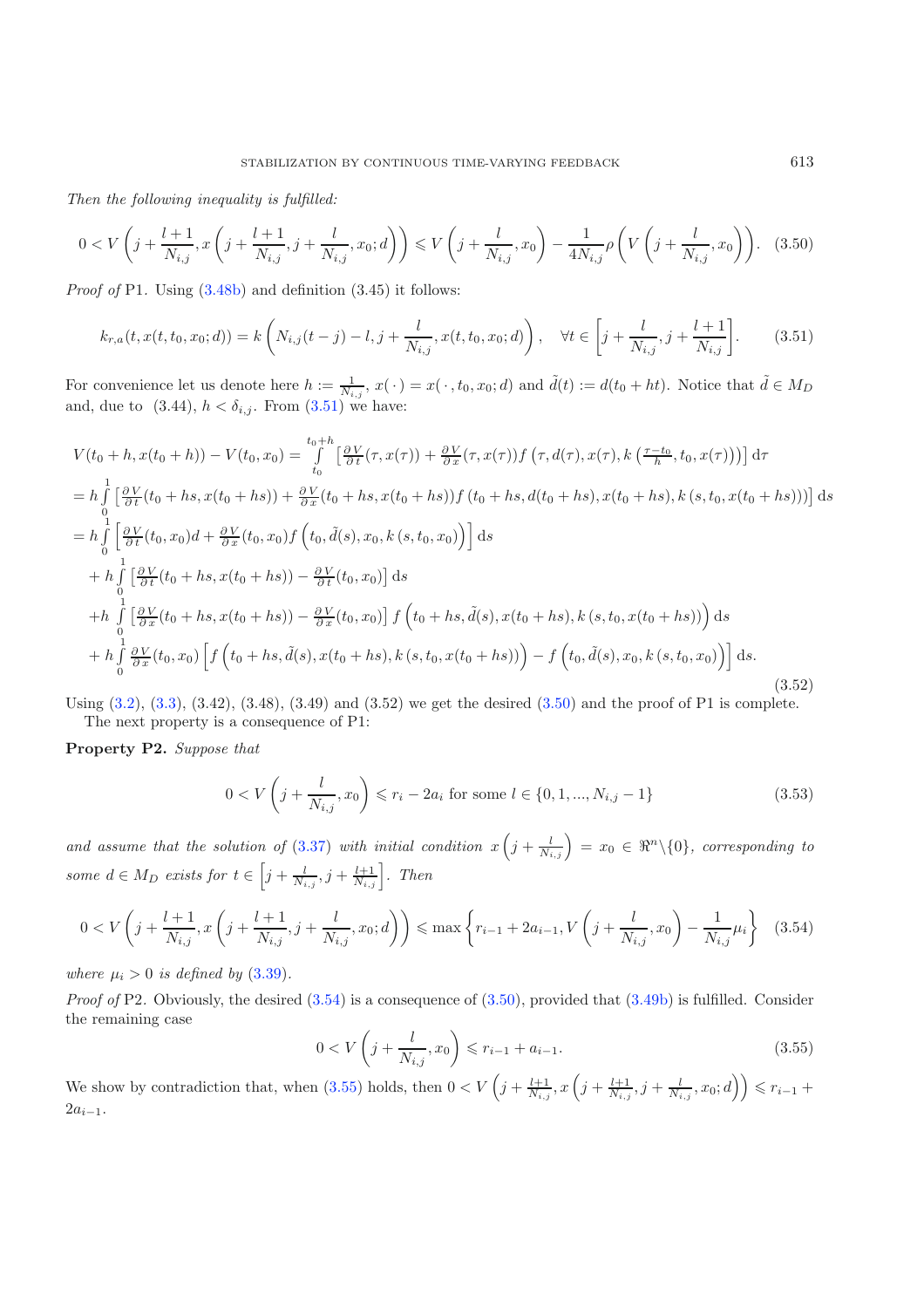# <span id="page-15-0"></span>614 I. KARAFYLLIS AND J. TSINIAS

Indeed, suppose on the contrary that

$$
V\left(j+\frac{l+1}{N_{i,j}},x\left(j+\frac{l+1}{N_{i,j}},j+\frac{l}{N_{i,j}},x_0;d\right)\right) > r_{i-1} + 2a_{i-1}.
$$
\n(3.56)

<span id="page-15-1"></span>Then, there would exist  $t_1 \in \left( j + \frac{l}{N_{i,j}} , j + \frac{l+1}{N_{i,j}} \right)$  in such a way that  $V\left(t_1, x\left(t_1, j + \frac{l}{N_{i,j}} , x_0; d\right) \right) = r_{i-1} + \frac{3a_{i-1}}{2}$ . Using  $(3.48b)$  the latter implies  $0 < V\left(j + \frac{l+1}{N_{i,j}}, \phi\left(j + \frac{l+1}{N_{i,j}}, j + \frac{l}{N_{i,j}}, x_0; d\right)\right) \leqslant r_{i-1} + 2a_{i-1}$  which contradicts [\(3.56\)](#page-15-0), and the proof of the P2 is complete.

The following property is a direct consequence of Property P2 and (3.32):

**Property P3.** *Suppose that* (3.53) *holds and assume again that the solution of* [\(3.37\)](#page-12-2) *with initial condition*  $x\left(j+\frac{l}{N_{i,j}}\right) = x_0 \in \Re^n\backslash\{0\}$  corresponding to some  $d \in M_D$  exists for  $t \in \left[j+\frac{l}{N_{i,j}}, j+\frac{l+s}{N_{i,j}}\right]$ , for certain  $s \in \{0, 1, 2, ..., N_{i,j} - l\}$ *. Then* 

<span id="page-15-3"></span>
$$
0 < V\left(j + \frac{l+s}{N_{i,j}}, x\left(j + \frac{l+s}{N_{i,j}}, j + \frac{l}{N_{i,j}}, x_0; d\right)\right) \leq \max\left\{r_{i-1} + 2a_{i-1}, V\left(j + \frac{l}{N_{i,j}}, x_0\right) - \frac{s}{N_{i,j}}\mu_i\right\}.\tag{3.57}
$$

The desired (3.38) follows from Property P3 with  $l = 0$ ,  $N = N_{i,j}$ . We next proceed with the proof of (3.36). Combining Property P3 with [\(3.48b\)](#page-13-2) we obtain:

**Property P4.** *If* (3.53) *is fulfilled, then*

<span id="page-15-2"></span>
$$
0 < V\left(t, x\left(t, j + \frac{l}{N_{i,j}}, x_0; d\right)\right) \leq \max\left\{r_{i-1} + 2a_{i-1}, V\left(j + \frac{l}{N_{i,j}}, x_0\right)\right\} + \frac{1}{2}\min\left(a_{i-1}, a_i\right),
$$
\n
$$
\forall t \in \left[j + \frac{l}{N_{i,j}}, \min\left(t_{\max}, j + 1\right)\right].\tag{3.58}
$$

*Proof of* P4. Let  $s \in \{0, 1, 2, ..., N_{i,j} - l - 1\}$  with  $j + \frac{l+s}{N_{i,j}} < t_{\text{max}}$ . By virtue of  $(3.57)$ , we distinguish the following two cases:

**Case1.** Suppose that

<span id="page-15-4"></span>
$$
V\left(j + \frac{l+s}{N_{i,j}}, x\left(j + \frac{l+s}{N_{i,j}}, j + \frac{l}{N_{i,j}}, x_0; d\right)\right) \ge r_{i-1}.
$$
\n
$$
\text{Set from (3.57), (3.59)}.
$$
\n(3.59)

<span id="page-15-6"></span>Then by invoking  $(3.48b)$  we get from  $(3.57), (3.59)$  $(3.57), (3.59)$  $(3.57), (3.59)$ :

<span id="page-15-5"></span>
$$
0 < V\left(t, x\left(t, j + \frac{l}{N_{i,j}}, x_0; d\right)\right) \leq \max\left\{r_{i-1} + 2a_{i-1}, V\left(j + \frac{l}{N_{i,j}}, x_0\right)\right\} + \frac{1}{2}\min\left(a_{i-1}, a_i\right),
$$
\n
$$
\forall t \in \left[j + \frac{l+s}{N_{i,j}}, j + \frac{l+s+1}{N_{i,j}}\right].\tag{3.60}
$$

The desired [\(3.58\)](#page-15-3) is a consequence of [\(3.60\)](#page-15-4).

**Case 2.** Suppose that

$$
0 < V\left(j + \frac{l+s}{N_{i,j}}, x\left(j + \frac{l+s}{N_{i,j}}, j + \frac{l}{N_{i,j}}, x_0; d\right)\right) < r_{i-1}.\tag{3.61}
$$

We show that, when  $(3.61)$  holds, then

$$
V\left(t, x\left(t, j+\frac{l}{N_{i,j}}, x_0; d\right)\right) \leqslant r_{i-1} + 2a_{i-1} + \frac{1}{2}\min\left(a_{i-1}, a_i\right), \quad \forall t \in \left[j+\frac{l+s}{N_{i,j}}, \min\left(t_{\max}, j+\frac{l+s+1}{N_{i,j}}\right)\right). \tag{3.62}
$$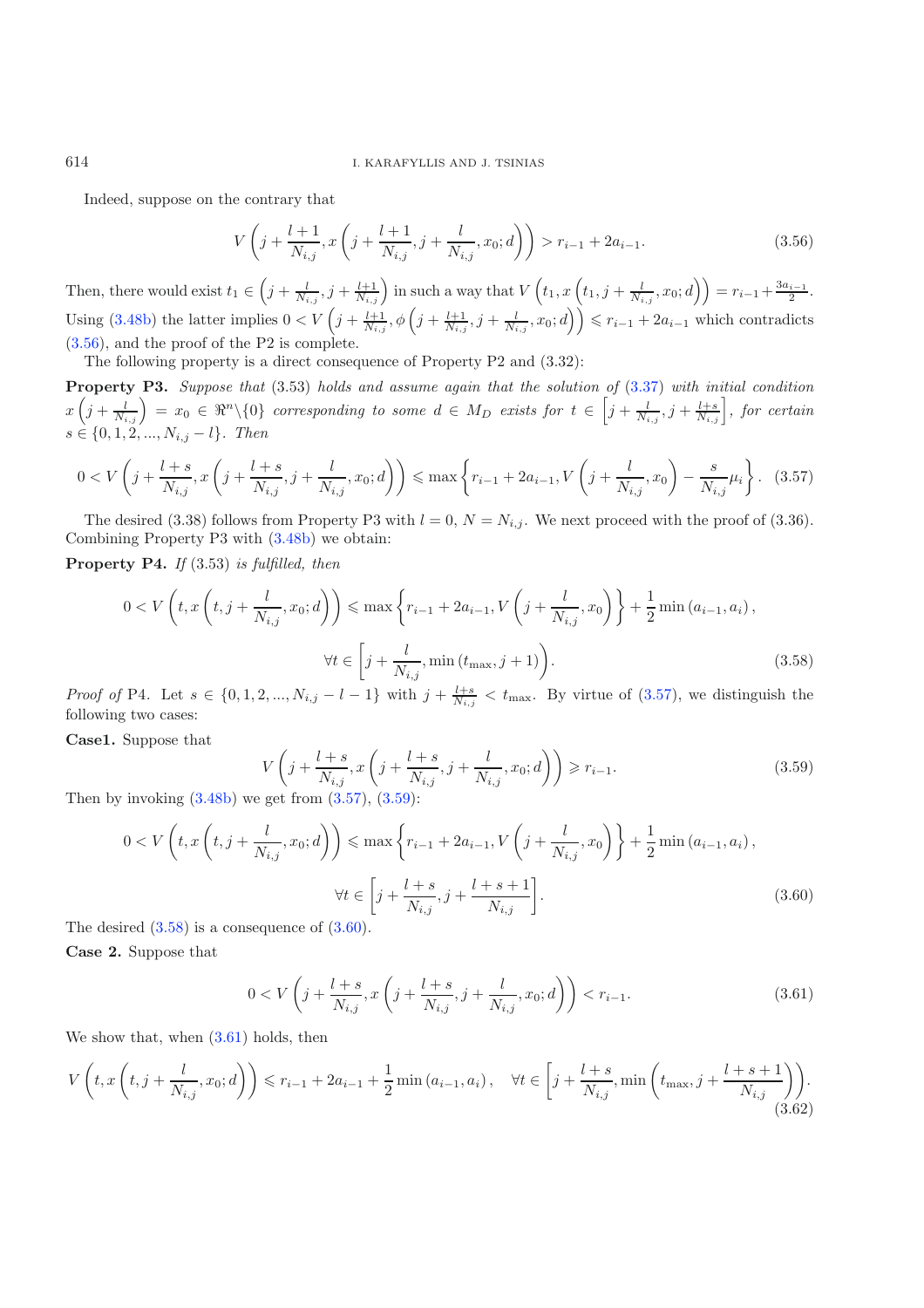<span id="page-16-0"></span>Indeed, assume on the contrary that there would exist  $t \in \left[j + \frac{l+s}{N_{i,j}} \right]$ , min $\left(t_{\text{max}}, j + \frac{l+s+1}{N_{i,j}}\right)$  such that

$$
V\left(t, x\left(t, j + \frac{l}{N_{i,j}}, x_0; d\right)\right) > r_{i-1} + 2a_{i-1} + \frac{1}{2}\min\left(a_{i-1}, a_i\right). \tag{3.63}
$$

<span id="page-16-2"></span>Then by [\(3.61\)](#page-15-5), [\(3.63\)](#page-16-0), there would exist  $t_1 \in \left[j + \frac{l+s}{N_{i,j}}\right]$ , min  $\left(t_{\text{max}}, j + \frac{l+s+1}{N_{i,j}}\right)$  such that

$$
V\left(t_1, x\left(t_1, j+\frac{l}{N_{i,j}}, x_0; d\right)\right) = r_{i-1} + 2a_{i-1}; \quad V\left(\xi, x\left(\xi, j+\frac{l}{N_{i,j}}, x_0; d\right)\right) \le r_{i-1} + 2a_{i-1}, \quad \forall \xi \in \left[j+\frac{l+s}{N_{i,j}}, t_1\right].
$$
 (3.64)

By  $(3.64)$  and  $(3.48b)$  we get

$$
0 < V\left(\xi, x\left(\xi, j + \frac{l}{N_{i,j}}, x_0; d\right)\right) \leqslant r_{i-1} + 2a_{i-1} + \frac{1}{2}\min\left(a_{i-1}, a_i\right), \quad \forall \xi \in \left[t_1, \min\left(t_{\max}, j + \frac{l+s+1}{N_{i,j}}\right)\right). \tag{3.65}
$$

Combining [\(3.64\)](#page-16-1), [\(3.65\)](#page-16-2) we obtain  $0 < V(\xi, x(\xi, j + \frac{l}{N_{i,j}}, x_0; d)) \leq r_{i-1} + 2a_{i-1} + \frac{1}{2} \min(a_{i-1}, a_i)$  for all  $\xi \in \left[j + \frac{l+s}{N_{i,j}}\right], \text{min}\left(t_{\text{max}}, j + \frac{l+s+1}{N_{i,j}}\right)\right],$  which contradicts hypothesis [\(3.63\)](#page-16-0).

<span id="page-16-3"></span>We conclude from  $(3.60)$  and  $(3.62)$  that in both cases above we have

$$
0 < V\left(t, x\left(t, j + \frac{l}{N_{i,j}}, x_0; d\right)\right) \leq \max\left\{r_{i-1} + 2a_{i-1}, V\left(j + \frac{l}{N_{i,j}}, x_0\right)\right\} + \frac{1}{2}\min\left(a_{i-1}, a_i\right),
$$

 $\text{for every } t \in \left[j + \frac{l+s}{N_{i,j}}, \min\left(t_{\text{max}}, j + \frac{l+s+1}{N_{i,j}}\right)\right] \text{ and for all } s \in \{0, 1, 2, ..., N_{i,j} - l-1\} \text{ with } j + \frac{l+s}{N_{i,j}} < t_{\text{max}} \text{ and } t_{\text{max}} \text{ and } t_{\text{max}} \text{ with } t_{\text{max}} \text{ with } t_{\text{max}} \text{ with } t_{\text{max}} \text{ with } t_{\text{max}} \text{ with } t_{\text{max}} \text{ with } t_{\text{max}} \text{ with } t_{\text{max}} \text$ the latter implies the desired [\(3.58\)](#page-15-3). This completes the proof of Property P4.

We are now in a position to establish (3.36). Let  $(x_0, d) \in (\Re^n \setminus \{0\}) \times M_D$  and  $t_0 \in \left[j + \frac{l}{N_{i+1,j}}, j + \frac{l+1}{N_{i+1,j}}\right)$ for some  $l \in \{0, 1, ..., N_{i,j} - 1\}$  with  $V(t_0, x_0) \in [r_{i-1}, r_i]$ . Then, exploiting inequality  $(3.48b)$  we obtain:

<span id="page-16-6"></span><span id="page-16-5"></span><span id="page-16-4"></span>
$$
V(t_0, x_0) - \frac{1}{2}a_i \leqslant V(t, x(t, t_0, x_0; d)) \leqslant V(t_0, x_0) + \frac{1}{2}a_i, \quad \forall t \in \left[t_0, j + \frac{l+1}{N_{i+1,j}}\right].
$$
\n(3.66)

Since  $r_i + \frac{1}{2}a_i < r_{i+1} - 2a_{i+1}$ , by virtue of [\(3.66\)](#page-16-3) and [\(3.59\)](#page-15-2) of P4 we get  $0 < V(t, x(t, t_0, x_0; d)) \le r_i + \frac{5}{2}a_i$ , for all  $t \in [t_0, \min(t_{\max}, j+1))$  and this establishes (3.36). The proof of Lemma 3.2 is complete.

**Lemma 3.3.** *Under the same hypotheses imposed in Lemma 3.1 for system* [\(1.1\)](#page-0-0)*, for every function*  $q \in$  $C^0(\mathbb{R}^+\times\mathbb{R}^n;\mathbb{R}^+)$  satisfying [\(2.8\)](#page-5-1), there exists a continuous mapping  $\tilde{k}: \mathbb{R}^+\times(\mathbb{R}^n\setminus\{0\})\to U$ , being continuously *differentiable with respect to*  $x \in \mathbb{R}^n \setminus \{0\}$ *, which satisfies* 

$$
\left|\tilde{k}(t,x)\right| \leq \tilde{b}(t,x), \quad \forall (t,x) \in \Re^+ \times (\Re^n \setminus \{0\})\tag{3.67}
$$

*where*  $\tilde{b}(\cdot, \cdot)$  *is defined by* [\(3.4\)](#page-7-0) *and in such a way that the following property holds for all*  $(t_0, x_0, d) \in \mathbb{R}^+ \times$  $(\Re^n \setminus \{0\}) \times M_D$ :

$$
V(t, x(t, t_0, x_0; d)) \leqslant 9V(t_0, x_0), \quad \forall t \in [t_0, \min([t_0] + 2, t_{\max}))
$$
\n(3.68)

where  $x(\cdot, t_0, x_0; d)$  *denotes the unique solution of* 

$$
\dot{x} = f(t, d, x, \tilde{k}(t, x)), (t, x) \in \mathbb{R}^+ \times (\mathbb{R}^n \setminus \{0\})
$$
\n(3.69)

<span id="page-16-1"></span>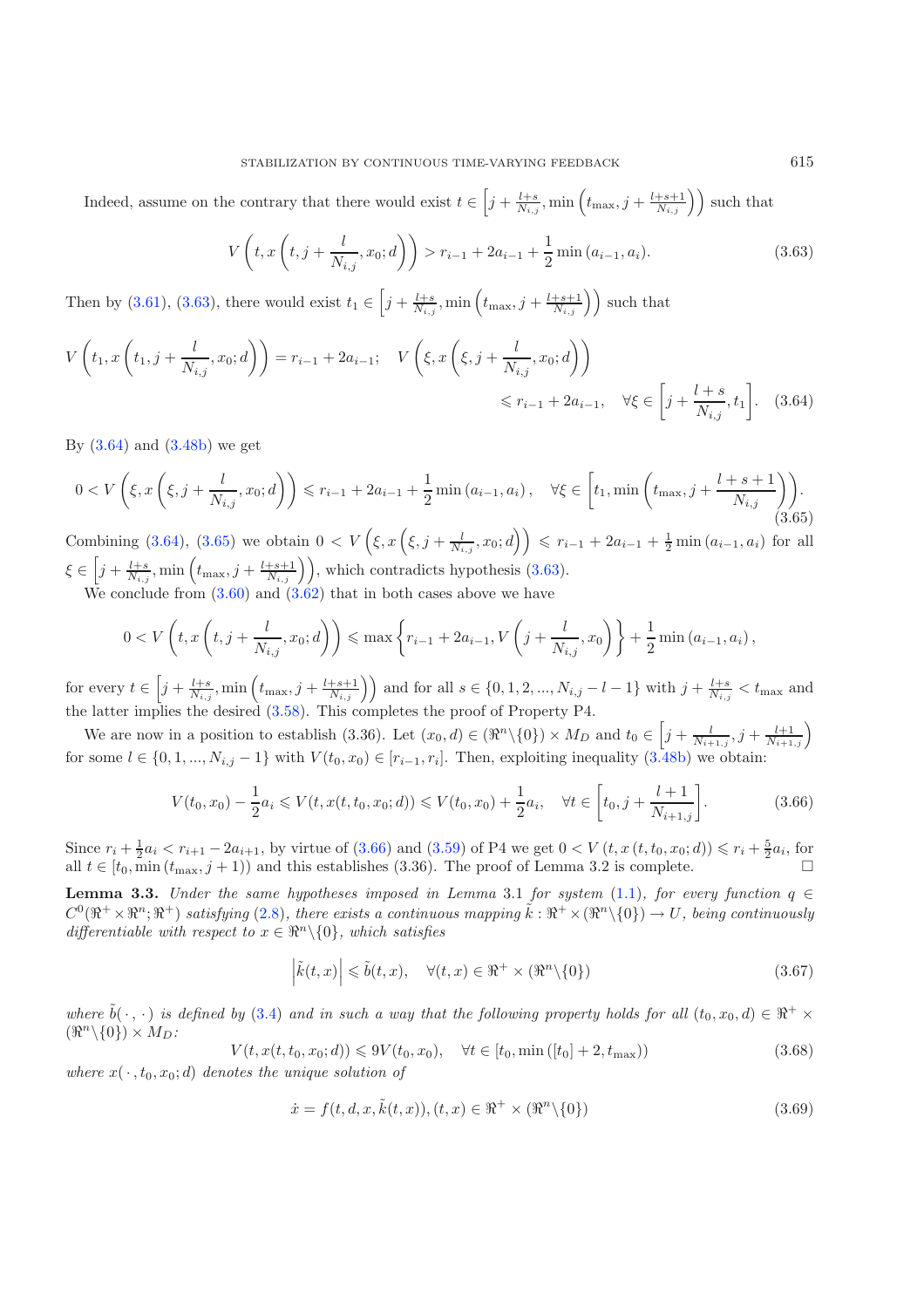*with initial condition*  $x(t_0) = x_0 \in \mathbb{R}^n \setminus \{0\}$  *corresponding to*  $d \in M_D$  *and*  $t_{\text{max}} := t_{\text{max}}(t_0, x_0, d) > t_0$  *denotes its maximal existence time. Moreover, there exists*  $\tilde{\rho} \in C^0(\mathbb{R}^+;\mathbb{R}^+)$ , being positive definite with  $\tilde{\rho}(s) \leq s$  for  $all s \geqslant 0$ *, such that* 

$$
V(2j + 2, x(2j + 2, 2j, x_0; d)) \le V(2j, x_0) - \tilde{\rho}(V(2j, x_0)),
$$
  
for all  $(x_0, d, j) \in (\Re^n \setminus \{0\}) \times M_D \times Z^+$  with  $2j + 2 < t_{\max}$  (3.70)

*where*  $t_{\text{max}} > 2j$  *in* (3.70) *is the maximal existence time of the solution*  $x(\cdot, 2j, x_0; d)$  *of* [\(3.69\)](#page-16-4)*.* 

<span id="page-17-5"></span>*Proof of Lemma* 3.3. Let  $q \in C^0(\mathbb{R}^+ \times \mathbb{R}^n; \mathbb{R}^+)$  be a function satisfying [\(2.8\)](#page-5-1) and let  $r = \{r_i : i \in Z\}$  be a set with  $r_i > 0$  and such that

$$
r_{i+1} \leqslant 2r_i \text{ and } \lim_{i \to +\infty} r_i = +\infty, \lim_{i \to -\infty} r_i = 0. \tag{3.71}
$$

Consider the set

$$
r' = \left\{ r'_i = \frac{r_i + r_{i+1}}{2} : i \in Z \right\}
$$
\n(3.72)

whose elements, by virtue of  $(3.71)$ , satisfy  $r_i' > 0$  and

<span id="page-17-1"></span>
$$
r'_{i+1} \le 2r'_{i}
$$
 and  $\lim_{i \to +\infty} r'_{i} = +\infty$ ,  $\lim_{i \to -\infty} r'_{i} = 0$ . (3.73)

Define

<span id="page-17-4"></span><span id="page-17-3"></span><span id="page-17-2"></span>
$$
\mu_i := \frac{1}{4} \min \{ \rho(s) : s \in [r_{i-1}, r_i] \}, \ \mu'_i := \frac{1}{4} \min \{ \rho(s) : s \in [r'_{i-1}, r'_i] \}
$$
\n
$$
(3.74)
$$

and let  $a = \{a_i : i \in \mathbb{Z}\}, a' = \{a'_i : i \in \mathbb{Z}\}$  be a pair of sets satisfying:

$$
a_i > 0; \quad a'_i > 0 \tag{3.75a}
$$

$$
\frac{5}{2}a_i \leqslant r_{i-1}; \quad \frac{5}{2}a'_i \leqslant r'_{i-1} \tag{3.75b}
$$

$$
r_i + 2a_i < r_{i+1} - 2a_{i+1}; \quad r'_i + 2a'_i < r'_{i+1} - 2a'_{i+1} \tag{3.75c}
$$

$$
a_i + a'_i \leqslant \frac{r_{i+1} - r_i}{8}; \quad a_i + a'_{i-1} \leqslant \frac{r_i - r_{i-1}}{8} \tag{3.75d}
$$

$$
a_i \leqslant \frac{\mu_i'}{8}; \quad a_i' \leqslant \frac{\mu_{i+1}}{8}.\tag{3.75e}
$$

<span id="page-17-0"></span>By Lemma 3.2, there exist continuous mappings  $k_{r,a}: \mathbb{R}^+ \times (\mathbb{R}^n \setminus \{0\}) \to U$ ,  $k_{r',a'}: \mathbb{R}^+ \times (\mathbb{R}^n \setminus \{0\}) \to U$ , being continuously differentiable with respect to  $x \in \mathbb{R}^n \setminus \{0\}$ , with

$$
k_{r,a}(j,x) = k_{r',a'}(j,x) = 0, \quad \forall (x,j) \in (\Re^n \setminus \{0\}) \times Z^+
$$
\n(3.76a)

$$
\frac{\partial k_{r,a}}{\partial x}(j,x) = \frac{\partial k_{r',a'}}{\partial x}(j,x) = 0, \quad \forall (x,j) \in (\Re^n \setminus \{0\}) \times Z^+ \tag{3.76b}
$$

and in such a way that properties [\(3.35\)](#page-11-2), (3.36) and (3.38) hold. Finally, consider the map  $\tilde{k}: \mathbb{R}^+ \times (\mathbb{R}^n \setminus \{0\}) \to U$ defined as:

$$
\tilde{k}(t,x) = \begin{cases}\nk_{r,a}(t,x), & \text{for } t \in [2j, 2j+1), (j,x) \in Z^+ \times (\Re^n \setminus \{0\}) \\
k_{r',a'}(t,x), & \text{for } t \in [2j+1, 2j+2), (j,x) \in Z^+ \times (\Re^n \setminus \{0\}).\n\end{cases}
$$
\n(3.77)

By taking into account  $(3.76a,b), (3.77)$  $(3.76a,b), (3.77)$  and regularity properties of  $k_{r,a}(\cdot,\cdot)$  and  $k_{r',a'}(\cdot,\cdot)$ , it follows that  $\tilde{k}(\cdot,\cdot)$  is continuous, continuously differentiable with respect to  $x \in \Re^n \setminus \{0\}$  and satisfies

$$
\tilde{k}(j,x) = 0, \quad \forall (j,x) \in Z^+ \times (\Re^n \setminus \{0\}).\tag{3.78}
$$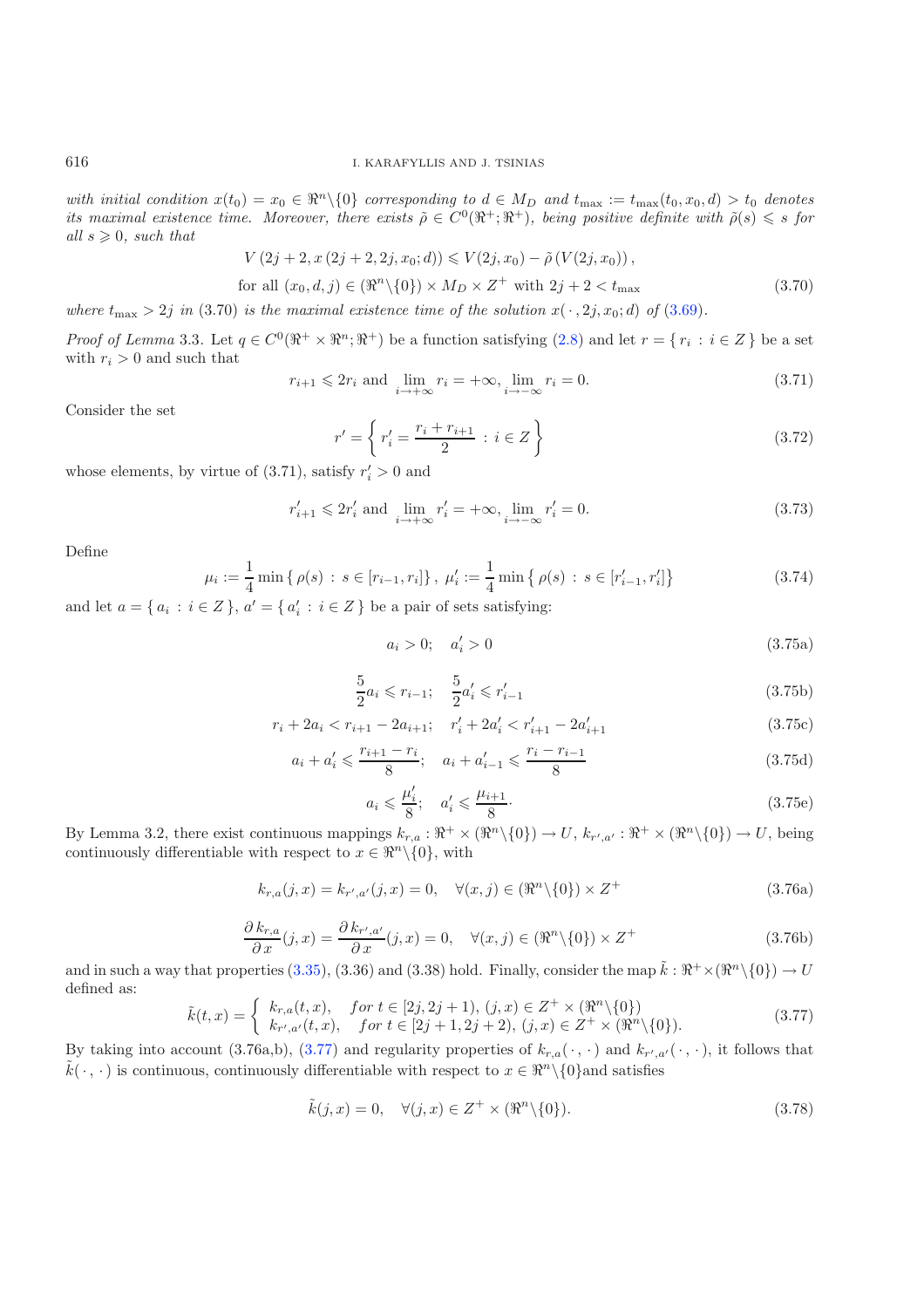<span id="page-18-0"></span>Moreover,  $(3.67)$  is an immediate consequence of definition  $(3.77)$  and inequality  $(3.35)$ . Also, by  $(3.36)$ ,  $(3.71)$ and [\(3.75b\)](#page-17-1), it follows that for every  $(t_0, x_0, d, i) \in \mathbb{R}^+ \times (\mathbb{R}^n \setminus \{0\}) \times M_D \times Z$  it holds:

<span id="page-18-1"></span>
$$
V(t_0, x_0) \in [r_{i-1}, r_i] \quad \Rightarrow \quad V(t, x_{r,a}(t, t_0, x_0; d)) \leq 3V(t_0, x_0), \text{ for all } t \in [t_0, \min([t_0] + 1, t_{\text{max}}^{r,a})) \tag{3.79a}
$$

 $V(t_0, x_0) \in [r_{i-1}, r_i] \Rightarrow V(t, x_{r',a'}(t, t_0, x_0; d)) \leqslant 3V(t_0, x_0), \text{ for all } t \in [t_0, \min\left([t_0] + 1, t_{\max}^{r', a'}\right)]$  (3.79b) where  $x_{r,a}(\cdot, t_0, x_0; d)$  denotes the (unique) solution of

$$
\dot{x} = f(t, d, x, k_{r,a}(t, x)), \quad (t, x) \in \Re^{+} \times (\Re^{n} \setminus \{0\})
$$
\n(3.80a)

and  $x_{r',a'}(\cdot, t_0, x_0; d)$  is the (unique) solution of

<span id="page-18-2"></span>
$$
\dot{x} = f(t, d, x, k_{r',a'}(t, x)), \quad (t, x) \in \mathbb{R}^+ \times (\mathbb{R}^n \setminus \{0\})
$$
\n(3.80b)

with same initial condition  $x(t_0) = x_0 \in \mathbb{R}^n \setminus \{0\}$ , same  $d \in M_D$  and  $t_{\text{max}}^{r,a} > t_0$ ,  $t_{\text{max}}^{r',a'} > t_0$ , respectively, denote their maximal existence times. The desired inequality [\(3.68\)](#page-16-6) is a direct consequence of (3.79a,b), definition [\(3.77\)](#page-17-0) and the following obvious fact:

<span id="page-18-6"></span>**Fact.** The solution of [\(3.69\)](#page-16-4) with initial condition  $x(t_0) = x_0 \in \mathbb{R}^n \setminus \{0\}$  corresponding to some  $d \in M_D$ , is identical for  $t \in [t_0, \min([t_0] + 1, t_{\max}^{r,a}))$  to the solution  $x_{r,a}(t, t_0, x_0; d)$  of  $(3.80a)$  if  $[t_0]$  is even, and is identical for  $t \in \left[t_0, \min\left([t_0] + 1, t_{\max}^{r', a'}\right)\right]$  to the solution  $x_{r', a'}(t, t_0, x_0; d)$  of  $(3.80b)$ , if  $[t_0]$  is odd.

<span id="page-18-3"></span>In order to show (3.70), let  $(x_0, d, j) \in (\Re^n \setminus \{0\}) \times M_D \times Z^+$  such that the unique solution  $x(\cdot, 2j, x_0; d)$ of [\(3.69\)](#page-16-4), with initial condition  $x(2j) = x_0 \in \mathbb{R}^n \setminus \{0\}$  corresponding to  $d \in M_D$ , is well-defined on  $[2j, 2j + 2]$ (notice that if there is no such  $(x_0, d, j) \in (\mathbb{R}^n \setminus \{0\}) \times M_D \times Z^+$ , then property (3.70) trivially holds for every positive definite function  $\tilde{\rho} \in C^0(\mathbb{R}^+;\mathbb{R}^+)$ . Let  $i \in \mathbb{Z}$  be the smallest integer with

$$
r_{i-1} - 2a_{i-1} < V(2j, x_0) \leq r_i - 2a_i \tag{3.81}
$$

<span id="page-18-4"></span>whose existence is guaranteed from  $(3.71)$  and  $(3.75c)$ . By virtue of  $(3.38)$ ,  $(3.81)$  and previous fact, it follows that

<span id="page-18-5"></span>
$$
V(2j+1, x(2j+1, 2j, x_0; d)) \le \max(r_{i-1} + 2a_{i-1}, V(2j, x_0) - \mu_i).
$$
\n(3.82)

Notice that, by virtue of  $(3.75d)$ , we have  $V(2j+1, x(2j+1, 2j, x_0; d)) \leq r'_i - 2a'_i$ . Consequently, there exists an integer  $k \leq i$  with

$$
r'_{k-1} - 2a'_{k-1} < V\left(2j+1, x\left(2j+1, 2j, x_0; d\right)\right) \leqslant r'_k - 2a'_k. \tag{3.83}
$$
\nWe distinguish the following cases:

Case 1:  $k < i$ .

In this case, it follows from  $(3.83)$  that  $V(2j + 1, x(2j + 1, 2j, x_0; d)) \leq r'_{i-1} - 2a'_{i-1}$ . By virtue of  $(3.38)$  and the fact above we then obtain

$$
V(2j+2, x(2j+2, 2j, x_0; d)) \le \max\left(r'_{i-2} + 2a'_{i-2}, V(2j, x_0) - \mu'_{i-1} - \mu_i, r_{i-1} + 2a_{i-1} - \mu'_{i-1}\right). \tag{3.84}
$$

We now take into account  $(3.75d)$ , which implies

$$
r'_{i-2} + 2a'_{i-2} \leq r_{i-1} - 2a_{i-1} - \frac{r_{i-1} - r_{i-2}}{4}.\tag{3.85}
$$

From  $(3.84)$ ,  $(3.85)$  and the left hand side inequality in  $(3.81)$  we get

$$
V(2j+2, x(2j+2, 2j, x_0; d)) \leq V(2j, x_0) + \max\left(-\frac{r_{i-1} - r_{i-2}}{4}, 4a_{i-1} - \mu'_{i-1}\right)
$$
(3.86)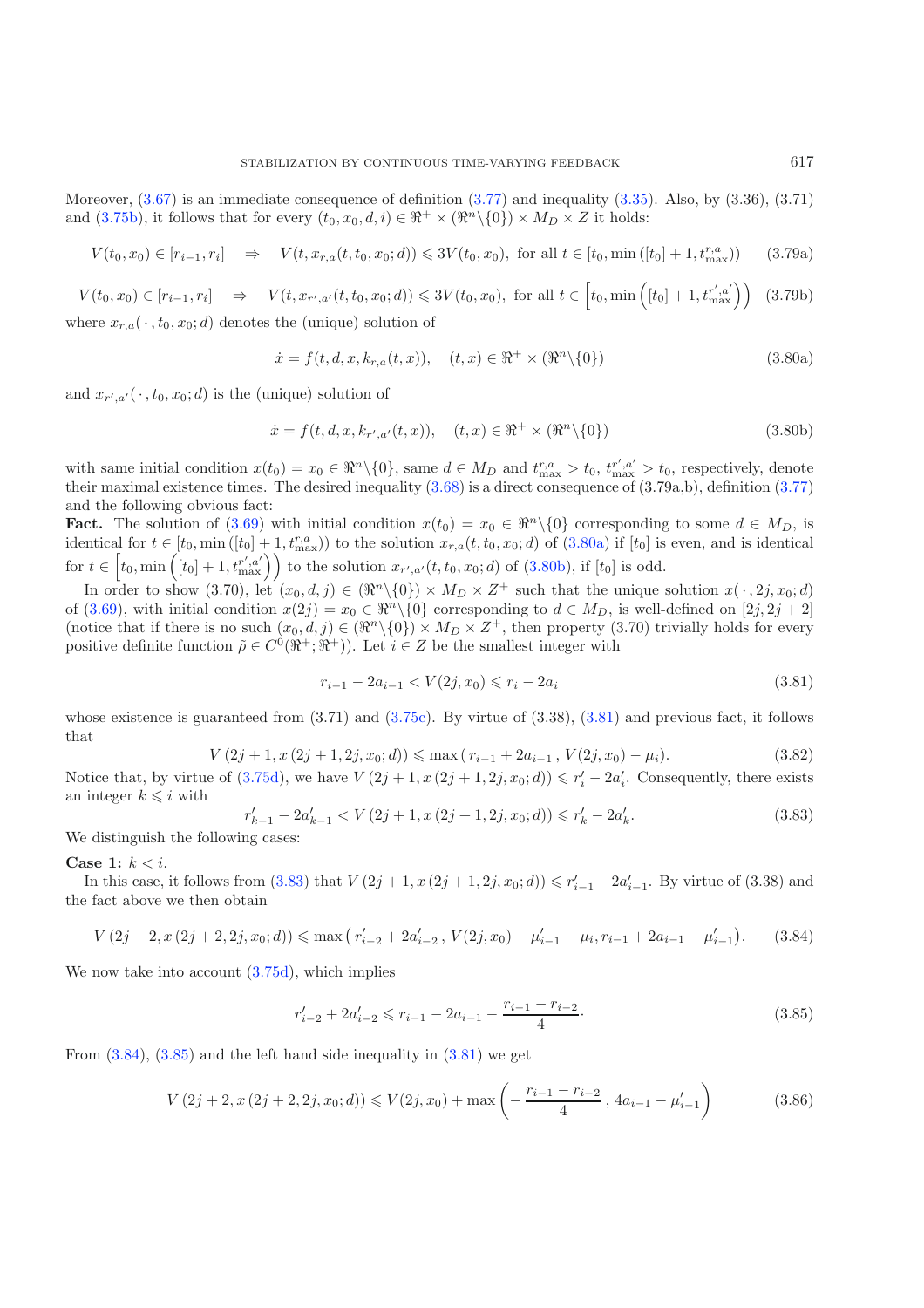<span id="page-19-1"></span>618 I. KARAFYLLIS AND J. TSINIAS

which by virtue of  $(3.75e)$  implies:

<span id="page-19-3"></span><span id="page-19-2"></span><span id="page-19-0"></span>
$$
V(2j+2, x(2j+2, 2j, x_0; d)) \leq V(2j, x_0) - \frac{1}{4} \min (r_{i-1} - r_{i-2}, 2\mu'_{i-1}).
$$
\n(3.87)

**Case 2:**  $k = i$ .

Notice that, since  $r'_{i-1} - 2a'_{i-1} > r_{i-1} + 2a_{i-1}$  (which is a consequence of  $(3.75d)$ ), we conclude from  $(3.82)$ and using the left hand side inequality  $(3.83)$  with  $k = i$ :

$$
r'_{i-1} - 2a'_{i-1} + \mu_i < V(2j, x_0). \tag{3.88}
$$

<span id="page-19-4"></span>Also, by (3.38) and the fact above we get  $V(2j + 2, x(2j + 2, 2j, x_0; d)) \le \max (r'_{i-1} + 2a'_{i-1}, V(2j, x_0) - \mu'_i - \mu_i),$ which in conjunction with  $(3.88)$  gives  $V(2j + 2, x(2j + 2, 2j, x_0; d)) \leq V(2j, x_0) + 4a'_{i-1} - \mu_i$  and the latter by virtue of [\(3.75e\)](#page-17-4) implies:

$$
V(2j + 2, x(2j + 2, 2j, x_0; d)) \le V(2j, x_0) - \frac{1}{2}\mu_i.
$$
\n(3.89)

We conclude from  $(3.87)$  and  $(3.89)$  that in both cases we have:

$$
r_{i-1} - 2a_{i-1} < V(2j, x_0) \leq r_i - 2a_i \Rightarrow V(2j+2, x(2j+2, 2j, x_0; d)) \leq V(2j, x_0) - \gamma_i \tag{3.90a}
$$

$$
\gamma_i := \frac{1}{4} \min \left( r_{i-1} - r_{i-2}, \, 2\mu'_{i-1}, 2\mu_i \right). \tag{3.90b}
$$

Now let

$$
\bar{\rho}(s) := \begin{cases}\n\frac{(\min(\gamma_i, \gamma_{i+1}) - \min(\gamma_{i-1}, \gamma_i))(s - r_{i-1} + 2a_{i-1})}{r_i - 2a_i - r_{i-1} + 2a_{i-1}} + \min(\gamma_{i-1}, \gamma_i), & \text{for } s \in (r_{i-1} - 2a_{i-1}, r_i - 2a_i] \\
0, & \text{for } s = 0.\n\end{cases}
$$
\n(3.91)

Notice that [\(3.74\)](#page-17-5), [\(3.90b\)](#page-19-3) and [\(3.91\)](#page-19-4) imply that  $0 < \min(\gamma_{i-1}, \gamma_i, \gamma_{i+1}) \leq \bar{\rho}(s) \leq \gamma_i$  for  $s \in (r_{i-1} - 2a_{i-1},$  $r_i - 2a_i$  and further  $\lim_{i \to -\infty} \mu_i = \lim_{i \to -\infty} \mu'_i = \lim_{i \to -\infty} \gamma_i = 0$ . Thus, we may easily verify that  $\bar{\rho}: \Re^+ \to \Re^+$  is positive definite and continuous. Finally, define

$$
\tilde{\rho}(s) := \min \{ \bar{\rho}(s), s \}. \tag{3.92}
$$

Property (3.90a,b) in conjunction with [\(3.91\)](#page-19-4) imply the desired (3.70) is satisfied and the proof is complete.  $\Box$ 

We are now in a position to prove Theorem 2.8.

*Proof of Theorem* 2.8. By virtue of Lemma 3.3, for every function  $q \in C^0(\mathbb{R}^+ \times \mathbb{R}^n; \mathbb{R}^+)$  satisfying [\(2.8\)](#page-5-1), there exists a continuous mapping  $\tilde{k}: \mathbb{R}^+ \times (\mathbb{R}^n \setminus \{0\}) \to U$ , being continuously differentiable with respect to  $x \in \mathbb{R}^{n} \setminus \{0\}$ , in such a way that  $(3.67), (3.68)$  $(3.67), (3.68)$  $(3.67), (3.68)$  and  $(3.70)$  hold. We define:

$$
K(t, x) = \tilde{k}(t, x) \text{ for } t \geqslant 0, x \neq 0
$$
\n
$$
(3.93a)
$$

$$
K(t,0) = 0 \text{ for } t \geqslant 0. \tag{3.93b}
$$

It follows from [\(2.3\)](#page-3-3), [\(3.4\)](#page-7-0), [\(3.67\)](#page-16-5) and definition (3.93) that  $K : \mathbb{R}^+ \times \mathbb{R}^n \to U$  is a continuous and continuously differentiable mapping with respect to  $x \in \mathbb{R}^n$  on the set  $\mathbb{R}^+ \times (\mathbb{R}^n \setminus \{0\}).$ 

**Fact 1.** For every  $(t_0, x_0, d) \in \mathbb{R}^+ \times \mathbb{R}^n \times M_D$ , the solution  $x(\cdot, t_0, x_0; d)$  of  $(2.7)$  with initial condition  $x(t_0) = x_0$ , corresponding to  $d \in M_D$  is unique and is defined for all  $t \geq t_0$ .

*Proof of Fact* 1. Consider the resulting system  $(2.7)$  with  $K(\cdot, \cdot)$  as above and notice that its solution with initial condition  $x(t_0) = x_0 \in \mathbb{R}^n \setminus \{0\}$  corresponding to some  $d \in M_D$ , coincides with the unique solution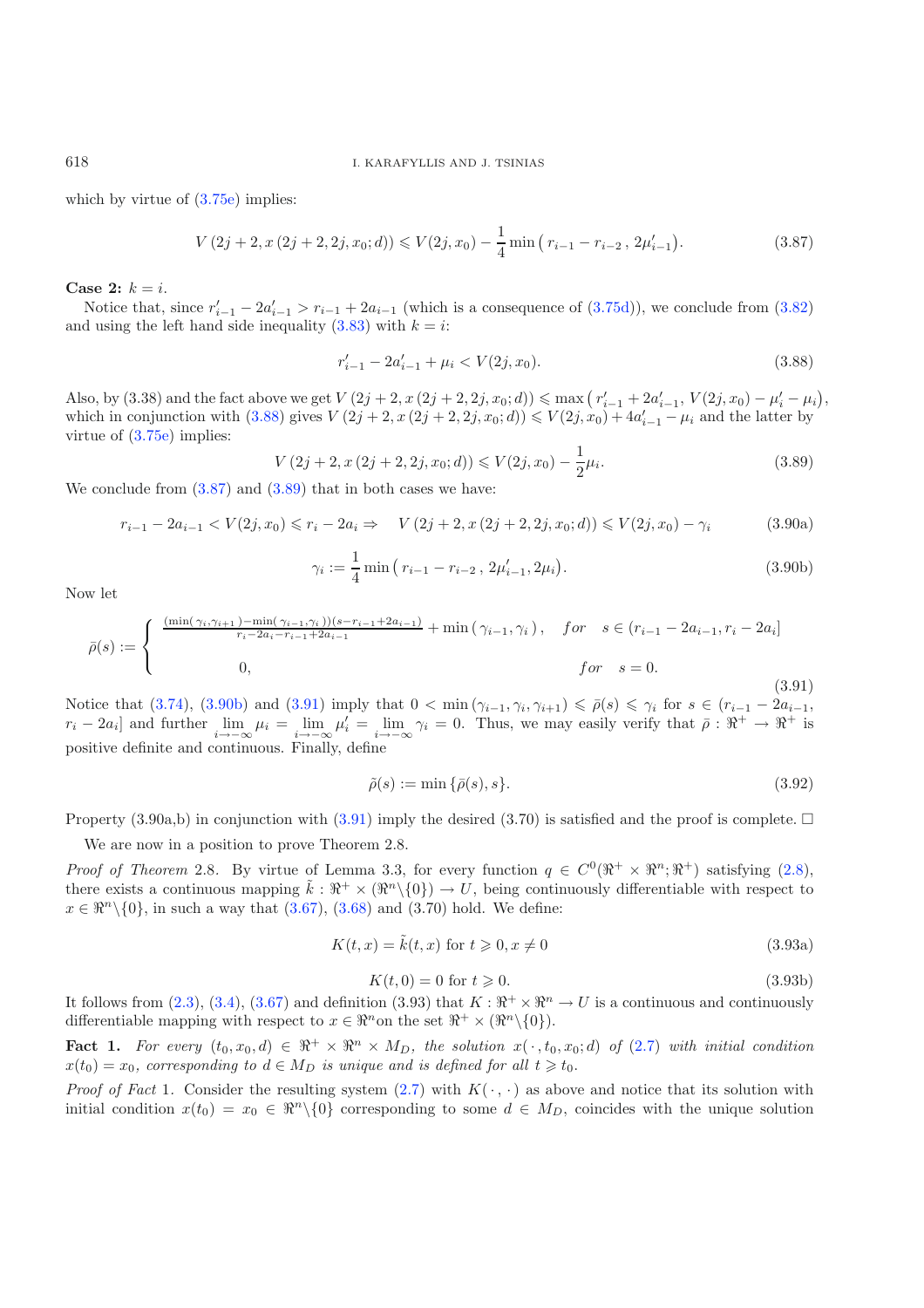<span id="page-20-0"></span>of [\(3.69\)](#page-16-4) evolving on  $\mathbb{R}^+ \times (\mathbb{R}^n \setminus \{0\})$  with same initial condition  $x(t_0) = x_0 \in \mathbb{R}^n \setminus \{0\}$  and same  $d \in M_D$ on the interval  $[t_0, t_{\text{max}})$ , where  $t_{\text{max}} > t_0$  is the maximal existence time of the solution of [\(3.69\)](#page-16-4). For the case  $t_{\text{max}} = +\infty$ , the statement of Fact 1 is a direct consequence of previous argument. Suppose next that  $t_{\text{max}} < +\infty$ . To establish the desired claim, we need the following implication, which is a consequence of [\(2.1\)](#page-2-0) and [\(3.68\)](#page-16-6):

$$
t_{\max} < +\infty \implies \lim_{t \to t_{\max}^-} x(t) = 0. \tag{3.94}
$$

<span id="page-20-1"></span>In order to show [\(3.94\)](#page-20-0), let  $(t_0, x_0, d) \in \mathbb{R}^+ \times (\mathbb{R}^n \setminus \{0\}) \times M_D$  and suppose that the maximal existence time  $t_{\text{max}} > t_0$  of the (unique) solution of [\(3.69\)](#page-16-4) with initial condition  $x(t_0) = x_0 \in \Re^n \setminus \{0\}$  corresponding to  $d \in M_D$ is finite, *i.e.*,  $t_{\text{max}} < +\infty$ . Repeated use of [\(3.68\)](#page-16-6) implies that

$$
V(t, x(t)) \leqslant 9^i V(t_0, x_0), \quad \forall t \in [t_0, t_{\max})
$$

where  $i \in \mathbb{Z}^+$  is the smallest integer with the property  $2i \geqslant t_{\text{max}}$ . The above inequality in conjunction with  $(2.1)$  with  $\beta(t) \equiv 1$  gives

$$
|x(t)| \le M := \frac{1}{\min_{\tau \in [0, t_{\text{max}}]} \mu(\tau)} a_1^{-1} \left( 9^i a_2(|x_0|) \right) < +\infty, \quad \forall t \in [t_0, t_{\text{max}}). \tag{3.95}
$$

Definition of  $t_{\text{max}}$  and [\(3.95\)](#page-20-1) implies [\(3.94\)](#page-20-0). By applying standard arguments we may also establish show that for every  $(t_0, d) \in \mathbb{R}^+ \times M_D$ , the solution of [\(2.7\)](#page-5-0) with initial condition  $x(t_0) = 0$ , corresponding to input  $d \in M_D$  is unique and satisfies  $x(t) = 0$  for all  $t \geq t_0$ . Indeed, suppose on the contrary that there exists a nonzero solution of [\(2.7\)](#page-5-0) with initial condition  $x(t_0) = 0$ , defined on  $[t_0, t_0 + h)$  for some  $h > 0$  and let  $t_1 \in [t_0, t_0 + h)$  with  $x(t_1) \neq 0$  and  $a := \max\{t \in [t_0, t_1] : x(t) = 0\}$ . Then  $x(a) = 0$  and  $x(t) \neq 0$  for all  $t \in (a, t_1)$ . Without loss of generality we may assume that  $t_1 \leq a + 2$  (if  $t_1 > a + 2$  then we may use  $[a] + 2$  instead of  $t_1$ , which in this case satisfies  $x([a]+2) \neq 0$ . Define  $\varepsilon := \frac{1}{2}a_1(\mu(t_1)|x(t_1)|) > 0$  and let  $t_2 \in (a, t_1)$  such that  $V(t, x(t)) \leq \frac{\varepsilon}{9}$  for all  $t \in [a, t_2]$ . By taking into account  $(3.68)$  and the fact  $t_1 \leq t_2 + 2$  it then follows that  $V(t, x(t)) \leq \varepsilon$  for all  $t \in [t_2, t_1]$  and the latter in conjunction with  $(2.1)$  yields  $a_1(\mu(t_1)|x(t_1)|) \leq \varepsilon$ . But this contradicts the definition of  $\varepsilon$ , hence, we conclude that  $x(t) = 0$  for all  $t \geq t_0$ . The previous discussion in conjunction with [\(3.94\)](#page-20-0) asserts that the solution  $x(\cdot)$  of [\(2.7\)](#page-5-0) with initial condition  $x(t_0) = x_0 \in \mathbb{R}^n \setminus \{0\}$ , corresponding to  $d \in M_D$  coincides with the solution of [\(3.69\)](#page-16-4) with same initial condition, and same  $d \in M_D$  on the interval  $[t_0, t_{\text{max}}), t_{\text{max}} > t_0$ being the maximal existence time of the solution [\(3.69\)](#page-16-4); moreover, if  $t_{\text{max}} < +\infty$ , the corresponding solution of [\(2.7\)](#page-5-0) satisfies  $x(t) = 0$  for all  $t \geq t_{\text{max}}$  and the proof of Fact 1 is complete.

<span id="page-20-2"></span>Fact 1 asserts that, if for some  $(t_0, x_0, d) \in \mathbb{R}^+ \times \mathbb{R}^n \times M_D$  we consider the maximum existence time  $t_{\text{max}} := t_{\text{max}}(t_0, x_0, d)$  of the corresponding solution of [\(2.7\)](#page-5-0), then  $t_{\text{max}} = +\infty$  and the latter in conjunction with [\(3.68\)](#page-16-6) and (3.70) assert that the following properties are fulfilled for every  $(t_0, x_0, d, j) \in \mathbb{R}^+ \times \mathbb{R}^n \times M_D \times Z^+$ :

$$
V(t, x(t, t_0, x_0; d)) \leq 9V(t_0, x_0), \text{ for all } t \in [t_0, [t_0] + 2]
$$
\n(3.96)

$$
V(2j+2, x(2j+2, 2j, x_0; d)) \leq V(2j, x_0) - \tilde{\rho}(V(2j, x_0))
$$
\n(3.97)

where  $\tilde{\rho} \in C^0(\mathbb{R}^+;\mathbb{R}^+)$  is the positive definite function involved in (3.70),  $x(t, t_0, x_0; d)$  denotes the solution of [\(2.7\)](#page-5-0) with initial condition  $x(t_0) = x_0 \in \mathbb{R}^n$  corresponding to  $d \in M_D$  and  $[t_0]$  is the integer part of  $t_0$ . The following inequality is a straightforward consequence of inequalities (3.96) and [\(3.97\)](#page-20-2):

$$
V(t, x(t, t_0, x_0; d)) \le 81 V(t_0, x_0), \text{ for all } t \ge t_0 \text{ and } (t_0, x_0, d) \in \mathbb{R}^+ \times \mathbb{R}^n \times M_D.
$$
 (3.98)

Inequality (3.98) in conjunction with inequality [\(2.1\)](#page-2-0) with  $\beta(t) \equiv 1$ , implies Robust Forward Completeness, Uniform Robust Lagrange Output Stability and Uniform Robust Lyapunov Output Stability. Therefore, in order to establish URGAOS for [\(2.7\)](#page-5-0), it remains to show Uniform Output Attractivity on compact sets of initial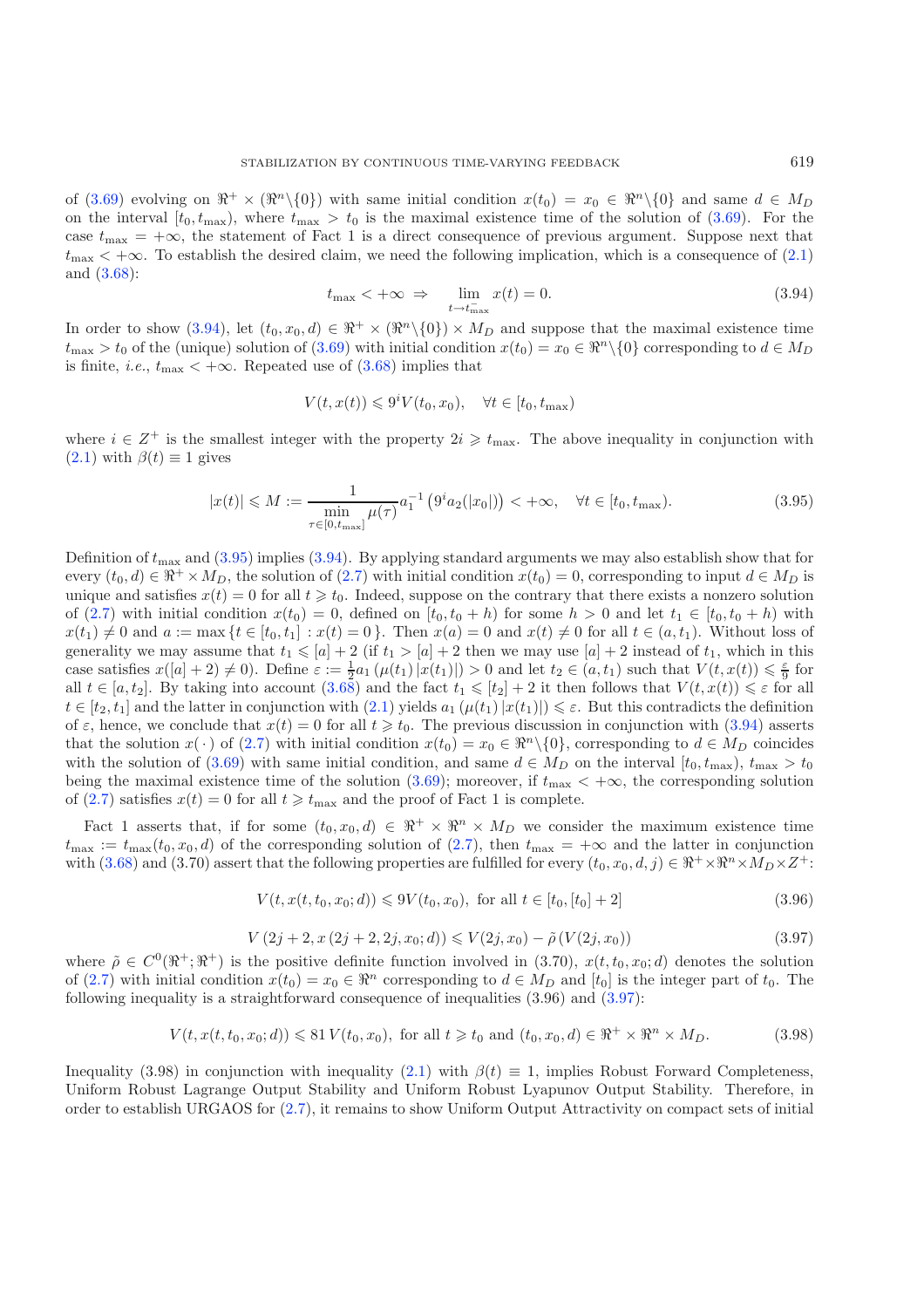states. Let  $R \geq 0$ ,  $\varepsilon > 0$  and  $(t_0, x_0, d) \in \mathbb{R}^+ \times \mathbb{R}^n \times M_D$  with  $|x_0| \leq R$  and consider the smallest non-negative integerj, which satisfies  $t_0 \leq 2j$ . Then we have:

**Fact 2.** For every  $\varepsilon > 0$ , it holds:

$$
V(2i, x(2i, t_0, x_0; d)) \leq \frac{1}{9}a_1(\varepsilon)
$$
\n(3.99)

*for every*  $i \in Z^+$  *with* 

$$
i \geqslant j + \frac{9 a_2(R)}{r}; \quad r := \min\left\{\tilde{\rho}(s) : s \in \left[\frac{1}{9}a_1(\varepsilon), \frac{1}{9}a_1(\varepsilon) + 9a_2(R)\right]\right\}.
$$
\n(3.100)

*Proof of Fact* 2. Suppose on the contrary that there exists  $\varepsilon > 0$ ,  $i \ge j + \frac{9a_2(R)}{r}$  with  $V(2i, x(2i, t_0, x_0; d)) > \frac{1}{9}a_1(\varepsilon)$ . Using [\(3.97\)](#page-20-2), it follows that  $V(2k, x(2k, t_0, x_0; d)) > \frac{1}{9}a_1(\varepsilon)$  for  $k = j, ..., i$ . Al  $V(2k, x(2k, t_0, x_0; d)) \leq V(2j, x(2j, t_0, x_0; d))$ , for  $k = j, ..., i$ . Consequently, from  $(2.1)$  (with  $\beta(t) \equiv 1$ ),  $(3.96)$ we get

<span id="page-21-1"></span>
$$
V(2k, x(2k, t_0, x_0; d)) \in \left[\frac{1}{9}a_1(\varepsilon), \frac{1}{9}a_1(\varepsilon) + 9a_2(R)\right], \text{ for } k = j, ..., i.
$$
 (3.101)

On the other hand, by recalling  $(3.97)$  and using  $(3.100)$ ,  $(3.101)$  it follows:

$$
V(2(k+1), x(2(k+1), t_0, x_0; d)) \leqslant V(2k, x(2k, t_0, x_0; d)) - r
$$
, for  $k = j, ..., i$ 

which in turns gives:

$$
V(2k, x(2k, t_0, x_0; d)) \le V(2j, x(2j, t_0, x_0; d)) - r(k - j), \text{ for } k = j, ..., i.
$$
 (3.102)

Using (3.96) and [\(2.1\)](#page-2-0) with  $\beta(t) \equiv 1$  we get:

$$
V(2j, x(2j, t_0, x_0; d)) \leq 9a_2(R). \tag{3.103}
$$

Inequalities (3.102), [\(3.103\)](#page-21-1) in conjunction with the fact that  $i \geq j + \frac{9a_2(R)}{r}$ , give  $V(2i, x(2i, t_0, x_0; d)) \leq 0$ , which contradicts the hypothesis  $V(2i, x(2i, t_0, x_0; d)) > \frac{1}{9}a_1(\varepsilon)$  and the proof of Fact 2 is complete.

Applying again [\(2.1\)](#page-2-0) with  $\beta(t) \equiv 1$  and (3.96), [\(3.99\)](#page-21-2) of Fact 2, it follows that for every  $R \geq 0$ ,  $\varepsilon > 0$ ,  $(t_0, x_0, d) \in \mathbb{R}^+ \times \mathbb{R}^n \times M_D$  with  $|x_0| \leq R$ , it holds that:

$$
|H(t, x(t, t_0, x_0; d))| \le \varepsilon \text{ for all } t \ge t_0 + 2 + \frac{18 a_2(R)}{r}
$$

where  $r := \min \{ \tilde{\rho}(s) : s \in \left[\frac{1}{9}a_1(\varepsilon), \frac{1}{9}a_1(\varepsilon) + 9a_2(R) \right] \}$  and this establishes Uniform Output Attractivity on compact sets of initial states. The proof is complete.  $\Box$ 

For the proof of Theorem 2.9 we need an additional lemma, which provides sufficient conditions for (nonuniform in time) RGAOS. It is important to mention here the paper [\[18\]](#page-26-19), where, under different hypotheses than those imposed below, asymptotic stability for time-varying system is explored by estimating the difference between values of an appropriate Lyapunov function along the trajectories of system at a given sequence of times.

**Lemma 3.4.** *Consider system* (2.4)*, where*  $f : \mathbb{R}^+ \times D \times \mathbb{R}^n \to \mathbb{R}^n$ ,  $H : \mathbb{R}^+ \times \mathbb{R}^n \to \mathbb{R}^k$  are continu*ous and for every bounded interval*  $I \subset \mathbb{R}^+$  *and every compact set*  $S \subset \mathbb{R}^n$  *there exists*  $L \geq 0$  *such that*  $|f(t, d, x) - f(t, d, y)| \le L |x - y|$  *for all*  $(t, d) \in I \times D$ ,  $x, y \in S$ *. Moreover, assume that the set*  $D \subset \mathbb{R}^l$  *is* 

<span id="page-21-2"></span><span id="page-21-0"></span>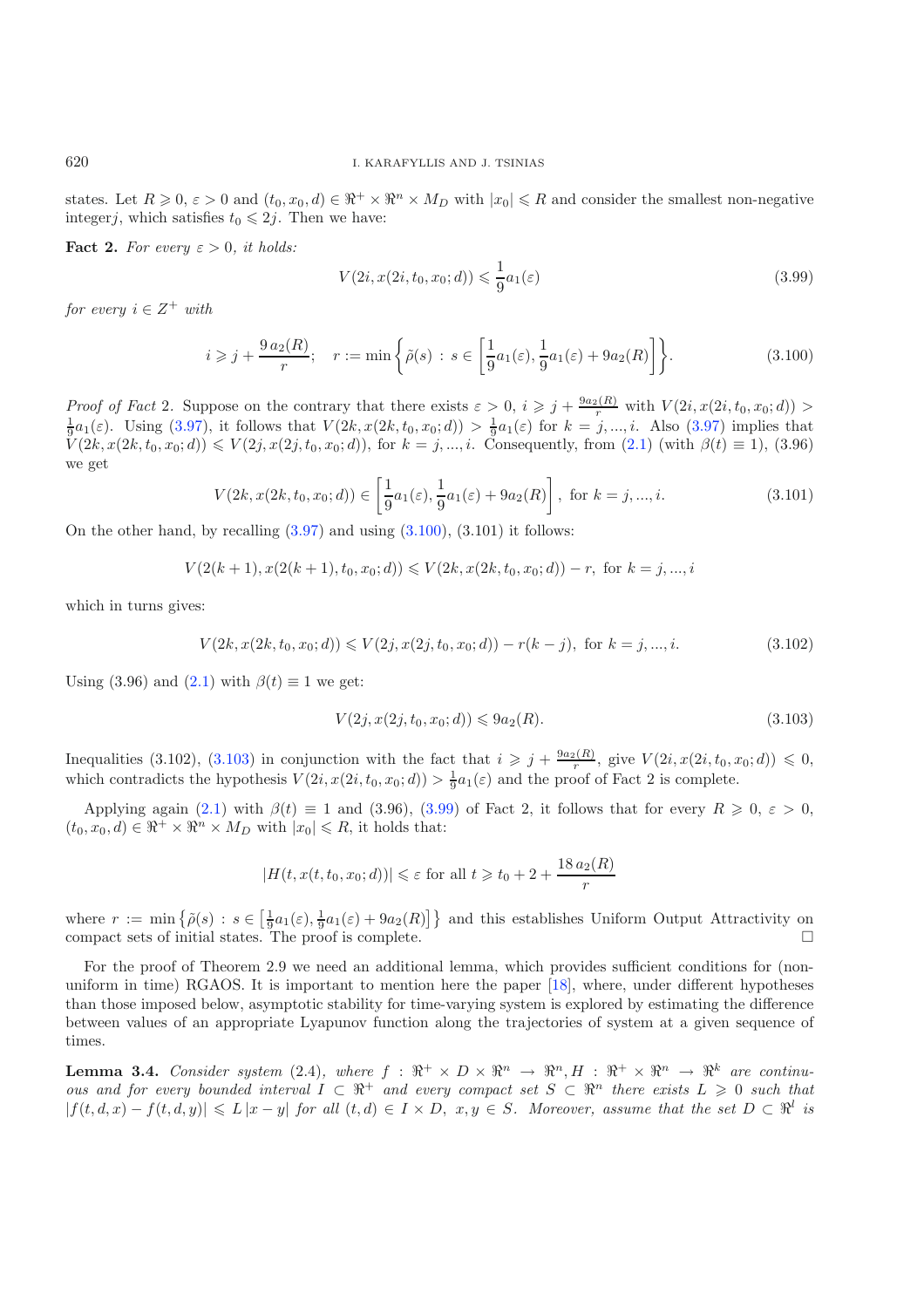<span id="page-22-1"></span><span id="page-22-0"></span>*compact and*  $f(t, d, 0, 0) = 0$ ,  $H(t, 0) = 0$  *for all*  $(t, d) \in \mathbb{R}^+ \times D$ *. Suppose that there exists a function*  $\gamma \in K^+$ *satisfying*

<span id="page-22-2"></span>
$$
\sum_{j=0}^{+\infty} \gamma(2j) < +\infty \tag{3.104a}
$$

$$
\lim_{t \to +\infty} \gamma(t) = 0 \tag{3.104b}
$$

*and further there exist functions*  $V \in C^1(\mathbb{R}^+ \times \mathbb{R}^n; \mathbb{R}^+), a_1, a_2, a \in K_\infty, \mu, \beta, \gamma \in K^+, \rho \in C^0(\mathbb{R}^+; \mathbb{R}^+)$  *being positive definite such that* [\(2.1\)](#page-2-0) *holds and the following properties are fulfilled for all*  $(t_0, x_0, d, j) \in \mathbb{R}^+ \times \mathbb{R}^n \times$  $M_D \times Z^+$ :

$$
\sup_{t \in [t_0, [t_0] + 2]} V(t, x(t, t_0, x_0; d)) \le a \left( V(t_0, x_0) \right) + \gamma(t_0)
$$
\n(3.105a)

$$
V(2j + 2, x(2j + 2, 2j, x_0; d)) \le V(2j, x_0) - \rho (V(2j, x_0)) + \gamma(2j)
$$
\n(3.105b)

*where*  $x(\cdot, t_0, x_0; d)$  *denotes the unique solution of* (2.4) *with initial condition*  $x(t_0) = x_0 \in \mathbb{R}^n$  *corresponding to*  $d \in M_D$ . Then system (2.4) *is RGAOS*.

*Proof of Lemma* 3.4. Let  $(t_0, x_0, d) \in \mathbb{R}^+ \times \mathbb{R}^n \times M_D$  and let be the smallest integer, which satisfies  $t_0 \leq 2j$ . Inequality [\(3.105b\)](#page-22-0) implies that

<span id="page-22-4"></span><span id="page-22-3"></span>
$$
V(2i, x(2i, t_0, x_0, d)) \le V(2j, x(2j, t_0, x_0, d)) + \sum_{k=0}^{i} \gamma(2k)
$$
, for all integers  $i \ge j$ . (3.106)

Let  $M := \sum_{n=1}^{+\infty}$  $\sum_{k=0} \gamma(2k)$  and  $B := \sup_{t \geq 0} \gamma(t)$ . Then by [\(2.1\)](#page-2-0), [\(3.105a\)](#page-22-1) and (3.106) we get:  $V(t, x(t, t_0, x_0, d)) \leq a (a (a_2(\beta(t_0)|x_0|)) + B + M) + B$ , for all  $t \geq t_0$ .

Inequality (3.107) in conjunction with [\(2.1\)](#page-2-0) implies RFC and Robust Lagrange Output Stability. Therefore, according to Lemma 3.5 in [\[12\]](#page-26-5), in order to establish RGAOS, it suffices to show that system (2.4) satisfies the property of Uniform Output Attractivity on compact sets of initial data. To establish this property, consider arbitrary constants  $\varepsilon > 0$ ,  $R \geqslant 0$ ,  $T \geqslant 0$  and let  $(t_0, x_0, d) \in \Re^+ \times \Re^n \times M_D$  with  $t_0 \in [0, T]$  and  $|x_0| \leqslant R$ . Define  $K := a \left( a \left( a_2(R \max_{t \in [0,T]}$  $\beta(t)$ ) + B + M + B. Then by (3.107) it holds that

$$
V(t, x(t, t_0, x_0, d)) \leq K, \quad \forall t \geq t_0. \tag{3.108}
$$

Also, define

$$
\tilde{\rho}(s) := \min_{s \le y \le K} \rho(y) \tag{3.109}
$$

which obviously is a non-decreasing and continuous function and let  $J \geq 0$  be an integer with  $\frac{1}{2}\tilde{\rho}(K) \geq \gamma(2i)$ for all integers  $i \geqslant J$ , whose existence is guaranteed from [\(3.104b\)](#page-22-2). Next, consider the sequence

$$
q_i := \inf \left\{ s \in [0, K] : \frac{1}{2}\tilde{\rho}(s) \geq \gamma(2i) \right\} \text{ for } i \geq J. \tag{3.110}
$$

Notice, by virtue of  $(3.104b)$  and  $(3.110)$  that  $q_i \to 0$  and consequently, there exists an integer  $N := N(\varepsilon, K) \geqslant J$ such that

$$
q_i + \gamma(2i) \leqslant S(\varepsilon) \text{ and } \gamma(2i) \leqslant \frac{1}{2}a_1(\varepsilon), \text{ for all } i \geqslant N \tag{3.111}
$$

 $(3.107)$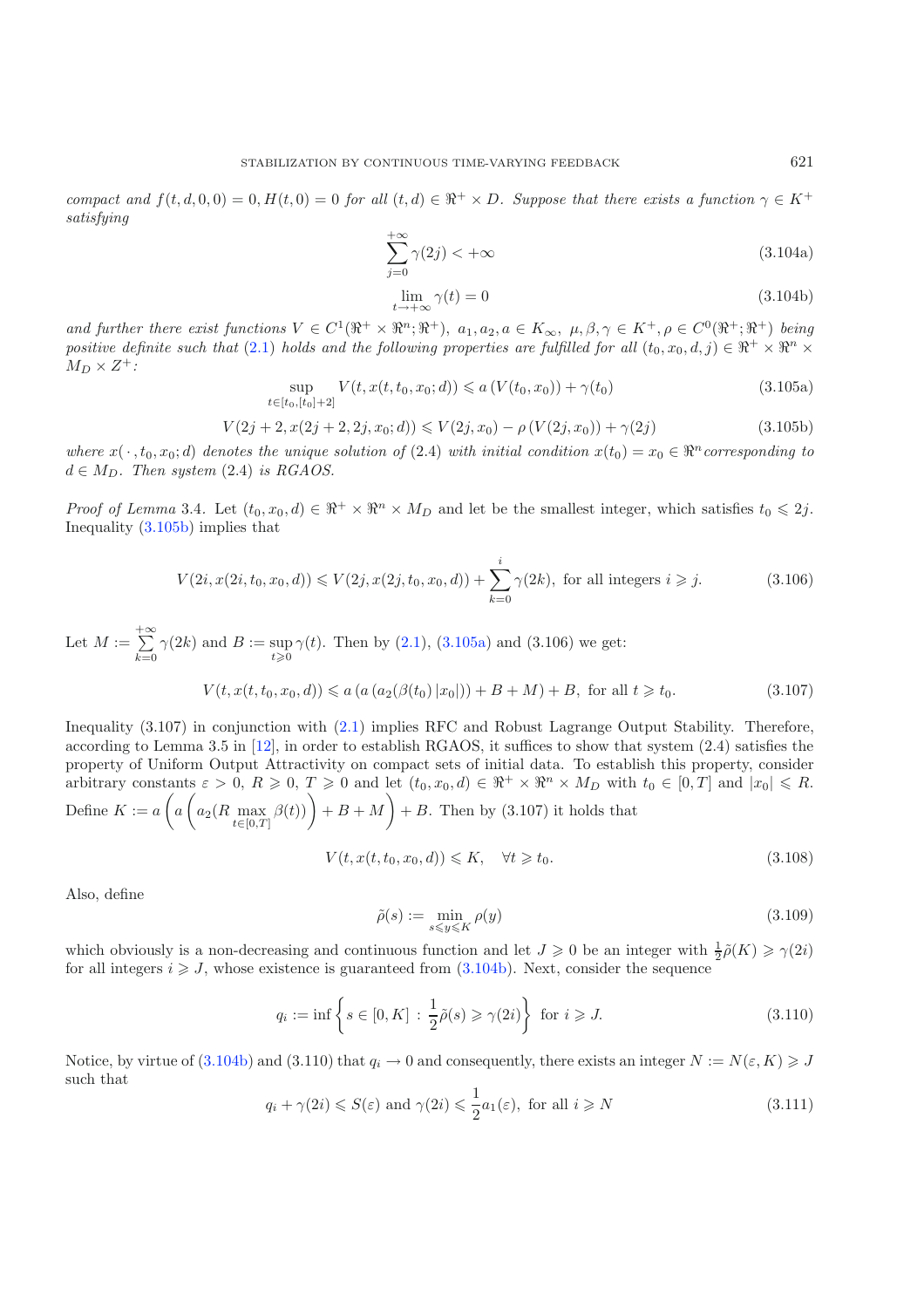where  $a_1 \in K_\infty$  is the function involved in  $(2.1)$  and let

$$
S(\varepsilon) := a^{-1} \left( \frac{1}{2} a_1(\varepsilon) \right). \tag{3.112}
$$

Notice next that  $(3.105b)$  asserts that for all integers  $i \geq \max(N, j)$  the following holds:

$$
V(2(i+1), x(2(i+1), t_0, x_0; d)) \le \max\left(S(\varepsilon), V(2i, x(2i, t_0, x_0; d)) - \frac{1}{2}\rho\left(V(2i, x(2i, t_0, x_0; d))\right)\right).
$$
 (3.113)

To establish [\(3.113\)](#page-23-0) we may distinguish two cases. First assume that  $V(2i, x(2i, t_0, x_0, d)) \geqslant q_i$ . Then it follows from [\(3.108\)](#page-22-3), [\(3.109\)](#page-22-4) and (3.110) that  $\frac{1}{2}\rho(V(2i, x(2i, t_0, x_0, d))) \ge \gamma(2i)$  and this in conjunction with [\(3.105b\)](#page-22-0) implies [\(3.113\)](#page-23-0). The other case is  $V(2i, x(2i, t_0, x_0, d)) \leqslant q_i$ . Then the latter in conjunction with [\(3.105b\)](#page-22-0) and (3.111) implies again [\(3.113\)](#page-23-0).

The following property is a consequence of  $(3.113)$ :

$$
V(2i, x(2i, t_0, x_0, d)) \le S(\varepsilon) \text{ for all integers } i \ge \max(N, j) + \frac{2K}{\tilde{\rho}(S(\varepsilon))} + 1. \tag{3.114}
$$

To show (3.114), suppose on the contrary that there exists integer  $i \ge \max(N, j) + \frac{2K}{\tilde{\rho}(S(\varepsilon))} + 1$  with  $V(2i, x(2i, t_0, x_0, d)) > S(\varepsilon)$ . Then [\(3.113\)](#page-23-0) would imply

$$
V(2k, x(2k, t_0, x_0, d)) > S(\varepsilon) \text{ for all } k = \max(N, j), \max(N, j) + 1, ..., i.
$$
 (3.115)

Then by  $(3.108)$ ,  $(3.109)$ ,  $(3.113)$ ,  $(3.115)$  we would have:

$$
V(2(k+1), x(2(k+1), t_0, x_0, d)) \le V(2k, x(2k, t_0, x_0, d)) - \frac{1}{2}\tilde{\rho}(S(\varepsilon)),
$$
  
for all  $k = \max(N, j), \max(N, j) + 1, ..., i - 1$ 

and therefore

$$
V(2k, x(2k, t_0, x_0, d)) \le K - (k - \max(N(\varepsilon, K), j)) \frac{1}{2} \tilde{\rho}(S(\varepsilon)), \text{ for all } k = \max(N, j), \max(N, j) + 1, ..., i.
$$

The previous inequality for  $k = i$  gives  $V(2i, x(2i, t_0, x_0, d)) < 0$ , which is a contradiction, and this establishes  $(3.114).$ 

Finally, by [\(3.105a\)](#page-22-1) and (3.114) we obtain  $\sup_{t\in[2i,2i+2]} V(t,\phi(t,t_0,x_0;d)) \leq a(S(\varepsilon)) + \gamma(2i)$ , for all integers  $i \geq \max(N, j) + \frac{2K}{\tilde{\rho}(S(\varepsilon))} + 1$ . This in conjunction with (3.111) and [\(3.112\)](#page-23-1) gives:

$$
\sup_{t\geqslant 2i} V(t,\phi(t,t_0,x_0;d))\leqslant a_1(\varepsilon), \text{ for all integers } i\geqslant \max{(N,j)}+\frac{2K}{\tilde{\rho}(S\left(\varepsilon\right))}+1.
$$

Using the inequality above and [\(2.1\)](#page-2-0), we may conclude that the property of Uniform Output Attractivity on compact sets of initial data holds for system  $(2.4)$ . This completes the proof of Lemma 3.4.

We are now in a position to prove Theorem 2.9.

*Proof of Theorem* 2.9. According to the statement of Lemma 3.3 for every function  $q \in C^0(\mathbb{R}^+ \times \mathbb{R}^n; \mathbb{R}^+)$ satisfying [\(2.8\)](#page-5-1), there exists a continuous mapping  $\tilde{k}: \mathbb{R}^+ \times (\mathbb{R}^n \setminus \{0\}) \to U$ , being continuously differentiable

<span id="page-23-1"></span><span id="page-23-0"></span>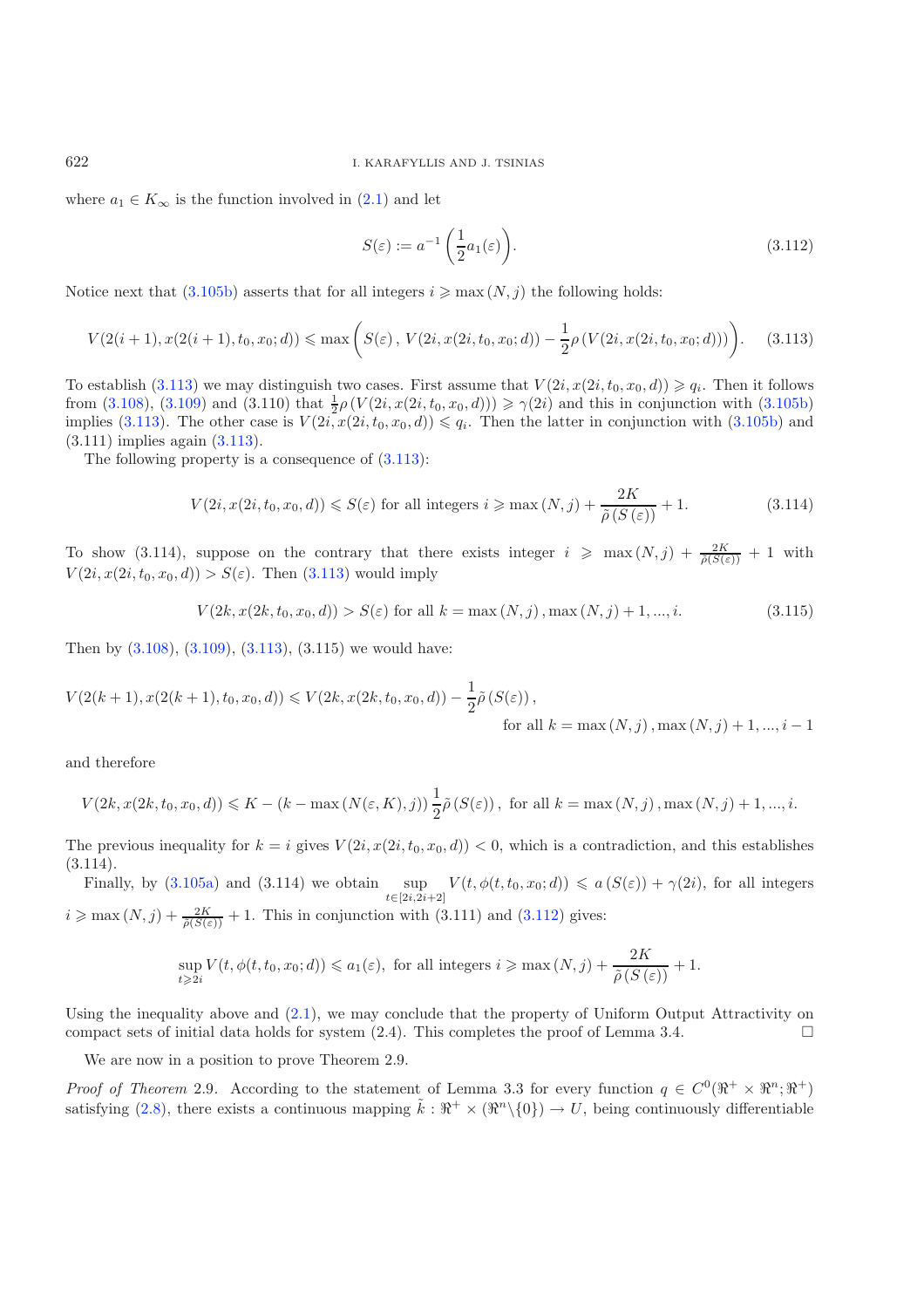<span id="page-24-0"></span>with respect to  $x \in \mathbb{R}^n \setminus \{0\}$ , which satisfies [\(3.67\)](#page-16-5), [\(3.68\)](#page-16-6) and (3.70). We define:

$$
K(t,x) := h\left(\frac{V(t,x) - \exp(-t)}{\exp(-t)}\right) \tilde{k}(t,x), \text{ for } V(t,x) > \exp(-t)
$$
 (3.116a)

 $K(t, x) := 0$ , for  $V(t, x) \le \exp(-t)$  (3.116b)

where  $h : \mathbb{R} \to [0,1]$  is a smooth non-decreasing function with  $h(s) = 0$  for  $s \leq 0$  and  $h(s) = 1$  for  $s \geq 1$ . It can be easily verified that, according to definition (3.116) and the properties of  $\tilde{k}: \mathbb{R}^+ \times (\mathbb{R}^n \setminus \{0\}) \to U$ , the map K takes values in U and satisfies  $K(t, 0) = 0$  for all  $t \ge 0$ . Moreover,  $K : \mathbb{R}^+ \times \mathbb{R}^n \to U$  is continuous and continuously differentiable with respect to  $x \in \mathbb{R}^n$  on  $\mathbb{R}^+ \times \mathbb{R}^n$ .

In order to prove Theorem 2.9 we will make use of Lemma 3.4 and three facts below concerning certain properties of the solution of [\(2.7\)](#page-5-0). Let

$$
T = T(t_0, x_0, d) := \begin{cases} \inf\left\{t \geq t_0 : \exp(t)V(t, x(t)) < 2\right\} & \text{if } \{t \geq t_0 : \exp(t)V(t, x(t)) < 2\} \neq \emptyset \\ +\infty & \text{if } \{t \geq t_0 : \exp(t)V(t, x(t)) < 2\} = \emptyset \end{cases} \tag{3.117}
$$

<span id="page-24-1"></span>where  $x(\cdot) = x(\cdot, t_0, x_0; d)$  denotes the unique solution of [\(2.7\)](#page-5-0) with initial condition  $x(t_0) = x_0 \in \mathbb{R}^n$  corresponding to some  $d \in M_D$ . The following fact is an immediate consequence of (3.116), [\(3.117\)](#page-24-0) and continuity of the mapping  $t \to V(t, x(t))$ .

**Fact 1.** *The unique solution*  $x(\cdot) = x(\cdot, t_0, x_0; d)$  *of* [\(2.7\)](#page-5-0) *with initial condition*  $x(t_0) = x_0 \in \Re^n \setminus \{0\}$ *, satisfying*  $V(t_0, x_0) \geqslant 2 \exp(-t_0)$ , corresponding to some  $d \in M_D$  coincides with the unique solution of  $(3.69)$  with same *initial condition and same*  $d \in M_D$  *on the interval*  $[t_0, T]$ *, where*  $T = T(t_0, x_0, d)$  *is defined by* [\(3.117\)](#page-24-0) *and* 

$$
V(T, x(T)) = 2 \exp(-T) \text{ if } \{t \ge t_0 : \exp(t)V(t, x(t)) < 2\} \ne \emptyset. \tag{3.118}
$$

Next, we prove the following:

**Fact 2.** For the system [\(2.7\)](#page-5-0), the following property holds for all  $(j, x_0, d) \in Z^+ \times \mathbb{R}^n \times M_D$ :

<span id="page-24-3"></span>
$$
V(2j+2, x(2j+2, 2j, x_0; d)) \leq V(2j, x_0) - \tilde{\rho}(V(2j, x_0)) + 18 \exp(-2j). \tag{3.119}
$$

<span id="page-24-2"></span>*Proof of Fact* 2. Obviously, the desired [\(3.119\)](#page-24-1) holds for  $x_0 = 0$ . Next, assume that  $x_0 \neq 0$ . Let  $t_{\text{max}} > 2j$  the maximal existence time of  $x(\cdot, 2j, x_0; d)$ . We distinguish two cases. The first case is

<span id="page-24-4"></span>
$$
\{ t \in [2j, \min(t_{\max}, 2j + 2)) : \exp(t) V(t, x(t, 2j, x_0; d)) < 2 \} = \emptyset.
$$
\n(3.120)

In this case, Fact 1 in conjunction with inequalities [\(2.1\)](#page-2-0), [\(3.68\)](#page-16-6) and (3.70) guarantee that  $t_{\text{max}} > 2j + 2$  and that [\(3.119\)](#page-24-1) holds. The second case is

$$
\{ \, t \in [2j, \min(t_{\max}, 2j+2)) \, : \, \exp(t) V(t, x(t, 2j, x_0; d)) < 2 \, \} \neq \emptyset. \tag{3.121}
$$

Let

$$
t_1 := \sup\left\{t \in [2j, \min(t_{\max}, 2j + 2)) : \exp(t)V(t, x(t, 2j, x_0; d)) < 2\right\}.
$$
\n(3.122)

Clearly, we have from [\(3.122\)](#page-24-2):

$$
\limsup_{t \to t_1^-} \exp(t) V(t, x(t, 2j, x_0; d)) \leqslant 2 \tag{3.123}
$$

and this by virtue of [\(2.1\)](#page-2-0) implies  $t_{\text{max}} > t_1$ . If  $t_1 = 2j+2$  the desired [\(3.119\)](#page-24-1) follows from [\(3.123\)](#page-24-3). If  $t_1 < 2j+2$ , definition [\(3.122\)](#page-24-2) guarantees that  $\exp(t)V(t, x(t, 2j, x_0; d)) \geq 2$  for all  $t \in [t_1, \min(t_{\max}, 2j + 2))$  and the latter in conjunction with [\(3.123\)](#page-24-3) gives

$$
\exp(t_1)V(t_1, x(t_1, 2j, x_0; d)) = 2.
$$
\n(3.124)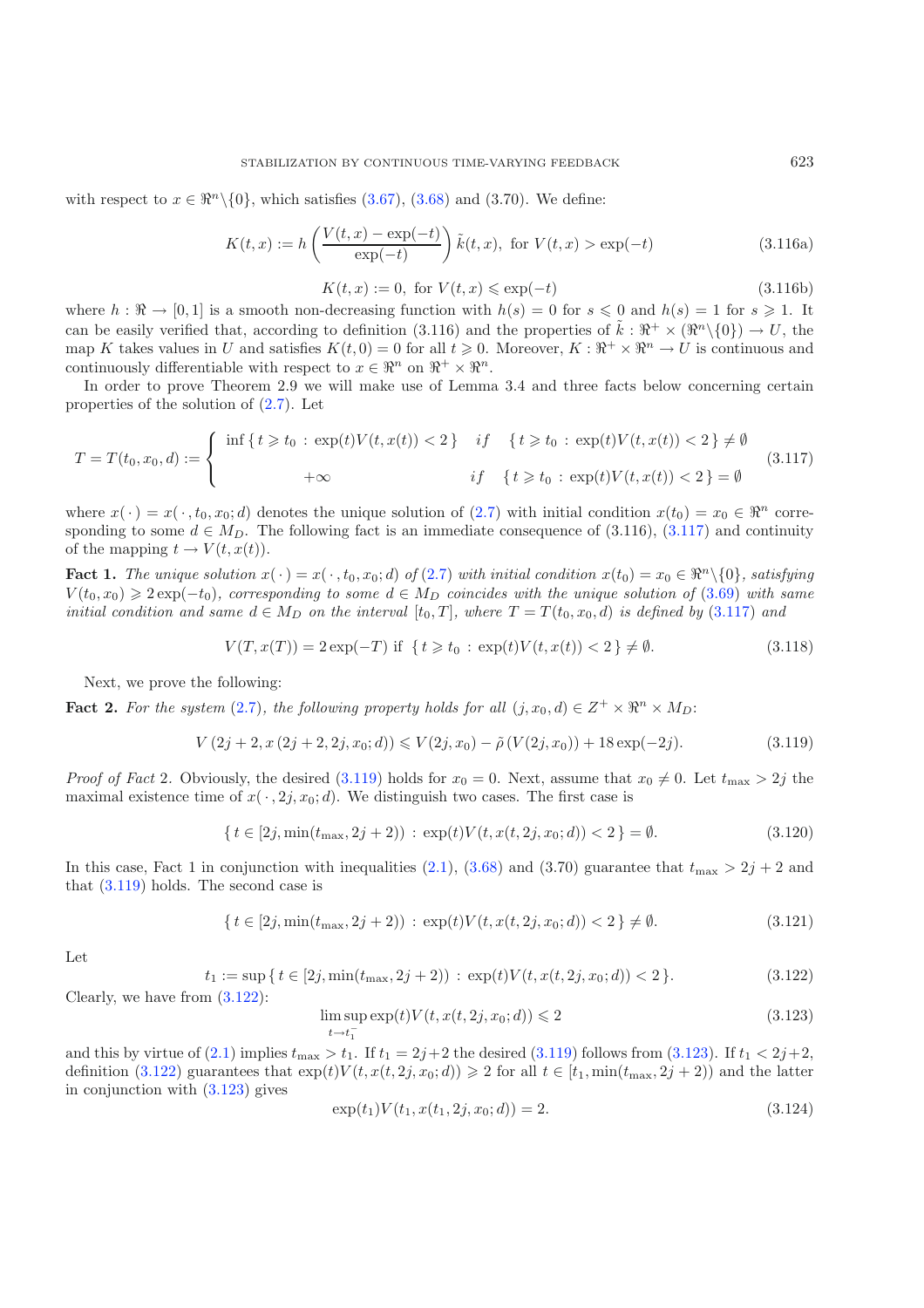Using Fact 1 together with [\(3.68\)](#page-16-6) and [\(3.124\)](#page-24-4) we get  $V(t, x(t, 2j, x_0; d)) \leq 18 \exp(-t_1)$  for all  $t \in [t_1, \min(t_{\max}, t_0, t_0)]$  $(2j + 2)$ ). By exploiting  $(2.1)$  we conclude that  $t_{\text{max}} > 2j + 2$  and therefore the estimate  $V(t, x(t, 2j, x_0; d)) \leq$  $18 \exp(-t_1)$  is fulfilled for every  $t \in [t_1, 2j + 2]$ . The latter implies [\(3.119\)](#page-24-1) and this completes proof of Fact 2. Finally we show the following fact.

**Fact 3.** *The following property holds for system* [\(2.7\)](#page-5-0)*:*

 $V(t, x(t, t_0, x_0; d)) \leq 9V(t_0, x_0) + 18 \exp(-t_0)$ , for all  $t \in [t_0, [t_0] + 2]$ ,  $(t_0, x_0, d) \in \mathbb{R}^+ \times \mathbb{R}^n \times M_D$ . (3.125)

*Proof of Fact* 3. Obviously, (3.125) holds for  $x_0 = 0$ . Suppose next that  $x_0 \neq 0$  and let us on the contrary assume that there exists  $\hat{t} \in [t_0, [t_0] + 2]$  with

$$
V\left(\hat{t}, x\left(\hat{t}, t_0, x_0; d\right)\right) > 9V(t_0, x_0) + 18 \exp(-t_0). \tag{3.126}
$$

We distinguish two cases. First assume that

$$
\{ s \in [t_0, \hat{t}] : \exp(s) V(s, x(s, t_0, x_0; d)) < 2 \} = \emptyset.
$$

In this case, [\(3.68\)](#page-16-6) guarantees that  $V(\hat{t}, x(\hat{t}, t_0, x_0; d)) \leq 9V(t_0, x_0)$ , which contradicts [\(3.126\)](#page-25-0). Consider the remaining case

<span id="page-25-1"></span>
$$
\{ s \in [t_0, \hat{t}] : \exp(s) V(s, x(s, t_0, x_0; d)) < 2 \} \neq \emptyset
$$

and let  $t_1 := \sup \{ s \in [t_0, \hat{t}] : \exp(s) V(s, x(s, t_0, x_0; d)) < 2 \}$ . If  $t_1 = \hat{t}$ , we would have  $V(\hat{t}, x(\hat{t}, t_0, x_0; d)) \leq$  $2 \exp(-t_0)$ , which contradicts [\(3.126\)](#page-25-0). If  $t_1 < \hat{t}$ , then we would have  $\exp(s) V(s, x(s, t_0, x_0; d)) \geq 2$  for all  $s \in [t_1, t]$  and  $\exp(t_1)V(t_1, x(t_1, 2j, x_0; d)) = 2$ . Therefore  $(3.68)$  gives  $V(s, \phi(s, t_0, x_0; d)) \leq 18 \exp(-t_1)$  for all  $s \in [t_1, \hat{t}]$ , which again contradicts [\(3.126\)](#page-25-0) and we conclude that (3.125) holds. This completes proof of Fact 3.

<span id="page-25-2"></span>Inequalities [\(3.119\)](#page-24-1), (3.125) in conjunction with Lemma 3.4 show that [\(2.7\)](#page-5-0) is RGAOS and the proof of Theorem 2.9 is complete.  $\square$ 

We end this section with the proof of Proposition 2.12.

*Proof of Proposition* 2.12*.* By invoking definition (3.93) (in case of Thm. 2.8), or definition (3.116) (in case of Thm. 2.9) we obtain:

<span id="page-25-3"></span>
$$
|K(t,x)| \leqslant \left| \tilde{k}(t,x) \right|, \quad \forall (t,x) \in \Re^+ \times (\Re^n \setminus 0)
$$
\n(3.127)

<span id="page-25-4"></span>where  $\tilde{k}: \mathbb{R}^+ \times (\mathbb{R}^n \setminus \{0\}) \to U$  is the continuous mapping whose existence is guaranteed by Lemma 3.3. Combining definition  $(3.4)$  of  $\tilde{b}(\cdot, \cdot)$ ,  $(3.67)$  and  $(3.127)$ , we get:

$$
|K(t,x)| \leqslant \max\left\{ \left| b(\tau,y) \right| : (\tau,y) \in \Re^+ \times \Re^n, |\tau - t| + |y - x| \leqslant q(\tau,y) \right\}, \quad \forall (t,x) \in \Re^+ \times (\Re^n \setminus 0). \tag{3.128}
$$

It follows from [\(2.9\)](#page-5-2) and [\(3.128\)](#page-25-2) that the following inequality holds for all  $(t, x) \in \mathbb{R}^+ \times \mathbb{R}^n$ :

$$
|K(t,x)| \leqslant a\left(V(t,x)\right). \tag{3.129}
$$

Define  $\tilde{a}(s) := a(s) + a_1^{-1}(s)$ , where  $a_1 \in K_\infty$  is defined in [\(2.1\)](#page-2-0). Taking into account inequalities (2.1) and [\(3.129\)](#page-25-3) it follows that the following inequality holds:

$$
\tilde{a}^{-1}\left(|K(t,x)|+\mu(t)|x|\right)\leq V(t,x)\leq a_2\left(\beta(t)|x|\right),\quad\forall (t,x)\in\mathbb{R}^+\times\mathbb{R}^n\tag{3.130}
$$

where  $a_2 \in K_\infty$  and  $\mu, \beta \in K^+$ are the functions involved in [\(2.1\)](#page-2-0). In case of Theorem 2.8, [\(3.130\)](#page-25-4) holds with  $\beta(t) \equiv 1$ . Statement of Theorem 2.9 (Thm. 2.8) with  $K(t, x)$  in place of  $H(t, x)$  guarantees that system [\(2.7\)](#page-5-0) with output  $\tilde{Y} = K(t, x)$  is RGAOS (URGAOS), respectively. The proof is complete.

<span id="page-25-0"></span>